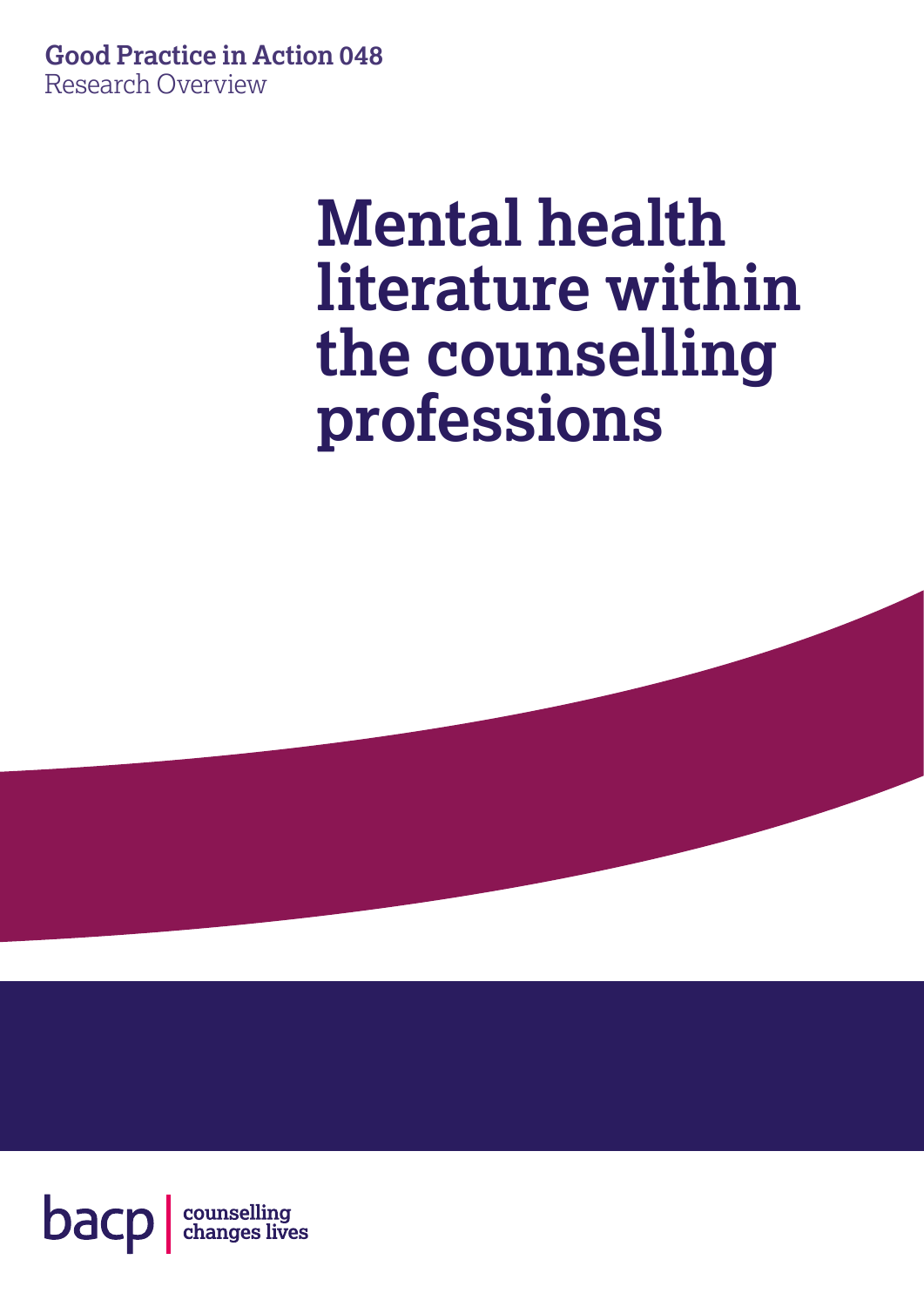#### **Good Practice in Action 048 Research Overview**

Updated January 2018

Copyright information: Good Practice in Action 048 Research Overview: *Mental health literature within the counselling professions* is published by the British Association for Counselling and Psychotherapy, BACP House, 15 St John's Business Park, Lutterworth, Leicestershire, LE17 4HB.

**T:** 01455 883300 **F:** 01455 550243 **E:** [bacp@bacp.co.uk](mailto:bacp%40bacp.co.uk?subject=) **[www.bacp.co.uk](http://www.bacp.co.uk)**

BACP is the largest professional organisation for counselling and psychotherapy in the UK, is a company limited by guarantee 2175320 in England and Wales, and a registered charity, 298361.

Copyright © 2016–2018 British Association for Counselling and Psychotherapy.

Permission is granted to reproduce for personal and educational use only. Commercial copying, hiring and lending are prohibited.

Design by Steers McGillan Eves.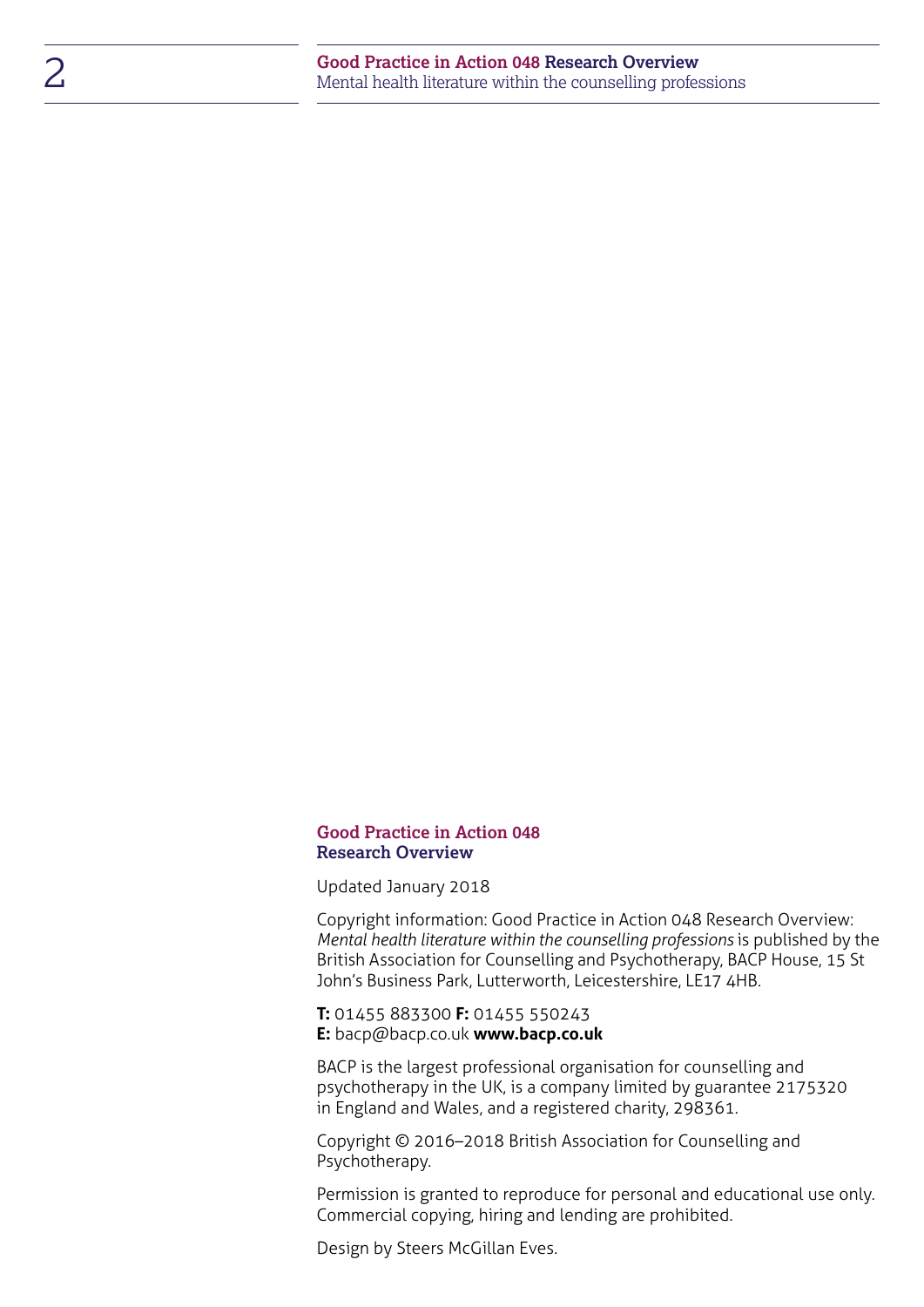# **Contents**

|   | <b>Context</b>                                                                     | 6  |  |  |
|---|------------------------------------------------------------------------------------|----|--|--|
|   | <b>Purpose</b>                                                                     | 6  |  |  |
|   | Using the research overviews                                                       | 6  |  |  |
| ı | <b>Introduction</b>                                                                | 7  |  |  |
| 2 | What are mental health and mental illness<br>under the law?                        |    |  |  |
|   | Defining mental health<br>2.1                                                      | 8  |  |  |
|   | Defining mental disorder<br>2.2 <sub>2</sub>                                       | 8  |  |  |
|   | 2.3<br>Differentiating learning disabilities from<br>mental disorders              | 8  |  |  |
|   | Defining mental capacity<br>2.4                                                    | 9  |  |  |
|   | Defining 'therapists' and 'practitioners'<br>2.5                                   | 9  |  |  |
| 3 | Context of mental health in counselling<br>and psychotherapy<br>9                  |    |  |  |
| 4 | How the literature was identified                                                  |    |  |  |
| 5 | Synopsis of research related to<br>mental health<br>12                             |    |  |  |
| 6 | Why is research important for our<br>professional group?                           |    |  |  |
|   | Why is it important to engage<br>with research?<br>14                              |    |  |  |
| 8 | The ethical imperative of engaging with<br>research related to mental health<br>14 |    |  |  |
| 9 | Research for mental health in counselling<br>and psychotherapy                     |    |  |  |
|   | <b>Depression (including Bipolar Disorder)</b><br>9.1                              | 15 |  |  |
|   | Psychotherapy versus pharmacotherapy<br>9.1.1                                      | 15 |  |  |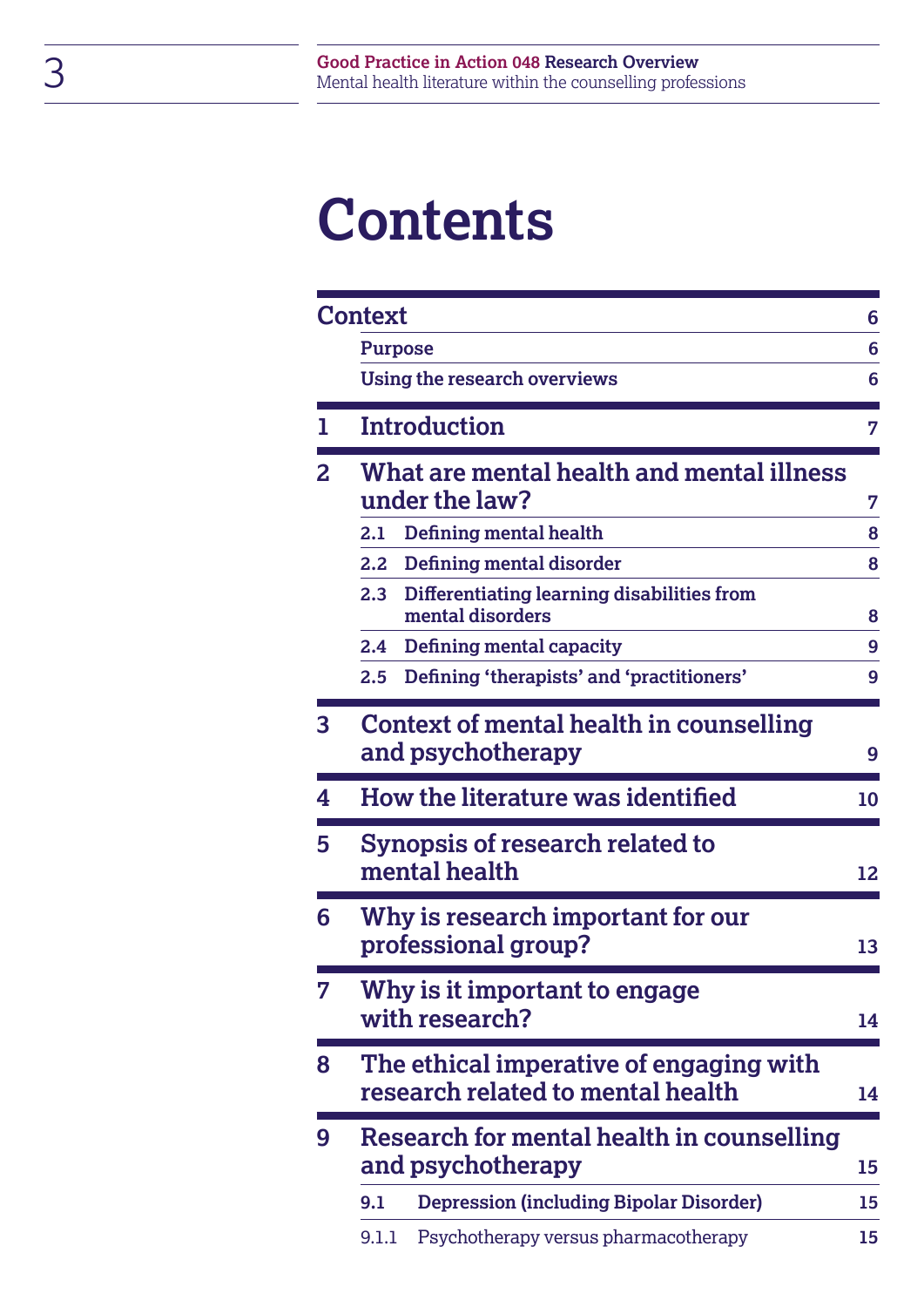| 9.1.2 | Variables in assessing outcomes in treating<br>depression                            |    |  |  |
|-------|--------------------------------------------------------------------------------------|----|--|--|
| 9.1.3 | Therapeutic alliance                                                                 |    |  |  |
| 9.1.4 | Ethnicity                                                                            | 17 |  |  |
| 9.1.5 | Gender and sex as variables in susceptibility<br>to depression and treatment outcome |    |  |  |
| 9.1.6 | Age as predictor of depressive symptoms                                              |    |  |  |
| 9.1.7 | Adverse childhood experiences and treatment<br>response                              |    |  |  |
| 9.1.8 | Number of sessions, site of treatment provision                                      | 20 |  |  |
| 9.1.9 | Type of therapy received as a variable in<br>treatment response and efficacy         | 21 |  |  |
|       | a) Internet-based psychotherapy:                                                     | 21 |  |  |
|       | b) Interpersonal psychotherapy (IPT):                                                | 22 |  |  |
|       | c) Relational Constructivist Psychotherapy:                                          | 24 |  |  |
|       | d) Short-term psychodynamic therapy:                                                 | 25 |  |  |
|       | e) Body Psychotherapy (BPT):                                                         | 25 |  |  |
|       | Group Cognitive Behavioural Therapy (CBT):<br>f)                                     | 25 |  |  |
|       | g) Non-directive therapy:                                                            | 25 |  |  |
|       | h) Cognitive Behavioural Analysis System of<br>Psychotherapy (CBASP):                | 26 |  |  |
|       | 9.1.10 Co-morbidity of chronic illnesses as a variable in<br>treatment response      | 26 |  |  |
|       | a) Depression and breast cancer                                                      | 26 |  |  |
|       | b) Depression and pain                                                               | 27 |  |  |
|       | c) Depression and Parkinson's Disease                                                | 28 |  |  |
|       | d) Depression and diabetes                                                           | 28 |  |  |
|       | e) Depression and HIV                                                                | 28 |  |  |
|       | f) Subclinical psychotic and bipolar spectrum<br>features                            | 29 |  |  |
|       | g) Depression and vision impairment                                                  | 29 |  |  |
| 9.2   | <b>Anxiety (including PTSD, Phobias, OCD)</b>                                        |    |  |  |
| 9.2.1 | Computer-based therapy and counselling<br>related services                           |    |  |  |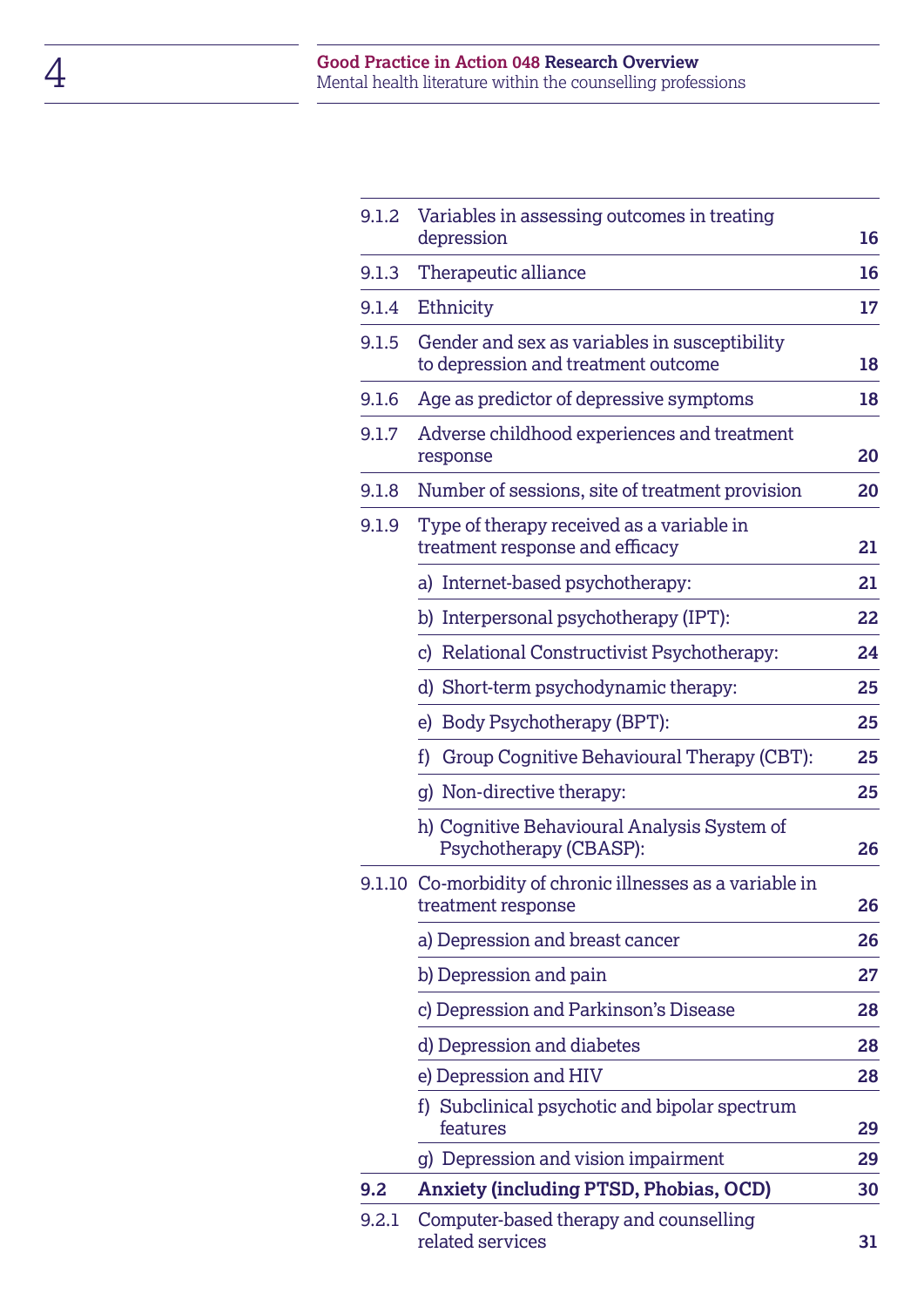|    | 9.2.2      | Interpersonal Psychotherapy (IPT) as possible<br>treatment option                  | 31 |
|----|------------|------------------------------------------------------------------------------------|----|
|    | 9.2.3      | Under-utilisation of relevant treatment techniques                                 | 31 |
|    | 9.2.4      | Access to psychotherapy for primary care patients                                  | 32 |
|    | 9.3        | <b>Mixed Depression and Anxiety</b>                                                | 32 |
|    | 9.3.1      | Group therapy                                                                      | 32 |
|    | 9.3.2      | <b>Mindfulness</b>                                                                 | 33 |
|    | 9.3.3      | Pharmacology versus psychotherapy                                                  | 33 |
|    | 9.3.4      | Patient perceptions on the helpfulness<br>of medication and counselling            | 33 |
|    | 9.4        | <b>Eating disorders</b>                                                            | 34 |
|    | 9.5        | <b>Personality disorders</b>                                                       | 35 |
|    | 9.6        | Psychosis (including schizophrenia)                                                | 36 |
|    | 9.7        | <b>Suicide</b>                                                                     | 36 |
|    | 9.7.1      | Suicide risk assessment                                                            | 36 |
|    | 9.7.2      | Reducing suicide risk                                                              | 37 |
|    | 9.7.3      | Suicide risk among young adults                                                    | 38 |
|    | 9.7.4      | Suicide ideation in the elderly                                                    | 40 |
|    | 9.7.5      | Response to suicide and surviving suicide                                          | 40 |
| 10 |            | Legal aspects of therapeutic work with<br>people who have mental health conditions | 41 |
| 11 |            | Implications of research evidence on<br>research and practice                      | 42 |
|    |            | 12 Conclusion                                                                      | 42 |
|    |            | <b>Author details</b>                                                              | 43 |
|    | References |                                                                                    | 43 |
|    |            | <b>Useful BACP Resources</b>                                                       | 54 |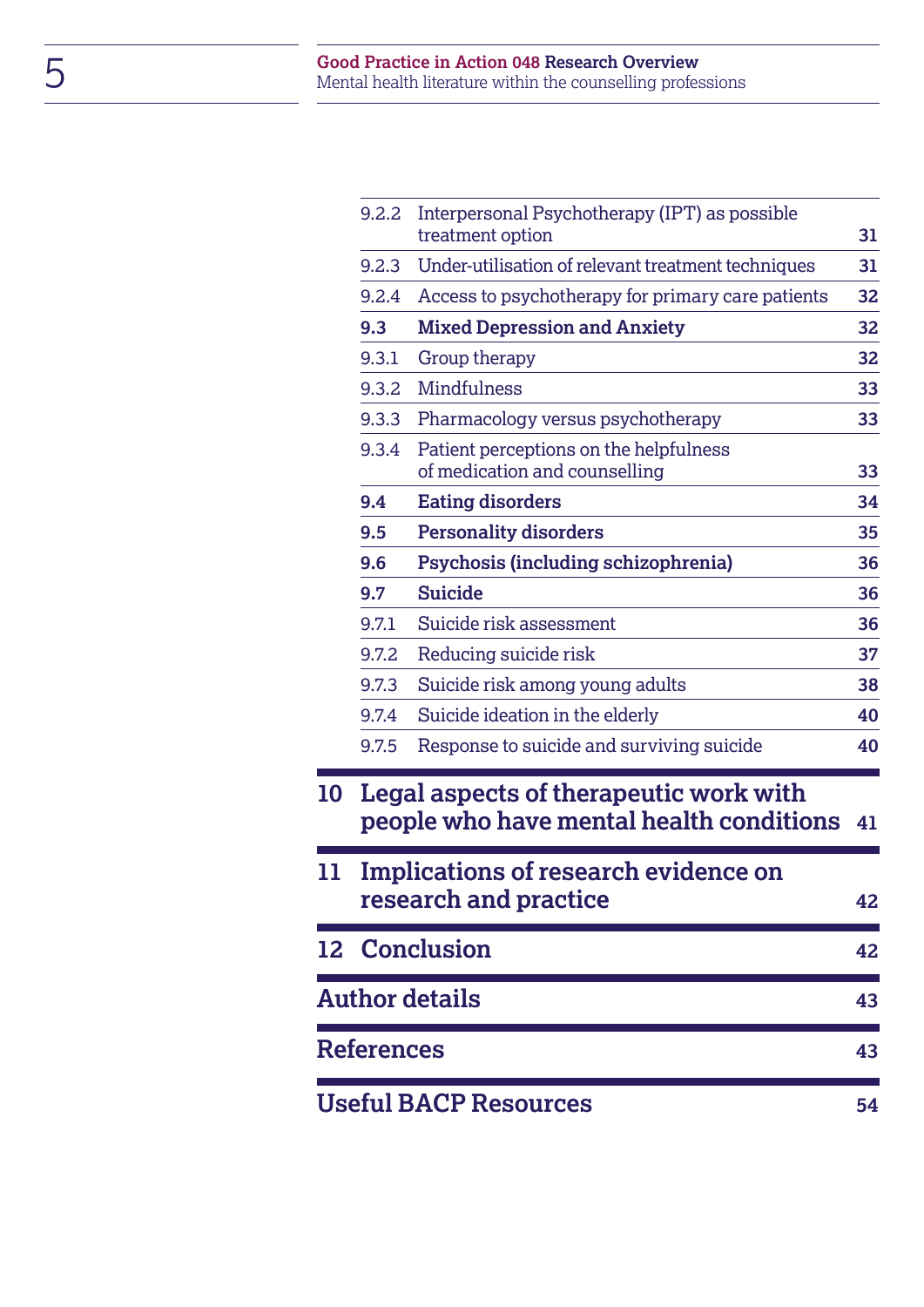## <span id="page-5-0"></span>**Context**

This resource is one of a suite prepared by BACP to enable members to engage with the current BACP E*thical Framework for the Counselling Professions* in respect of mental health.

### <span id="page-5-1"></span>**Purpose**

The purpose of this resource is to provide an overview of research and literature relating to mental health for practitioners working in the counselling professions.

### **Using the research overviews**

BACP has developed the *Good Practice in Action* series, these are free for BACP members to download. It is hoped these will support good practice in the counselling related professions. They are all reviewed both by member-led focus groups and experts in the field and are based on current research and evidence.

BACP members have a contractual commitment to work in accordance with the current *Ethical Framework for the Counselling Professions*. The *Good Practice in Action* resources are not contractually binding on members but are intended to support practitioners by providing general information on principles and policy applicable at the time of publication, in the context of the core ethical principles, values and personal moral qualities of BACP.

Specific issues in practice will vary depending on clients, particular models of working, the context of the work and the kind of therapeutic intervention provided. As specific issues arising from work with clients are often complex, BACP always recommends that you discuss practice dilemmas with a supervisor and/or consult with a suitably qualified and experienced legal or other relevant practitioner.

The studies included in this overview use different terms to differentiate counsellors from psychotherapists and other professionals who provide counselling-related services. However, when this overview was written, care was taken to refer specifically to psychotherapists and counsellors as 'therapists', and to refer to social workers, coaches and those engaged in pastoral care as 'practitioners'. Whether the term 'therapy', 'counselling', or 'psychotherapy' is used depends on how it was referred to within the reviewed study; however, all pertain to counselling-related services.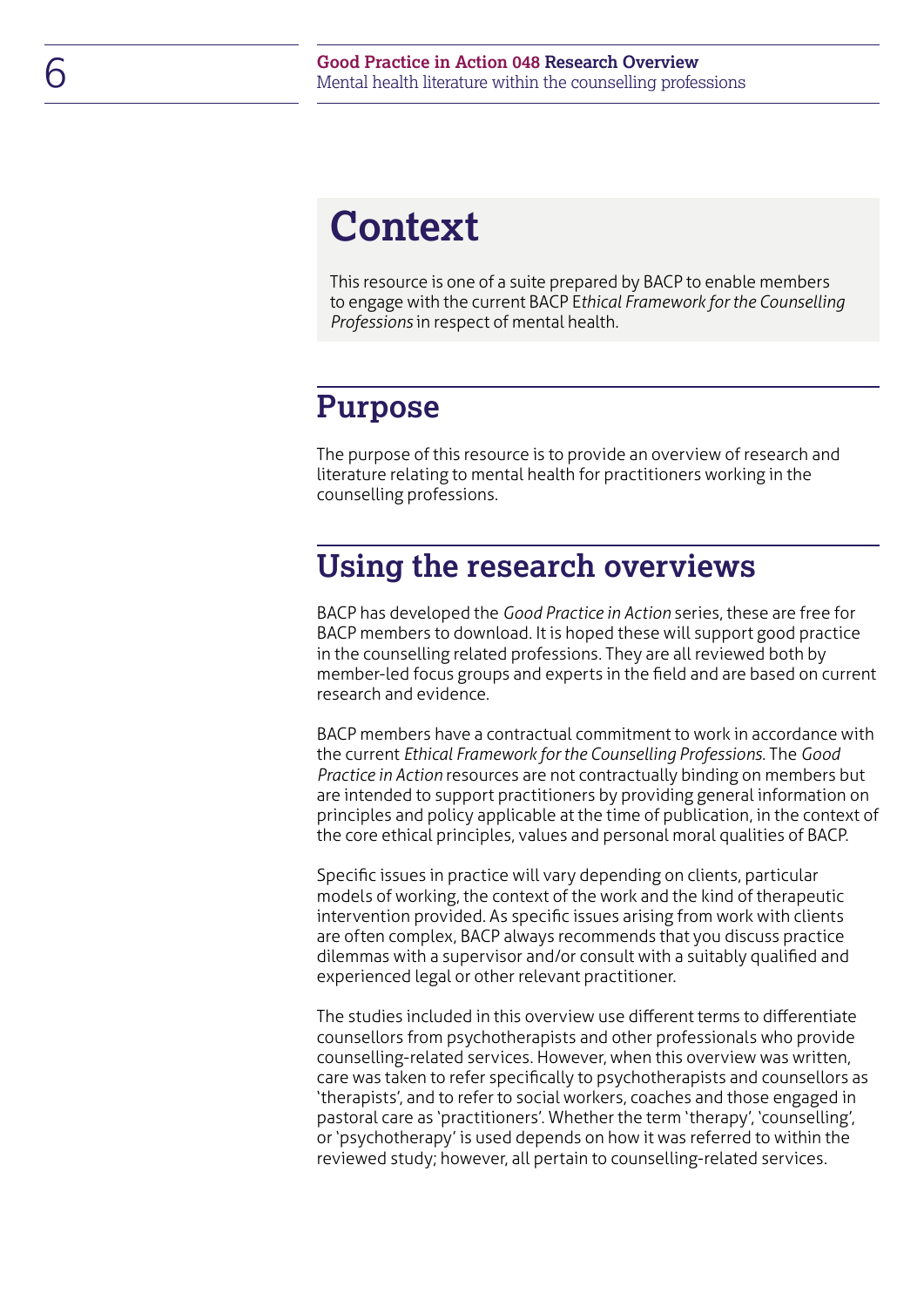## <span id="page-6-0"></span>**1 Introduction**

This resource was compiled with the goal of providing helpful information about mental health for therapists and practitioners in respect of therapy and other counselling-related services. In particular, key definitions associated with mental health, common disorders of mental health, and the law associated with mental health are presented. This resource is purely informative and should be used in conjunction with BACP's E*thical Framework for the Counselling Profession*s (2018).

## <span id="page-6-1"></span>**2 What are mental health and mental illness under the law?**

The law in respect of mental health and mental illness is complex. Barbara Mitchels informs readers within Good Practice in Action Legal Resource 029: *Mental Health Law within the Counselling Professions in England and Wales*:

*The main statutory provisions in this field are the Mental Health Act 1983*  (*MHA 1983) as amended by further subsidiary legislation, the Mental Health Act 2007 (MHA 2007), the Mental Capacity Act 2005 (MCA 2005) and the Care Standards legislation.*

*Other statutes are relevant to specific care issues, police matters, criminal offences and procedures, and are mentioned in the body of this resource where relevant. There have been regular calls to update law and practice in the area of mental health, and with increasing scrutiny of our law under the Human Rights Act 1998 by the European Commission for Human Rights (ECHR), the increasing awareness of disability rights, the impact of the United Nations Convention on the Rights of Persons with Disabilities, which came into effect in 2008, and the recurring disclosures of abuse in care systems, we might anticipate further reforms, so stay alert for changes in law and guidance which are relevant to your therapy practice.*

Any reference to the MHA within this resource will refer to the MHA 2007, as amended unless otherwise noted. Readers wanting to know more about the legal aspects of mental health in the context of the counselling professions can download it from: [https://www.bacp.co.uk/events-and](https://www.bacp.co.uk/events-and-resources/ethics-and-standards/good-practice-in-action)[resources/ethics-and-standards/good-practice-in-action](https://www.bacp.co.uk/events-and-resources/ethics-and-standards/good-practice-in-action)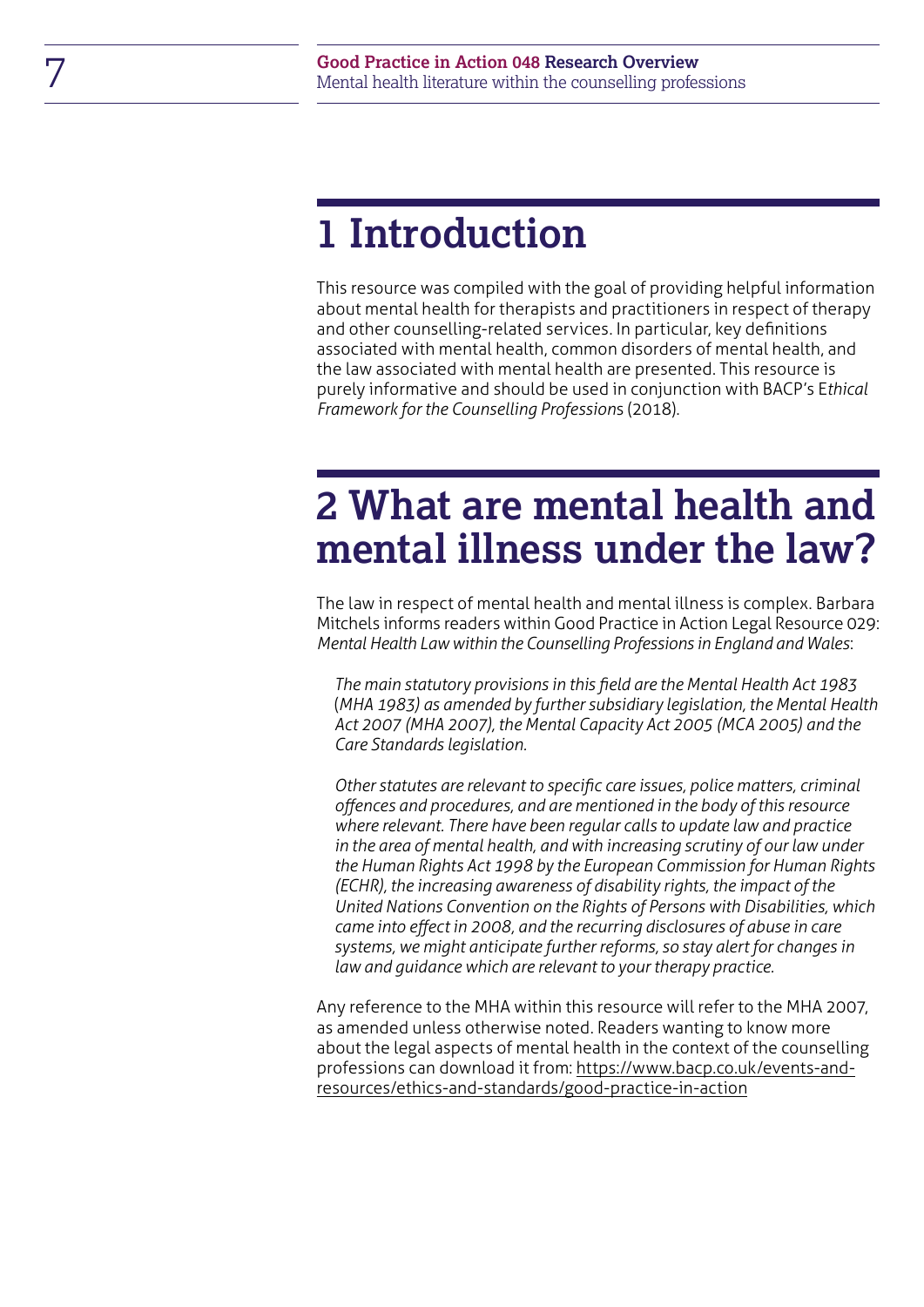### <span id="page-7-0"></span>**2.1 Defining mental health**

The World Health Organisation (WHO, 2016) defines 'mental health' as:

*'Mental health is a state of well-being in which an individual realises his or her own abilities, can cope with the normal stresses of life, can work productively and is able to make a contribution to his or her community. Mental health and well-being are fundamental to our collective and individual ability as humans to think, emote, interact with each other, earn a living and enjoy life.'*

This definition informs and underpins this resource.

### <span id="page-7-1"></span>**2.2 Defining mental disorder**

Under S.1 (2) of the MHA, a 'mental disorder' means any disorder or disability of the mind. This definition relies heavily upon professional and medical definitions of certain known or documented types of mental disorders.

'Mental illness' is not specifically defined in the MHA. This is because courts of law still generally rely upon case law, and medical and psychiatric practice for definitions of specific mental illnesses (Pilgrim, 2014). Courts of law apply definitions of mental illness as these are expressed in psychiatric manuals.

### <span id="page-7-2"></span>**2.3 Differentiating learning disabilities from mental disorders**

'Mental disorder' is differentiated from a 'learning disability' under S. 1(4) of the MHA in that it refers to 'a state of arrested or incomplete development of the mind which includes significant impairment of intelligence and social functioning.' Under S.1(2A) of the MHA, a person with a learning disability is not considered to be suffering from a mental disorder for many purposes of mental health law, 'unless that disability is associated with abnormally aggressive or seriously irresponsible conduct on his part'. In practical terms, this may mean, for instance, that a person with a learning disability is presumed to have mental capacity and can give or withhold consent to medical procedures despite having a learning disability.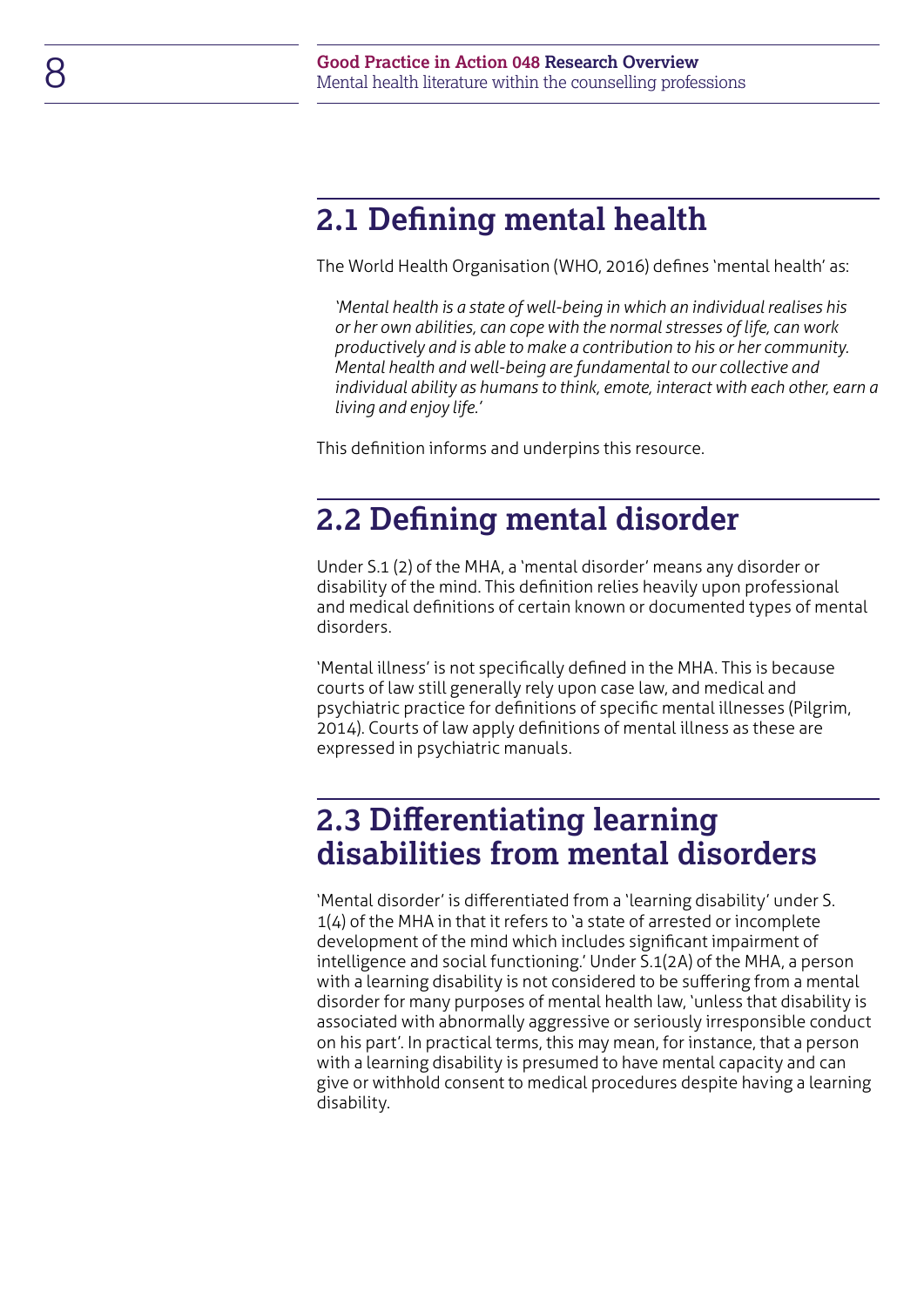### <span id="page-8-0"></span>**2.4 Defining mental capacity**

Barbara Mitchels tells us that:

*'The MCA [Mental Capacity Act 2005] empowers individuals to make their own decisions where possible, and protects the rights of those who lack capacity. Where an individual lacks capacity to make a specific decision at a particular time, the MCA provides a legal framework for others to act and make that decision on their behalf, in their best interests, including where the decision is about care and/or treatment'*

(Mental Health Act 1983 Code of Practice, Department of Health 2017 5:97).

### **2.5 Defining 'therapists' and 'practitioners'**

Under the NHS, counselling may be provided as part of local community healthcare services, most private counselling occurs within a paid professional practice (Mitchels, 2015). If a prospective client lacks mental capacity to understand and enter into some or all of the terms of a therapeutic contract, then it might not be ethical or appropriate to provide private therapy services for that person.

Providers of services informed by therapeutic theory and practice that are delivered with sufficient expertise to satisfy professional standards and ethics. These professions include coaching, counselling, pastoral care and psychotherapy.

## <span id="page-8-1"></span>**3 Context of mental health in counselling and psychotherapy**

Alongside the *Ethical Framework for the Counselling Professions* and the development of sector-specific and core competence frameworks, showing skills needed for practitioners working within the counselling professions, other organisations also offer the following: The Open University's Counselling and Psychotherapy Central Awarding Body (CPCAB) provides a Service Levels Framework, where mild to moderate common mental health problems are assigned Service Level B and more severe mental health problems are assigned Service Level C. These service levels provide practitioners with a framework for the level of therapeutic change likely, the degree of mental health and wellbeing likely in clients, and the CPCAB qualifications required to work with this client group.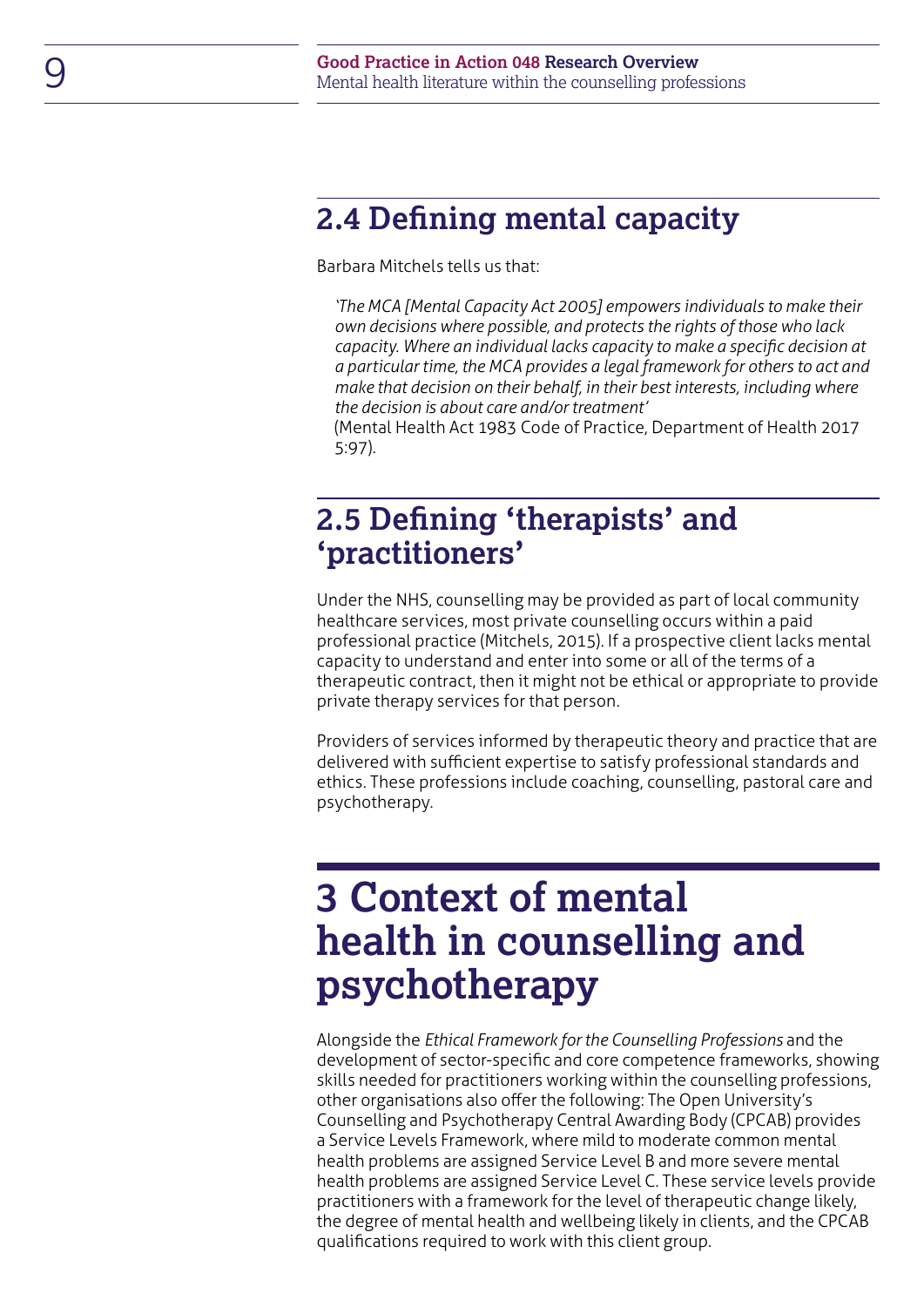The management of risk as part of a therapist's duty of self-care must necessarily be balanced with the therapist's professional duty of care towards clients with mental health problems. Working with clients who have mental health disorders or mental illnesses may expose therapists to increased risk of violence (Bond, 2015).

BACP members are committed to show respect by 'protecting client confidentiality and privacy' (Commitment 3b). There are times, however, when the duty of confidentiality, may be breached, for example when complying with requirements of statutes, when complying with lawful orders of a court, or when public interest or safety justifies it. In cases where clients express serious threats of harm against themselves or other identifiable persons, and the therapist holds a reasonable belief that the risk is real and imminent, the duty of maintaining confidentiality may be breached (Bond and Mitchels, 2014). Members can access Good Practice in Action Legal Resource 014 *Managing Confidentiality* for further information at:<http://www.bacp.co.uk/ethics/newGPG.php>

## <span id="page-9-0"></span>**4 How the literature was identified**

This literature review was undertaken by utilising electronic databases and search engines such as Google Scholar, PsycInfo and PubMed. Search term stems such as 'Counselling' and 'Psychotherapy' were used in conjunction (AND) with other search terms such as: 'Mental Health', 'Mental Health Professionals', 'Psychiatry', 'Clinical Psychology', 'Counselling Psychology', 'Psychological Therapies', 'Psychological Interventions', 'Primary Care', 'Psychopathology', 'DSM-V', 'ICD-10', 'Diagnosis', 'Formulation', 'Assessment and Referral', 'Depression', 'Anxiety Disorders', 'Suicide', 'Legal Framework', 'Ethical Issues', 'De-Medicalisation'.

To provide relevant and up-to-date information, only studies published in English from 2009 until 2015 were included. The focus of the literature search was to identify studies and articles that pertained to the counselling professions in the UK. However, as countries such as the US, Australia, Canada and Scandinavian countries all use definitions under DSM-V and the ICD-10, and have healthcare systems where private and paid counselling and psychotherapy practice are allowed, studies and articles from these countries were also included. Studies published in English from countries such as China, Iran, Uganda and Tanzania, where it is not known whether private counselling and psychotherapy practice exists, were excluded.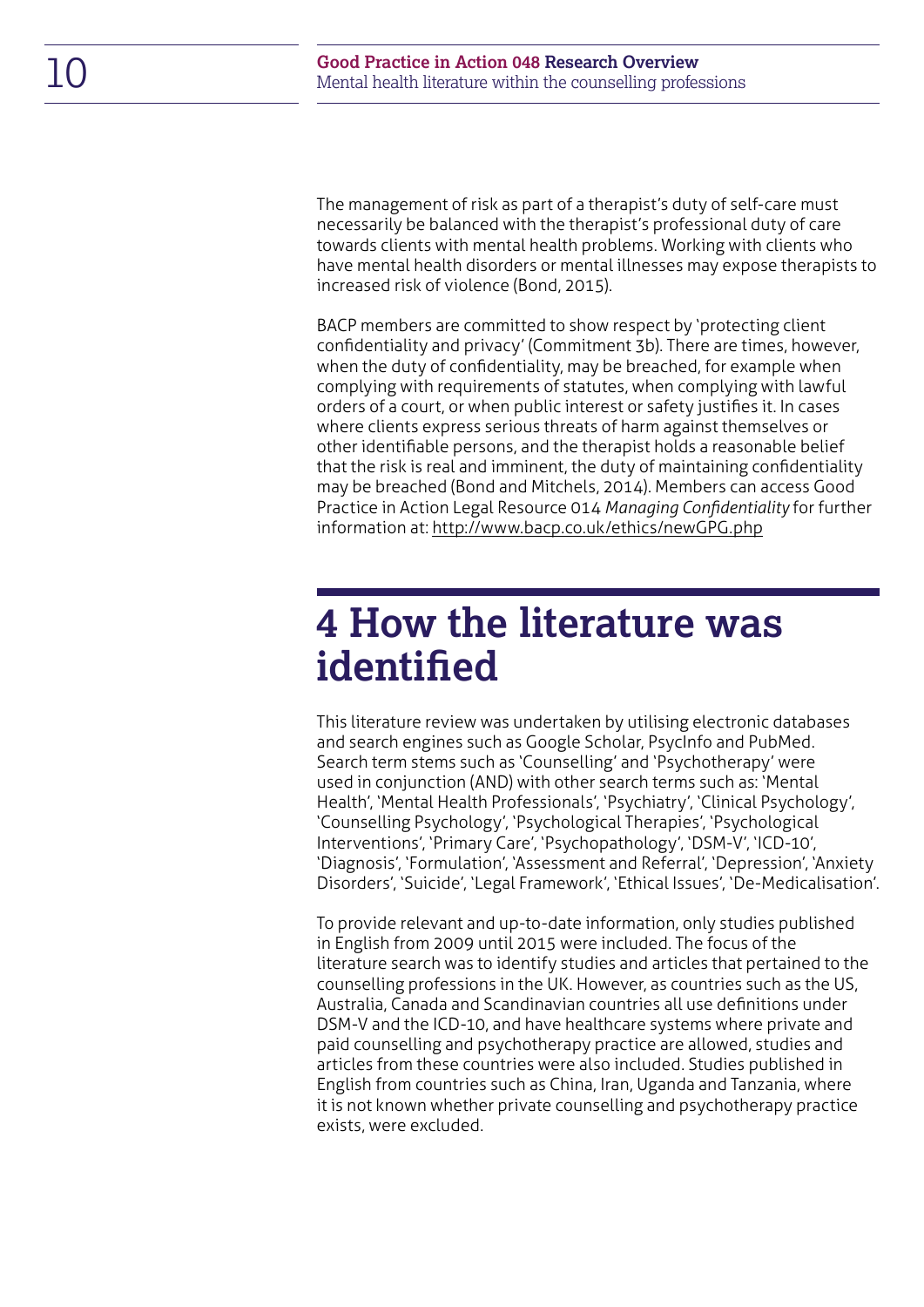Also excluded were books and chapters of books, studies involving children, and studies and articles involving genetic counselling. Genetic counselling is part of medical practice and not counselling practice. However, there are studies regarding genetic counselling for mental illnesses (such as schizophrenia) or neurodegenerative diseases (such as dementia), which were included where the focus of such studies is in dealing with stigma or emotional and relationship conflicts created by the results of genetic tests (Gershon and Alliey-Rodriguez, 2013).

As this resource is a mere overview of studies on the broad topic of mental health, specific treatments and therapies were not included. There may be mention of some types of treatment such as Cognitive Behavioural Therapy (CBT), Interpersonal Therapy (IPT) and other therapies but these refer only to the types of therapies which were utilised in the studies included in this overview. This overview does not aim or attempt to study these specific treatments and therapies, or even to recommend them as best treatments. These treatments and therapies are only mentioned in this overview as these were the very treatments utilised in the studies included in the overview.

The search terms did not include the names of specific therapies as it was not the purpose of the overview to provide resources on discrete forms of treatments and therapies. This overview merely seeks to provide an overview of research trends and developments regarding common mental health illnesses and problems. A future review may explore specific therapy modalities.

This review does not include the guidelines from the National Institute for Health and Care Excellence (NICE) because BACP is a professional body that provides non-statutory guidance that can be used independently from other resources. BACP has its own standards based on contractual commitments of members to the *Ethical Framework for the Counselling Professions* and its members are not precluded from using NICE guidelines in addition to the standards and resources of BACP. The former can be found at:<https://www.nice.org.uk/standards-and-indicators>

A total of 105 publications were included in this review of mental health research.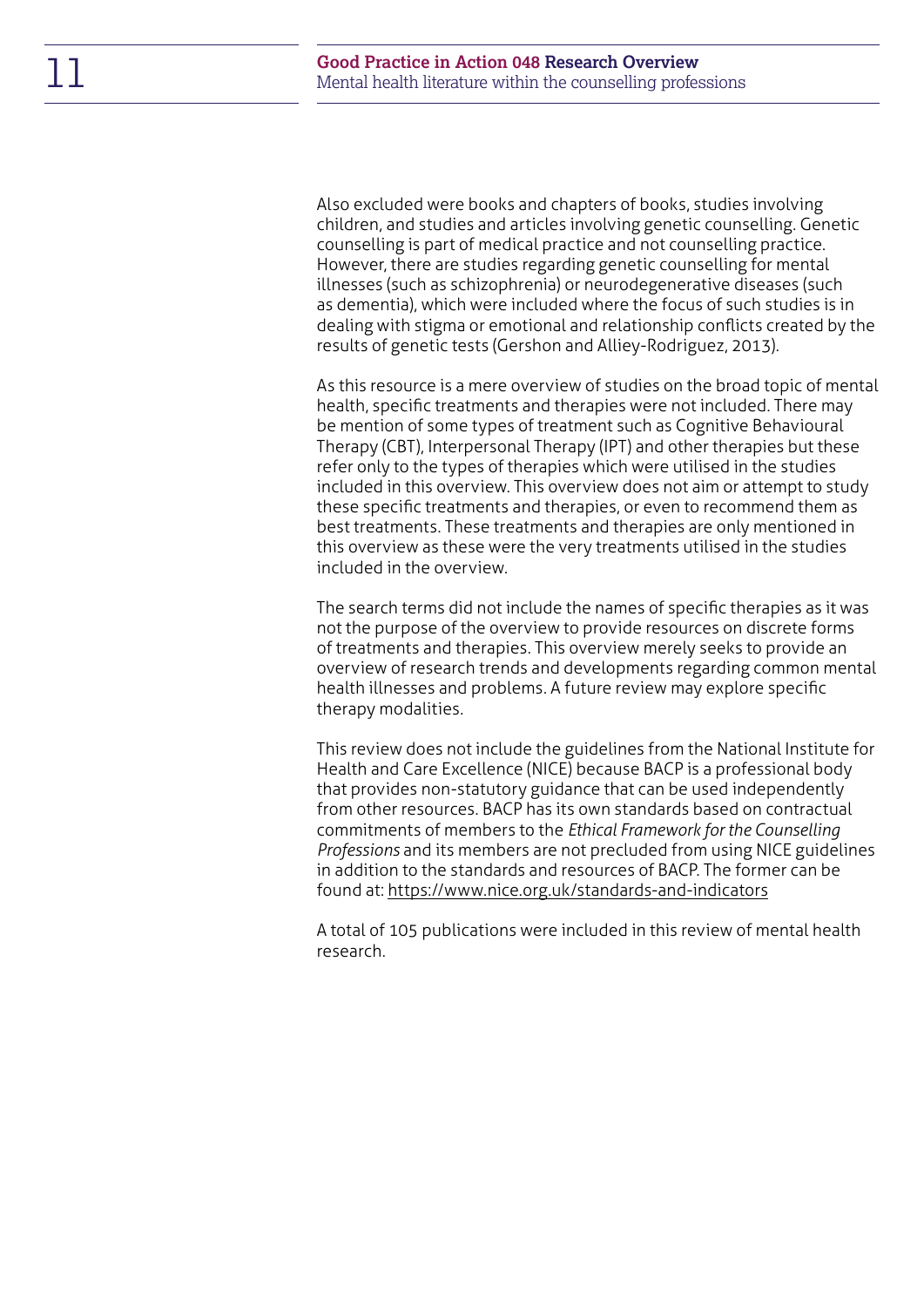## <span id="page-11-0"></span>**5 Synopsis of research related to mental health**

The aim of this research overview is to group similar studies in order to show new developments in the field of counselling and psychotherapy, as well as counselling related professions such as coaching and pastoral care.

The developments in research cover the debate between the advantages of psychotherapy over pharmacotherapy. One interesting finding from this overview is that within recent research it is shown that a combined approach using both psychotherapy and pharmacotherapy may produce better symptom reduction and faster remission.

The literature also included findings on the variables that confound studies investigating the efficacy of psychotherapeutic interventions. These are: age, ethnicity, gender, adverse experiences, therapeutic alliance, therapist competence, type of therapy received, number of sessions and the site at which interventions are provided. Findings of co-morbid illnesses or medical conditions suggest that mental health conditions may result in undiagnosed mental illness, especially in older people.

There was also an emphasis on late life depression. This comes with the recognition that the number of persons aged 60 and above is growing. Often, older people suffer from disability, which prevents them from seeking help for mental problems, despite their susceptibility to mental problems as a result of co-morbid conditions such as Parkinson's Disease or chronic pain.

There are studies included in this overview that suggest client perceptions as to the type of treatment, as well as client expectations, impact outcome. Some studies correlate ethnicity and the under-utilisation of treatment modalities, under-treatment of mental illnesses, and lack of access to mental healthcare.

Non-pharmacological interventions, which may be complementary to either pharmacotherapy or psychotherapy, are also included, specifically: mindfulness and meditation, acupuncture, and body psychotherapy through dance and movement.

A significant number of the studies examine the development and provision of psychotherapy via the internet. In this regard, research has kept pace with technology and has adapted technology to provide psychotherapy to under-served populations through a costeffective modality. Indeed, this overview of the research suggests that psychotherapy via the internet may complement traditional face-to-face psychotherapy.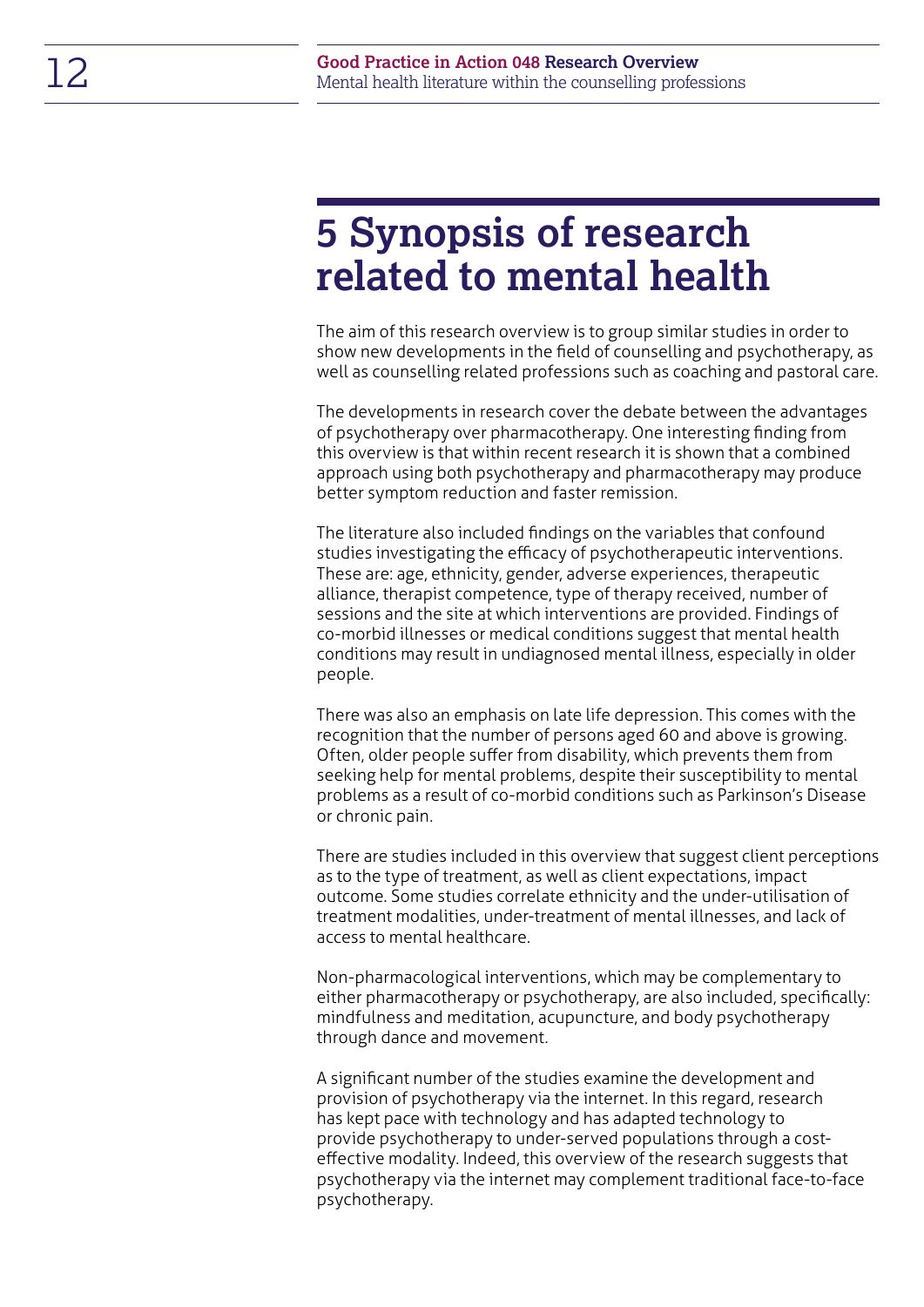## <span id="page-12-0"></span>**6 Why is research important for our professional group?**

The BACP *Ethical Framework for the Counselling Professions* 2016 states:

*'We value research and systematic inquiry by practitioners as enhancing our professional knowledge and providing an evidence-base for practice in ways that benefit our clients'* (Good Practice, Point 68).

Specifically, research on definitions of concepts in counselling is important because definitions change over time. Also, emerging areas and modalities of practice, especially with the prevalence of information and communication technology, create new practice contexts where accepted and traditional definitions and concepts may or may not quite apply.

It is also important to note that the rationale for research is provided by the changing professional frameworks and codes. Professional manuals, which provide definitions of common mental disorders, are periodically reviewed and updated. Thus, literature, such as that provided in this resource, is invaluable in updating practitioner knowledge and providing an evidence-base for the counselling professions.

According to the NHS England *Five Year Forward View For Mental Health* [\(www.england.nhs.uk/wp-content/uploads/2016/02/Mental-Health-](http://www.england.nhs.uk/wp-content/uploads/2016/02/Mental-Health-Taskforce-FYFV-final.pdf)[Taskforce-FYFV-final.pdf](http://www.england.nhs.uk/wp-content/uploads/2016/02/Mental-Health-Taskforce-FYFV-final.pdf)), mental illness is the single largest cause of disability in the UK. The cost to the economy is estimated to be around £100 billion annually (roughly the cost of the entire NHS). Formed in 2015, the Mental Health Taskforce aims to improve mental health outcomes by ensuring that those with mental health problems are accessing quality care, and by 2021 the NHS intends to have moved towards an equal response to mental and physical health. With government devolution of NHS resources (as seen in Manchester in 2015 when NHS England and Greater Manchester announced a shared plan for £6 billion health and social care funding), it is increasingly likely that psychological therapies' (including Improving Access to Psychological Therapies (IAPT)) services will be independently commissioned by GP-led clinical commissioning groups (CCGs). This is also partly driven by the government ambition to achieve parity of esteem between mental and physical health as outlined in the Government's response to the Mental Health Taskforce's *Five Year Forward View for Mental Health* report (HM Government, 2017). Whatever the outcomes of these far-reaching and ambitious projects, there is likely to be an increase in referrals for patients who need treatment of some form for psychological/mental illness.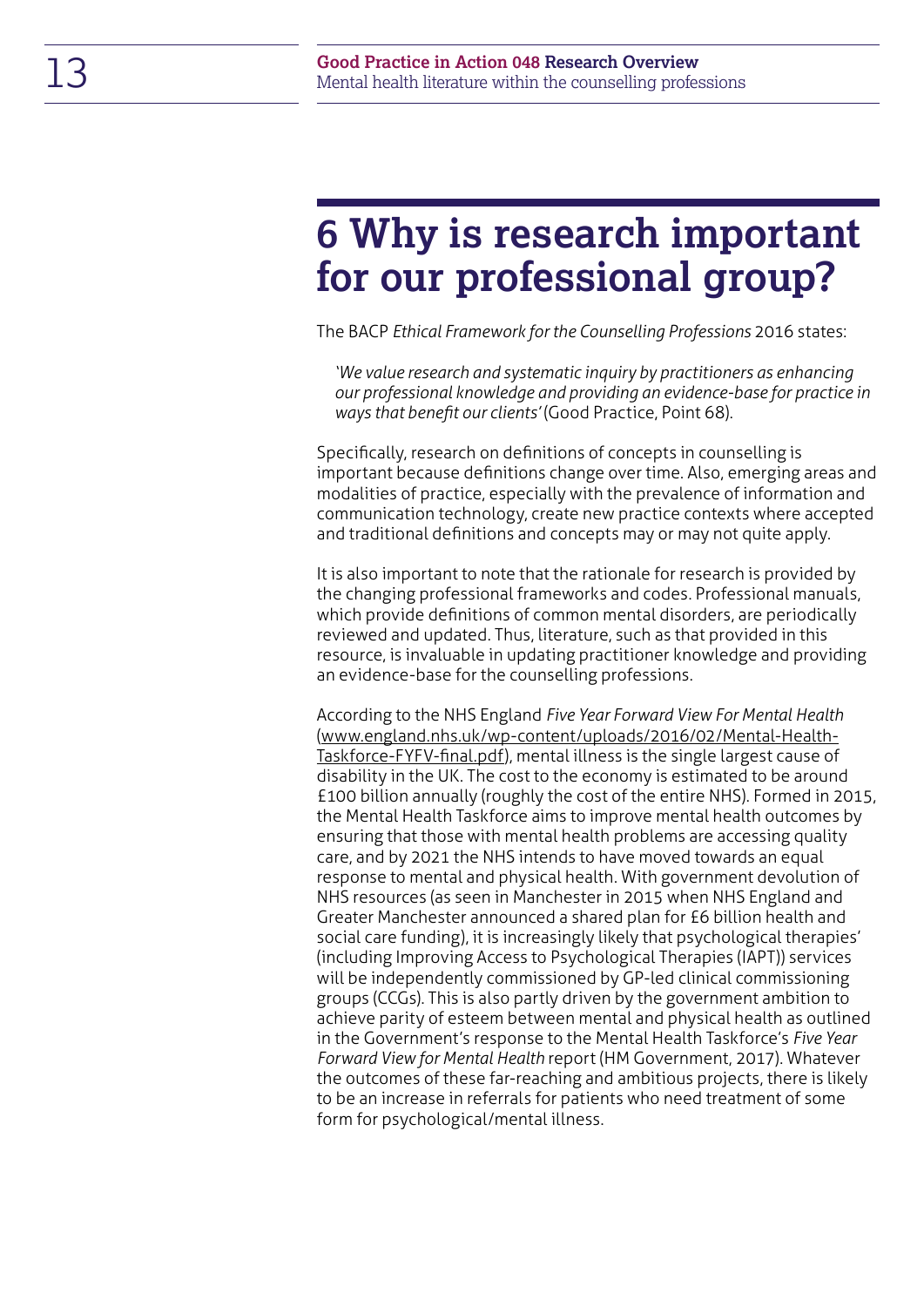## <span id="page-13-0"></span>**7 Why is it important to engage with research?**

It is important to engage with research because new social phenomena occur every day that give rise to new modalities of practice and new means of delivering traditional modes of practice. This is particularly true when it comes to diagnosed mental illness or risk of mental illness. For example, genetic counselling is expanding the role of the counselling professions. Therapy is not only important to those with mental disorders or those at risk of mental disorders. The counselling profession becomes relevant when results of genetic marker tests for mental disorders or neuro-degenerative conditions impact on family relationships and marital choice; or when families have to make decisions regarding whether to undergo genetic testing, abortion, or implantation procedures.

## <span id="page-13-1"></span>**8 The ethical imperative of engaging with research related to mental health**

According to BACP's *Ethical Framework for the Counselling Professions* (BACP 2018), our commitment to clients includes a commitment to 'work to professional standards by keeping our skills and knowledge up to date' (commitment 2b) and in the good practice section, 'we value research and systematic inquiry by practitioners as enhancing our professional knowledge and providing an evidence-base for practice in ways that benefit our clients' (Good Practice, Point 68). Professional competence will only be achieved and maintained by engagement at some level with clinical research.

Furthermore, there is a definite trend towards the development of 'embedded' clinical/psychotherapeutic practice into the domain of social work, charity or aid and rescue work, educational services and even religious practice. Indeed, counselling via the internet is a trend where ethical issues presented may be unprecedented.

BACP members who offer and provide counselling in these areas are included in the definition of 'practitioners' who are required to be accountable under BACP's *Ethical Framework* and thus, need to be informed and made aware of the developments in mental health research.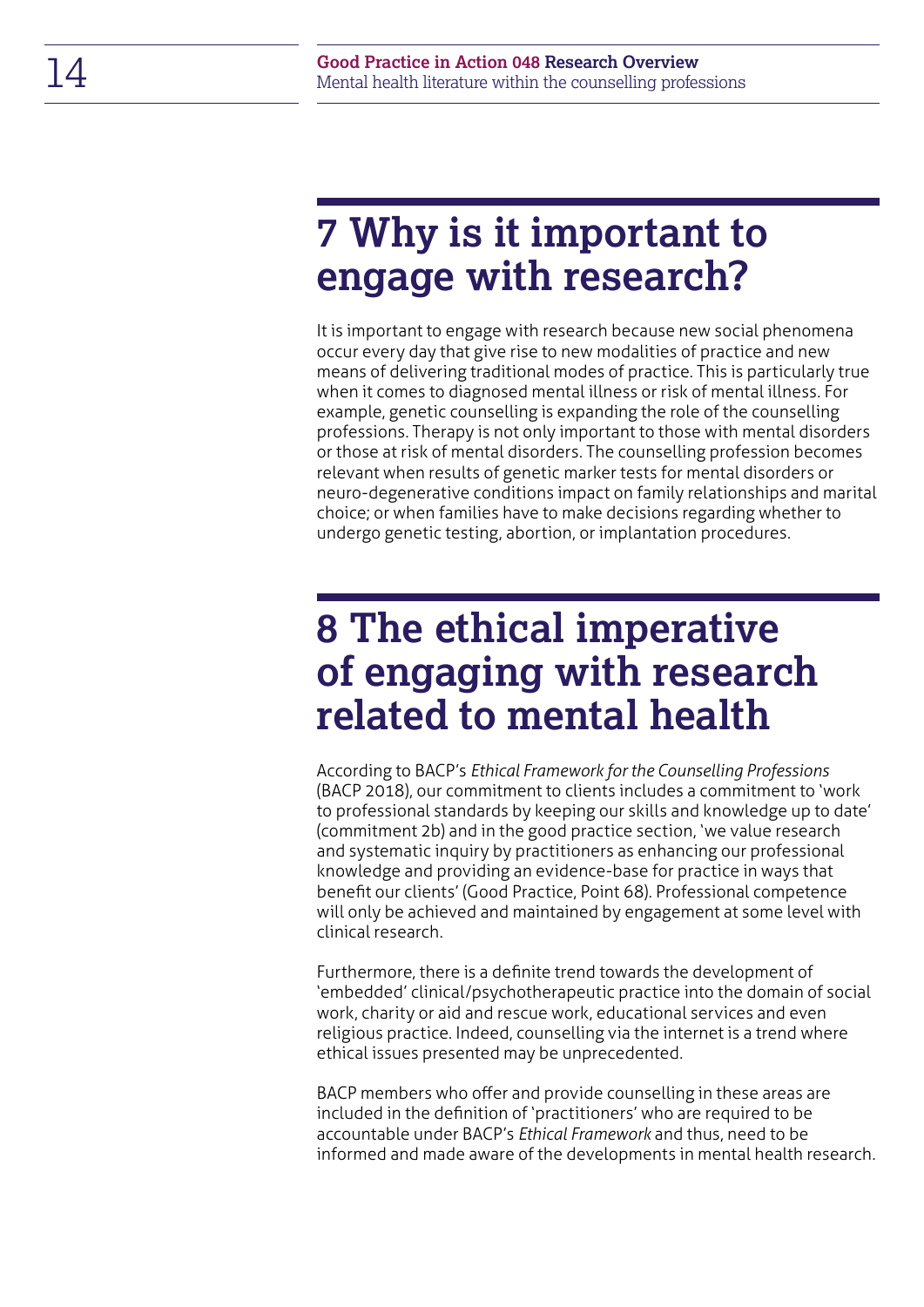## <span id="page-14-0"></span>**9 Research for mental health in counselling and psychotherapy**

### <span id="page-14-1"></span>**9.1 Depression (including Bipolar Disorder)**

#### <span id="page-14-2"></span>**9.1.1 Psychotherapy versus pharmacotherapy**

Traditionally, therapy has competed with pharmacology. However, research suggests that therapy changes the circuitry of the brain just as drugs do. When therapy reduces symptoms, the brain increases its efficiency at processing information, improving the malfunctioning brain circuits (Stahl, 2012).

Cuijpers et al. (2014b) suggest that the effects of antidepressants in treating depressive orders may be overestimated because of publication bias; that is, that there is selective publication of positive trials. Reanalyses, including unpublished trials, yield reduced effect sizes (i.e. lower effectiveness). This has led to claims that psychotherapy is more effective than antidepressants, the latter having insignificant advantages over placebos. This study suggests that the debate over whether antidepressants or psychotherapy is more effective, is still open.

Craighead and Dunlop (2014) assert that effective psychotherapy and antidepressant medication have been developed for major depressive disorder, and 66% of depressed clients respond to either psychotherapy or medication. However, only 33% of these achieve remission when receiving just one or the other treatment. They suggest a combination of treatments and recommend that neurobiological considerations inform treatment decisions.

Treatment guidelines (in the US) suggest combined treatments that include both psychotherapy and pharmacotherapy, except in mild to moderate depression. Cuijpers (2014a) asserts that combined treatment is significantly more effective than either treatment alone; moreover, patients with mild to moderate depression may receive pharmacotherapy when they may prefer psychotherapy.

Dekker et al. (2013) ask which the best treatment combination is, proposing that clients with mild or moderate depression may begin with pharmacological interventions such as antidepressants; then, if there is no response, combined therapy could be helpful. Dekker refers to this as a 'sequential strategy' and cautions that it may not be acceptable for all clients with this condition.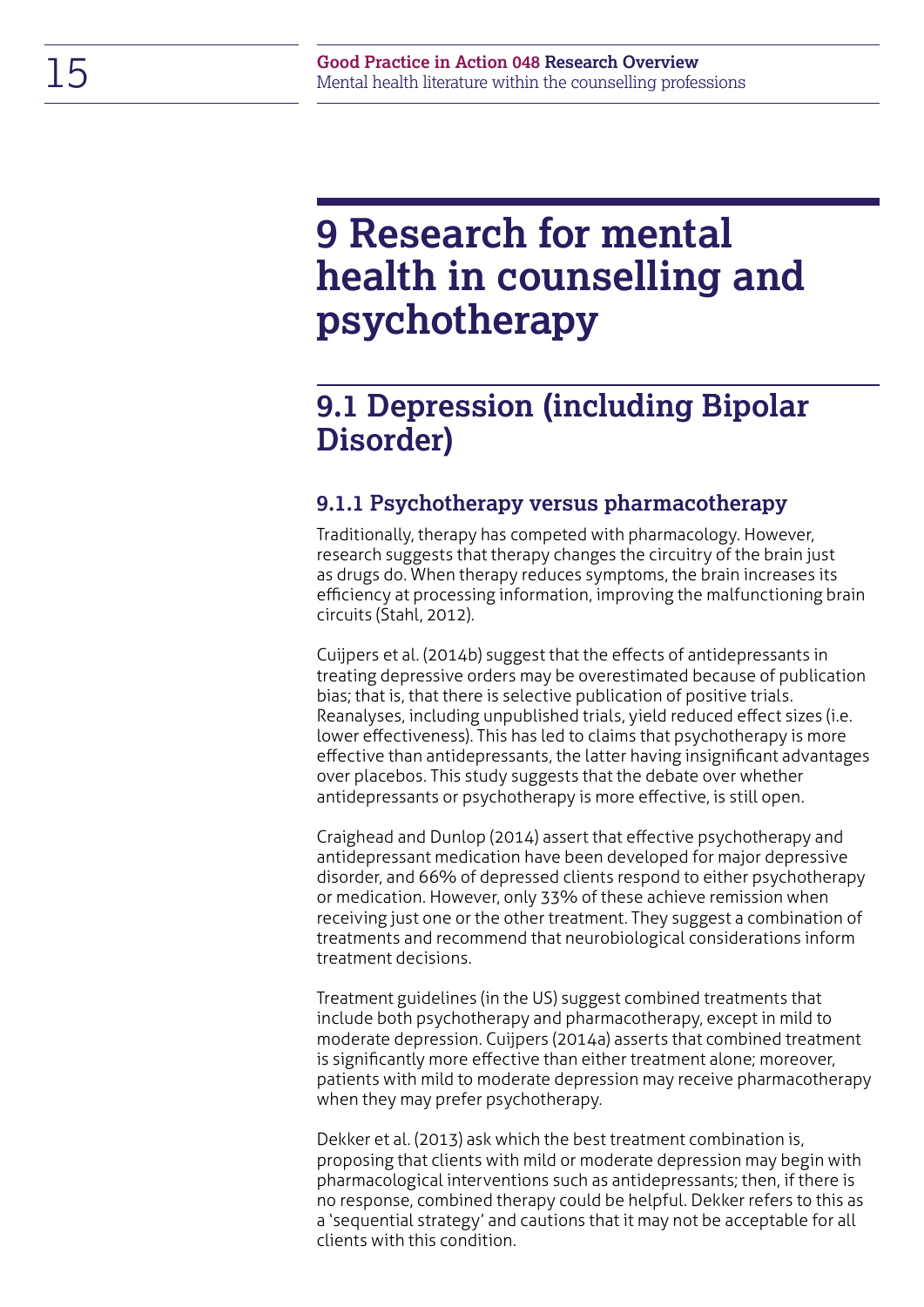MacDonald et al. (2013) examined the effects of administering intranasal oxytocin (the attachment hormone) which may benefit males with depression. Oxytocin was found to increase anxiety symptoms in males with depression and it did not increase eye contact with the therapist. Instead, it decreased non-verbal behaviours that cut off social contact. The results of this study put into question any potential antidepressant benefits of oxytocin administration.

#### <span id="page-15-0"></span>**9.1.2 Variables in assessing outcomes in treating depression**

Most of the studies exploring the efficacy of treatment, measure changes in depressive symptoms, but Renner et al. (2014) proposed that improvements in social functioning may be an important outcome when assessing psychotherapy for depression. They also asserted that although improvements in social functioning are strongly associated with improvements in depressive symptoms, mere reduction in depressive symptoms doesn't explain improvements in social functioning.

Gaudiano et al. (2013) suggested that clients' treatment expectancies also play a role in the effectiveness of treatments. They found that the majority of clients accept psychotherapeutic treatments more readily than antidepressants, because they believe they will reduce their symptoms. This increases their willingness to participate in psychotherapy rather than in medication trials. These findings may lead researchers to purposively select participants in clinical trials based on their treatment expectations and consider treatment expectation as a variable that may contribute to treatment response.

Dysfunctional attitudes may moderate both pharmacotherapy and therapy for clients with chronic depression. Shankman et al. (2013) examined whether levels of dysfunctional attitudes correlate with response to treatment for chronic depression. The study concludes that the correlation between dysfunctional attitudes and treatment response is complex but that dysfunctional attitudes may be associated with better responses to pharmacotherapy than to psychotherapy in chronic depression.

#### <span id="page-15-1"></span>**9.1.3 Therapeutic alliance**

Altenstein, et al. (2013) considered the behaviours of both the therapist and the client and how their behaviours complemented or interplayed during a session, they were investigating whether these behaviours predicted emotional arousal in the client. They analysed one session per each of 20 depressed clients included in the study (a more accurate result may well have been gained if all or a higher percentage of client sessions had been analysed however). The impact of the interplay between the therapist and client was measured only by self-reports. It was found that affiliative behaviours were associated with a positive therapeutic alliance, but clashing behaviours of therapist and client predicted more emotional arousal in clients. One interesting finding was that when a therapist refrained from answering outbursts of client hostility, it predicted a positive therapeutic alliance.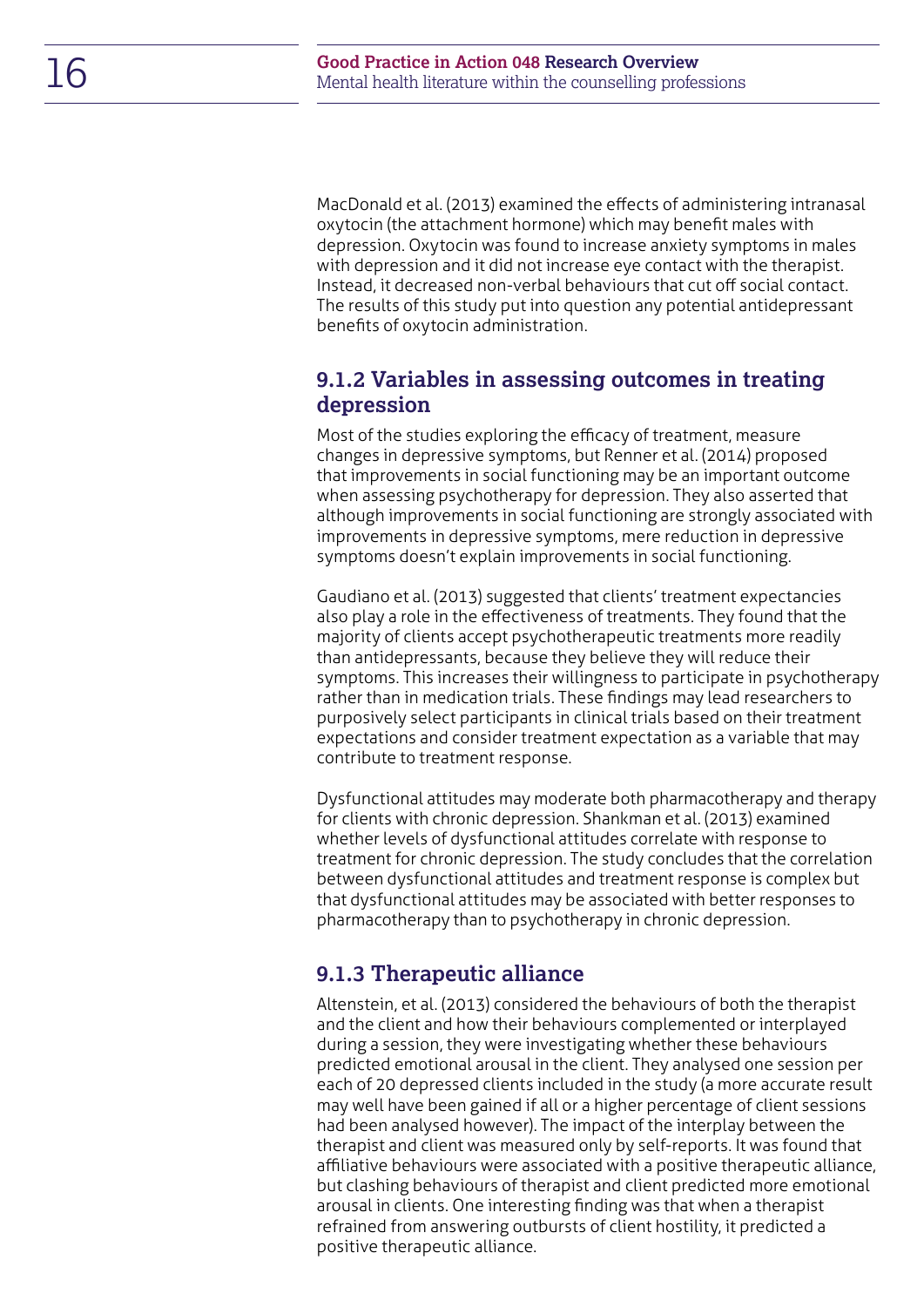Arnow et al. (2013) investigated whether or not a positive therapeutic alliance early in treatment predicted symptom reduction in chronically depressed clients, and whether there was a difference in response to treatment between cognitive behavioural analysis system of psychotherapy and brief supportive psychotherapy.

Cognitive Behavioural Analysis System Psychotherapy is a synthesis of Cognitive Therapy and Cognitive Behavioural Therapy specifically designed for chronic depression. It was found that a positive working alliance was associated with lower symptom ratings.

These findings were directly contradicted by Hendriksen et al. (2014), who analysed the data from a randomised clinical trial investigating whether therapeutic alliance directly accounts for symptom change. It was found that the therapeutic alliance did not predict subsequent symptom change. Other factors such as therapeutic technique, transference phenomena, therapist competences, and client characteristics may influence symptom change.

While it is recognised that stigma is a barrier to seeking help in mental health treatment, there are few studies that examine whether stigma also influences treatment experiences. Kendra et al. (2014) examined self-stigma and perceived public stigma. They found that self-stigma was negatively associated with the initial working alliance; and perceived public stigma was unrelated to engagement and the working alliance; suggesting that self-stigma and perceived public stigma were generally unrelated to changes in the outcomes over the initial phase of counselling.

However, the study also found that while perceived public stigma decreased over the first few sessions, self-stigma remained constant, thus, the role of stigma in clinical work cannot be overlooked.

#### <span id="page-16-0"></span>**9.1.4 Ethnicity**

Ince et al. (2014) examined whether a sample's racial-ethnic minority proportion moderated the effect size of psychotherapy among 56 randomised control trials (RCTs) on the psychological treatment of depression. No moderating effect of race-ethnicity was found, suggesting that psychotherapy is equally effective regardless of the client's ethnicity.

Quinones et al. (2014), however, asserted that ethnicity and membership in minority groups may predict differences in receipt of treatment. They found that, in the population of veterans of the US armed forces, those veterans who were non-White and members of ethnic minority groups had lower odds of adequately using and receiving a prescription for antidepressants. This may be due to patient preferences or system factors, or inequitable quality of care that interact to generate differences in provision of care.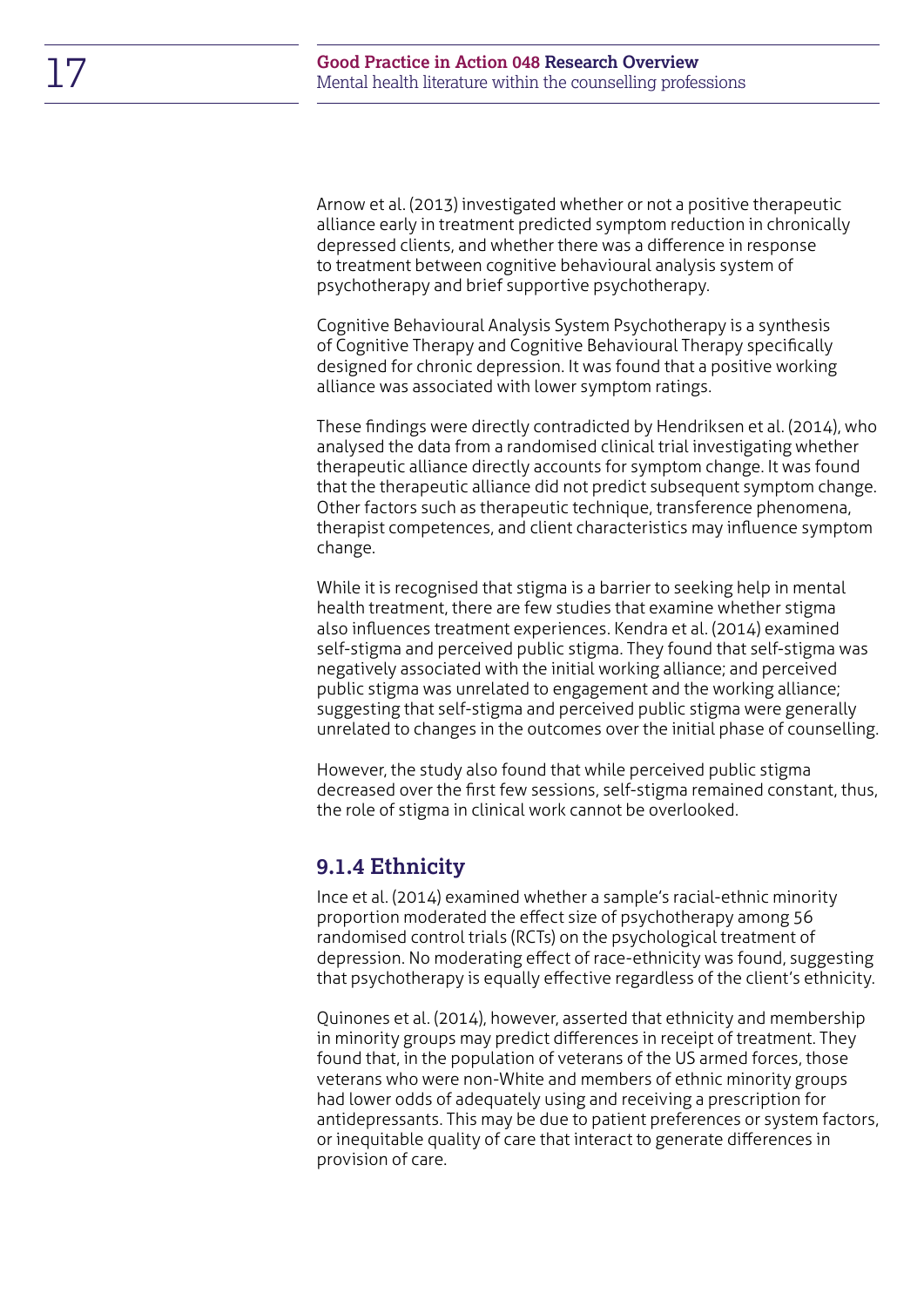#### <span id="page-17-0"></span>**9.1.5 Gender and sex as variables in susceptibility to depression and treatment outcome**

The study by Vigod and Taylor (2013) focused on determining the reason for the preponderance of depressive illness in women. They pointed to biological factors, which include the brain structure and function, as well as the impact of reproductive life stages. However, they also asserted that women are differentially disadvantaged by environmental stressors, which include interpersonal violence, socioeconomic instability, and caregiving burden. The study notes that not all women develop depression and not all who experience adverse life events suffer from depression. This led them to focus, instead on how sex, genetics and environmental factors interact and influence the development of depression. This study rationalises investigations into this area by stating that those who practice psychodynamic psychotherapy can benefit from understanding the complexities that determine risk and resilience.

da Rosa Silva et al. (2013) investigated the effect of the participation of fathers in psychological interventions within the context of Post-Partum Depression in women.

Two families were studied. The families participated in parent-infant psychotherapy for 12 sessions. This study asserted that the presence of fathers reduces the feeling of mothers that they are solely responsible for the process of change in the family. From the point of view of the therapist, the presence of fathers allows parenthood issues to be addressed.

#### <span id="page-17-1"></span>**9.1.6 Age as predictor of depressive symptoms**

Older people, particularly those aged 60 and over are prone to depression as well as anxiety (Laidlaw, 2013). Late-life depression occurs in the context of cognitive impairment, medical burden and disability, and must be assessed with the broader clinical context (McGovern et al., 2014). Measures such as the Geriatric Depression Scale is useful in determining symptoms and levels of depression among the elderly (Cody and Drysdale, 2013). One problem in diagnosing depression in this population is that some patients suffer from conditions or diseases to which anxiety and depression are marked co-morbid conditions (Hall, 2012).

Research regarding the mental health of the elderly is important as there is a global demographic change in lifespan often referred to as the 'greying' of the population (Hall, 2013). Cohorts of elderly people are living beyond the expected lifespans of the previous generation (Laidlaw, 2013). Research, as Laidlaw points out has overlooked anxiety and focused more on late-life depression; yet, recognition and reduction of anxiety and depressive symptoms prevent major mental health problems.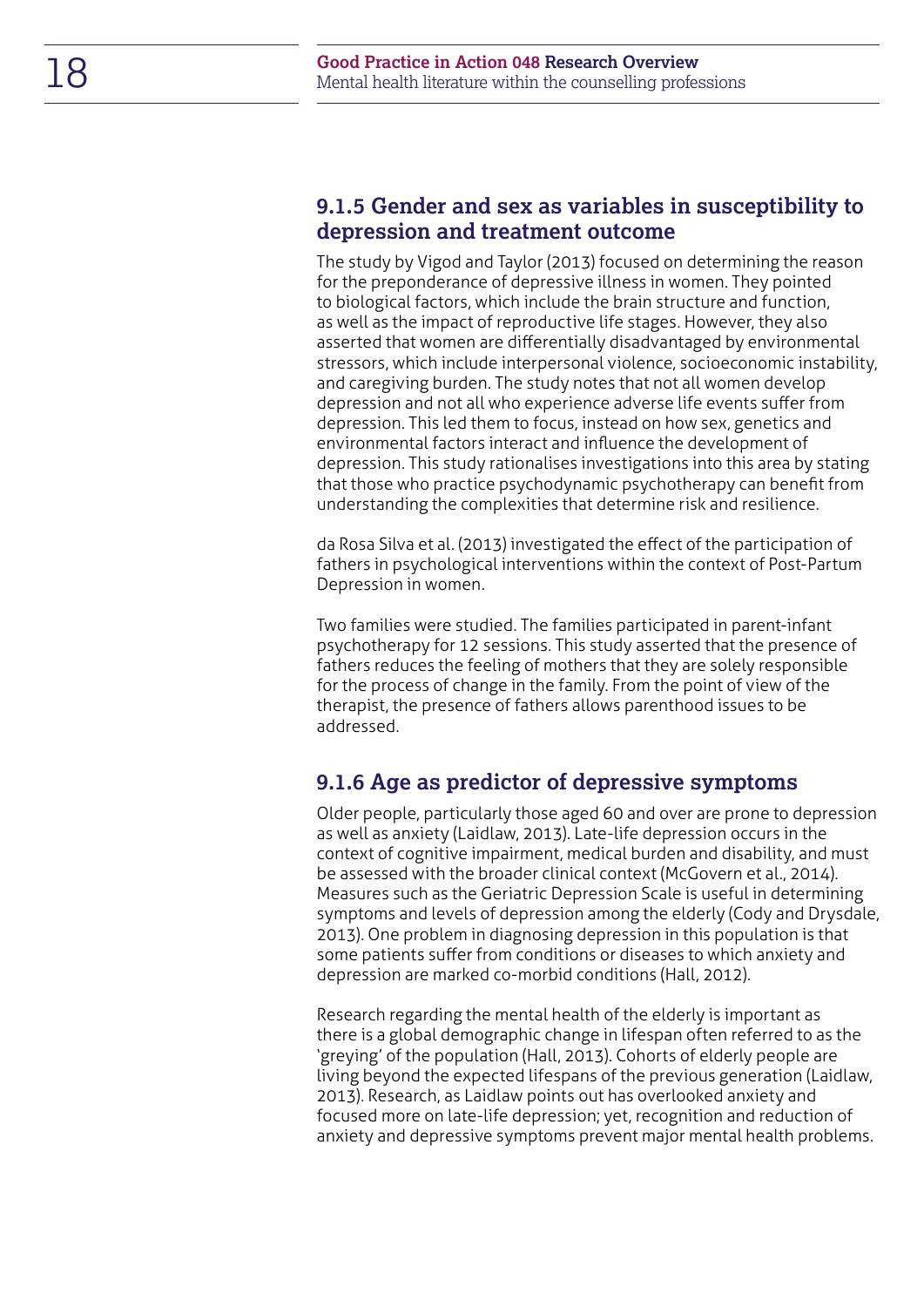One important contribution of research is the understanding of the physical characteristics of late life depression. Mackin et al. (2013) studied 22 individuals with late life depression in two groups. All of them underwent magnetic resonance imaging (MRI) of the brain and cortical mapping of grey matter; tissue thickness was also calculated. After 12 weeks of psychotherapy, they again underwent MRI. Those who manifested at least 50% reduction in depressive symptoms had greater cortical thickness than those who did not respond.

The study correlated cortical thickness with the likelihood of response to psychotherapy. Cortical atrophy in those aged 60 and over is an important marker of individuals at higher risk of poor response to psychotherapy.

Therapy is seen to be effective in treating depression, but there is a dearth of studies that probe the effectiveness of therapy in older people and the specific components of therapy that will be effective for this population. A Delphi group, consisting of 24 Dutch experts, confirmed that effective psychotherapy among the elderly consists of age-related characteristics and must respond to negative life experiences, physical illness, cognitive disorders, personality characteristics, grief, sleep disorders, previous depression and functional changes. They also expressed that factors such as values and norms, feelings of shame and guilt regarding problems, and changing life perspectives are important variables in therapy (Cloosterman et al., 2013).

A qualitative study by Dakin and Arean (2013) sought to establish the views and perspectives of the elderly as to: what they expect from psychotherapy; what they feel are the most and least effective aspects of treatment, and their recommendations to improve treatments; more importantly, the study sought to determine the needs of this population so that future psychotherapy and interventions may be designed to meet those needs. Dakin and Arean (2013) established that the participating people aged 60 and over, sought treatment for depression relating to interpersonal relationships, health conditions, grief, finances, housing, and challenges due to loss of 'executive function' (a set of mental skills which enable people to get things done such as managing time). They found the focus on interpersonal relationships to be the most helpful process of treatment, also found helpful was, suggesting increasing the number of sessions, discussing problems in a more proactive way and considering their choice of treatment.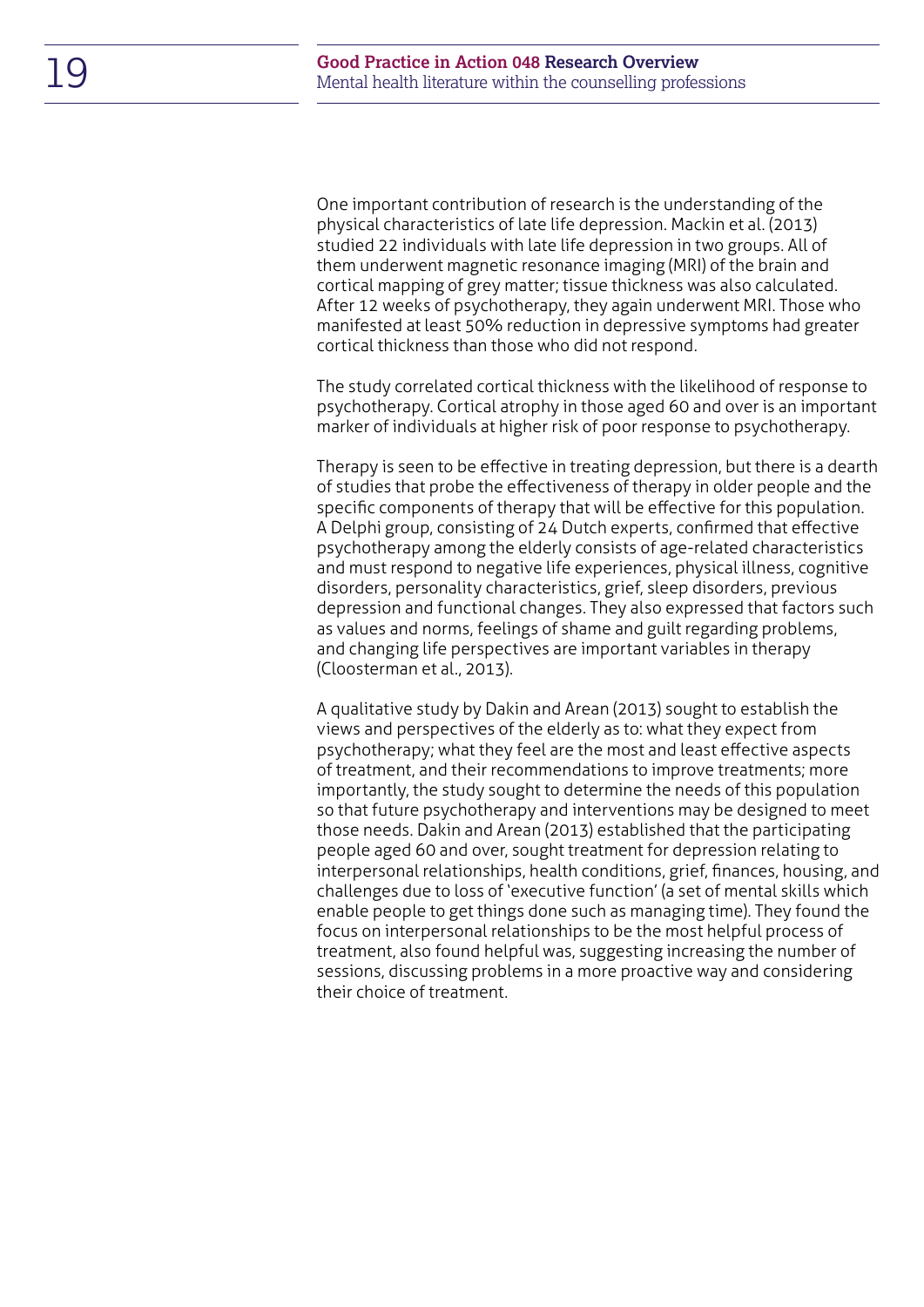#### <span id="page-19-0"></span>**9.1.7 Adverse childhood experiences and treatment response**

A systematic review and meta analysis by Norman et al. (2013) confirmed that adverse childhood experiences, such as parental neglect and abuse, are recognised risk factors for developing adult psychopathology. Johnstone et al. (2013) examined whether these can also predict treatment response in adults with depression. In this RCT of 177 outpatients receiving CBT or Interpersonal Psychotherapy for depression, clients reporting high levels of maternal care during childhood showed better responsiveness to treatment. In Interpersonal Psychotherapy, clients who received high levels of paternal protection and maternal care during childhood had significant positive response to treatment. However, the study was limited by two factors: adverse childhood experiences other than parental neglect and abuse were not investigated, and clients who were included in the study had already completed CBT, which may have weakened the findings.

#### <span id="page-19-1"></span>**9.1.8 Number of sessions, site of treatment provision**

Braun et al. (2013) conducted a meta-analysis of 53 studies involving 3,965 clients and found that CBT, Behaviour Activation Therapy, Psychodynamic Therapy, Interpersonal Psychotherapy and supportive therapies may all be equally effective.

However, client self-ratings and clinical significance suggest that supportive therapies are less effective. One important finding is that the length of therapy sessions seems to be a determinant of effectiveness as assessed by the treatment response and reduction in depressive symptoms.

Cuijpers et al. (2013) asked the question of how much psychotherapy is required to treat depression. They assert that while psychotherapy has been shown to be effective in the treatment of adult depression, it is not clear how the number of sessions, the frequency of sessions and the intensity of the therapy involved relates to the treatment effect and treatment response.

Dinger et al. (2014) explores whether day-clinic (outpatient) or inpatient psychotherapy is most effective for depression. They found that despite clients' strong preference for one or the other treatment modality, there was a significant and large symptom decrease in both outpatient and inpatient groups. The findings support the integration of therapeutic evaluation in routine clinical settings, and also highlights that different levels of care and the settings in which care is received may impact the benefits derived from psychotherapy.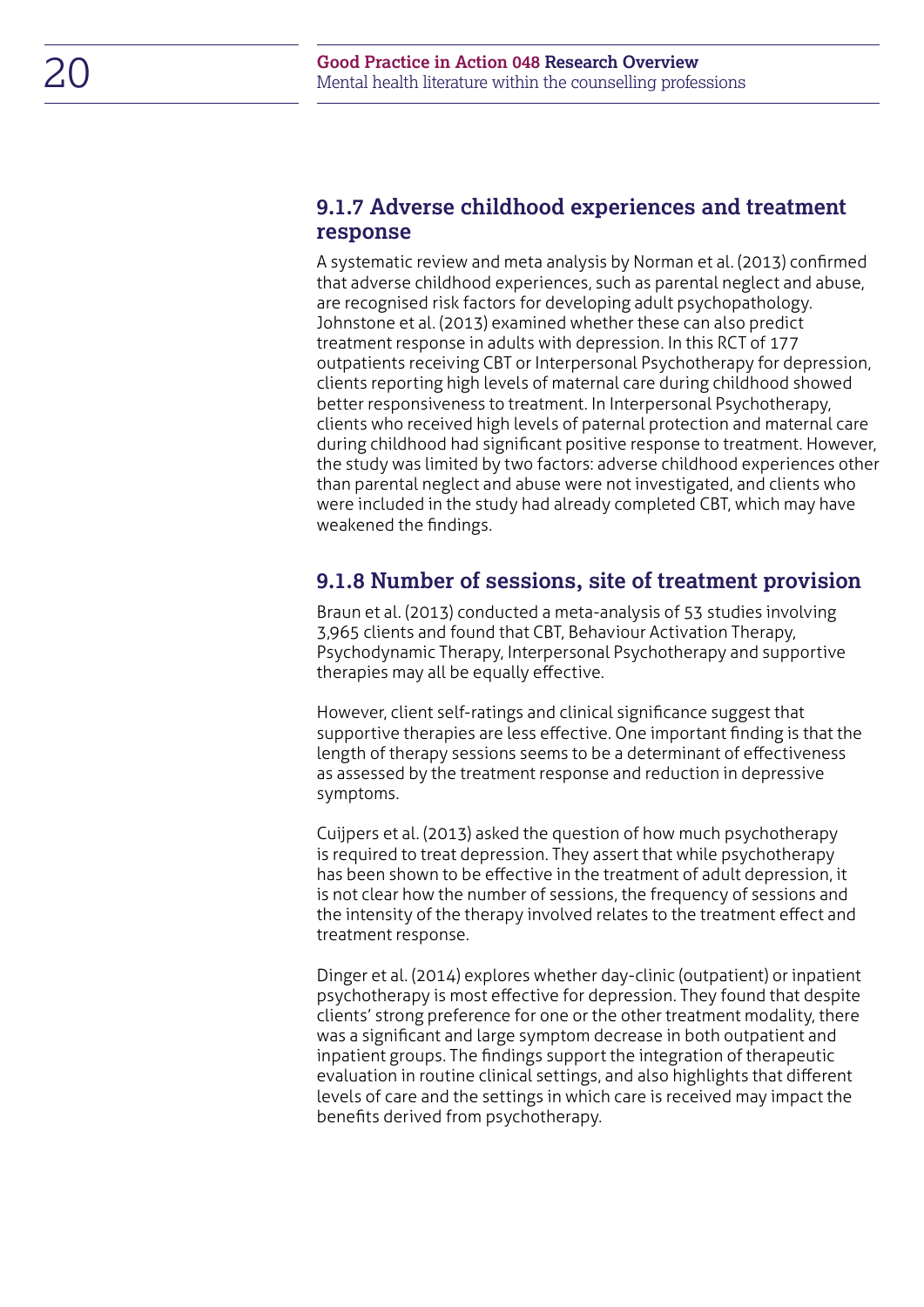#### <span id="page-20-0"></span>**9.1.9 Type of therapy received as a variable in treatment response and efficacy**

#### <span id="page-20-1"></span>**a) Internet-based psychotherapy:**

One of the major areas of research in mental health is the effectiveness of telephone or internet-based psychotherapy and the types of clients it could prove most beneficial for. Most of these studies are still in the recruitment stage, and the published study protocols centre upon the significant burden of a major depressive disorder on individuals and societies as the rationale for research: web-based interventions address the burden of depression.

Krieger et al. (2014) suggest that web-based psychotherapy for major depressive disorders can be effective either as a stand-alone mode of psychotherapy or as an addition to traditional psychotherapy.

Lopez-del-Hoyo, et al. (2013) explored web-based CBT and found it can also be an efficacious and cost-effective treatment option. Their protocol proposes a low-intensity and self-guided internet-delivered psychotherapy which will be integrated into primary care.

Under the NHS, clients are often put on a waiting list to receive inpatient psychotherapy. Internet-based psychotherapy for major depression may reduce the waiting time for clients, reduce prolonged suffering and impairment brought about by waiting for treatment, and avoid the risk of making depression a chronic condition (Reins et al., 2013).

Sheldon et al. (2014) focused on a telephonic assessment, support and counselling program (TASC) to deliver psychotherapy to primary care medical clinics, an underserved population in the public health system. Primary care clinics deliver medical care to low-income, culturally-diverse populations where clients don't have much contact with mental health providers.

The lack of immediate access to mental health care is also a rationale for research on internet-based interventions for depression. Osenbac et al. (2013) conducted a meta-analysis of literature on 'telehealth' interventions which are delivered remotely. No evidence was found to suggest that telehealth modalities are less effective than traditional faceto-face modalities for reducing symptoms of depression.

Donker et al. (2013) investigated the predictors and moderators of responses to internet-delivered Interpersonal Psychotherapy, CBT, and an active control intervention. The study was conducted over four weeks and participants were spontaneous visitors to a therapy website. At baseline and at six-month follow-up, predictors and moderators such as age, gender, marital status, education level, depression/anxiety symptoms, disability, quality of life, medication use, mastery, dysfunctional attitudes, and treatment preferences were assessed using self-report measures. Female gender, lower mastery and lower dysfunctional attitudes were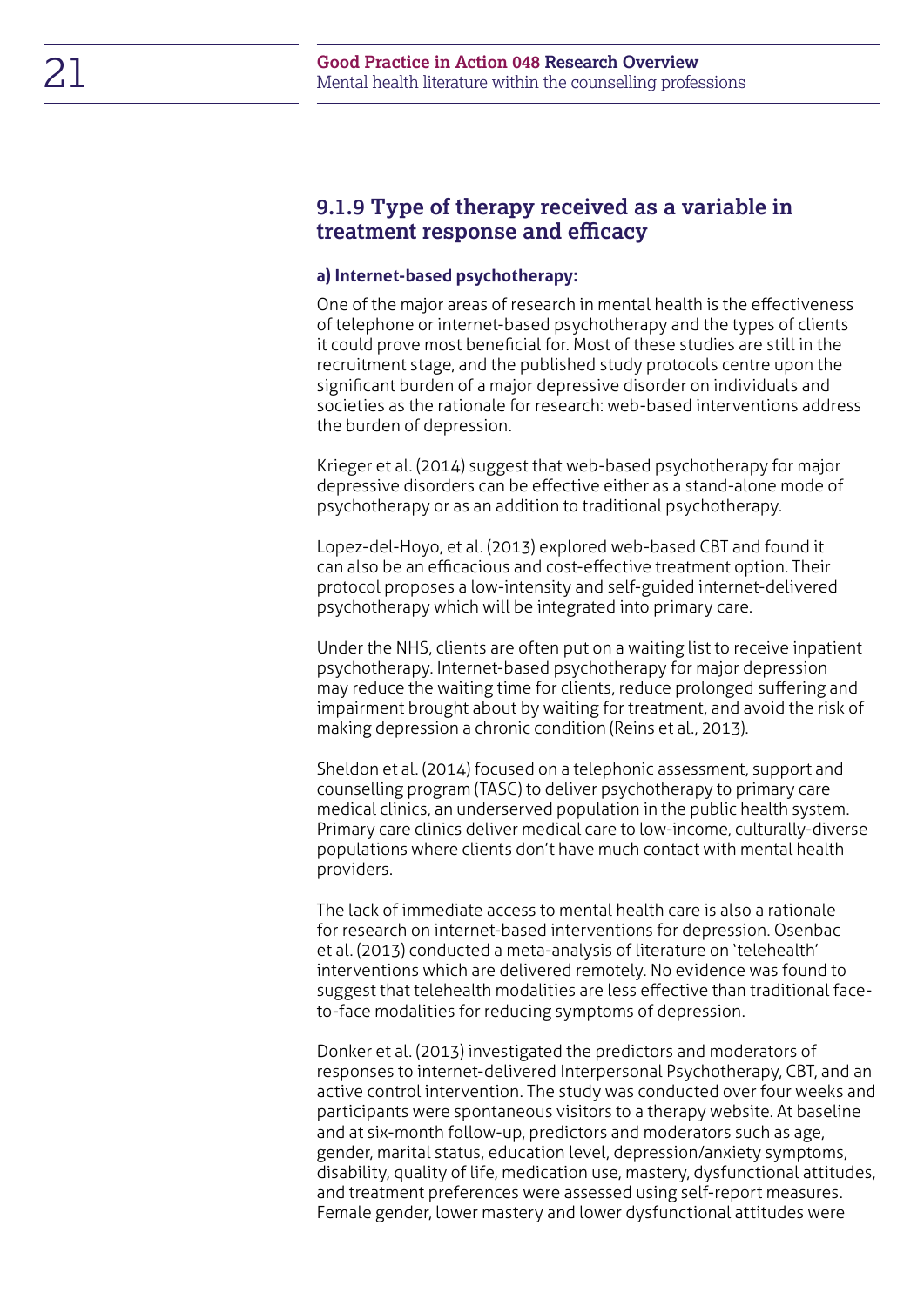found to predict better outcomes regardless of the type of internetdelivered intervention. Younger people preferred internet-delivered Interpersonal Psychotherapy, while older participants derived more benefits from internet-delivered CBT programmes.

#### **b) Interpersonal psychotherapy (IPT):**

Miniati et al. (2014) asserted that IPT is a dynamically informed and present-focused psychotherapy originally conceived for patients with unipolar depression. It was subsequently modified for other disorders. While IPT has been known to be effective for depression, Bernecker et al. (2014) suggested that little is known about the components that promote change when this particular therapy is used. In their study, 95 depressed clients received manualised IPT, and multi-level modelling was used to assess the relationship between the change in each interpersonal and cognitive domain and outcome. Reduced romantic relationship adjustment was found to be related with post-treatment reduction in depressive symptoms. However, in other domains, change was not significantly associated with outcome.

Constantino et al. (2013) focused on client characteristics as predictors of remission from depression in IPT, examined 95 participants for four characteristic domains: socio-demographic, clinical/diagnostic, interpersonal and cognitive. For the purposes of the study, participants were considered in remission if at post-treatment their scores on the Beck Depression Inventory Scale were less than 10. They found:

- participants with fearful attachment dimensions in their Relationship Scales Questionnaire (between <3.75 and <3.25) were more likely to go into remission.
- age also seems to be a factor as it was found that those under 25 years of age who were more fearfully attached were more likely to remit.

Jackson (2013) studied 56 clients who were diagnosed with major depression and already receiving emotion-focused therapy (EFT) or IPT. Self-relevant transcripts from two early phase and working phase sessions were extracted for each client.

These were rated using Levels of Client Perceptual Processing, the Experiencing Scale (the quality of an individual's experiencing of the self as revealed in verbal communications), and the Working Alliance Inventory (a measure of the success of the therapeutic alliance). The objective was to determine whether EFT or IPT was more effective in reducing symptoms of depression over time, improving depth of experiencing, the manner of perceptual processing, and the working alliance. Both treatment groups showed similar patterns of high working alliance scores in the early phase, which were maintained as therapy progressed to the working phase. The EFT treatment group showed significant increases in depth of experiencing and manner of perceptual processing over the course of therapy. The increase in level of experiencing in the EFT group predicted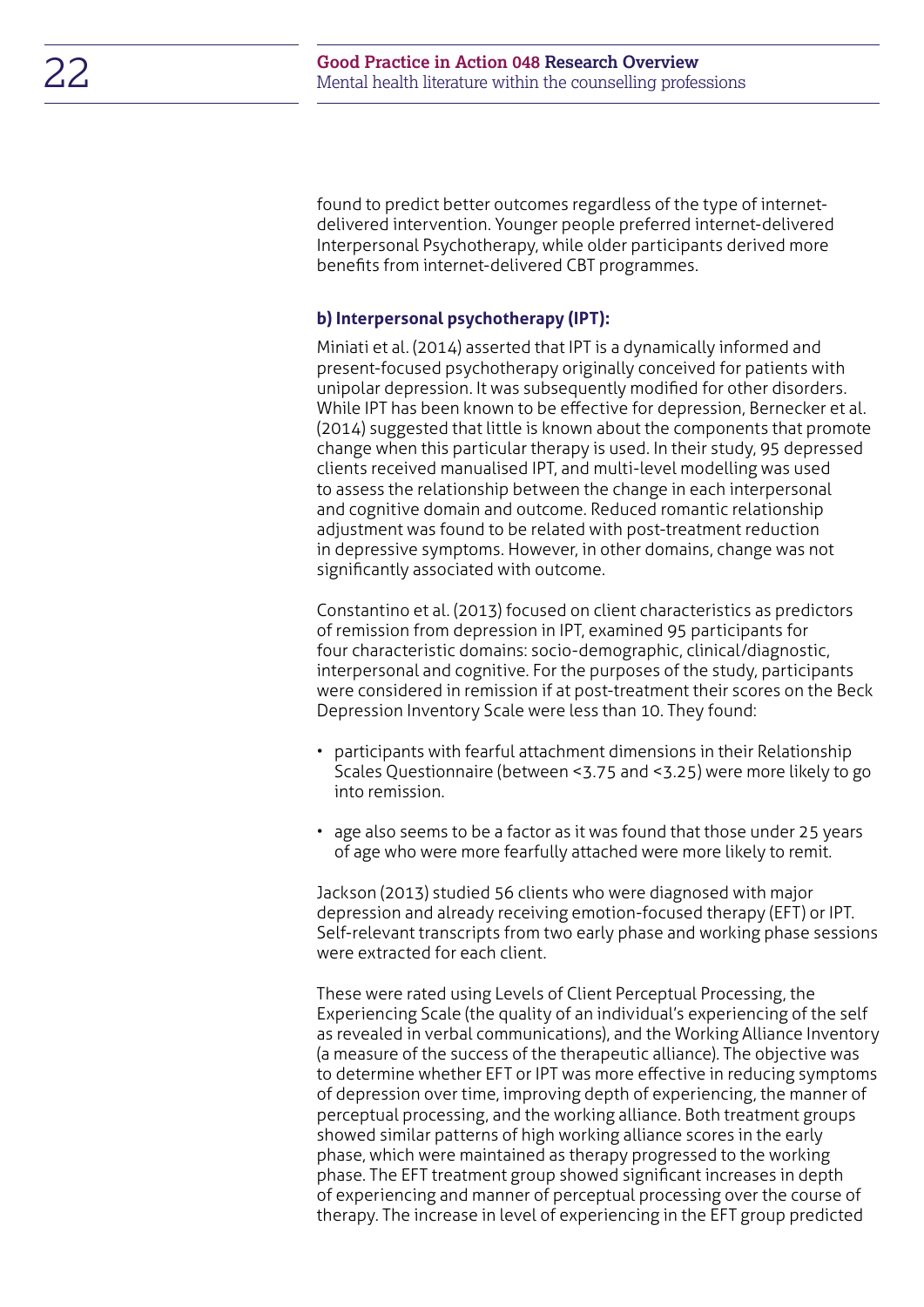decreased depressive symptoms, and an increase in levels of experiencing and perceptual processing predicted decreases in depression. These clients were found to engage in more analytical and internally focused differentiation in the working phase of treatment, unlike the IPT group. Early working alliance predicted treatment outcome in IPT; this group showed significant increase only in the depth of experiencing and not in levels of perceptual processing.

A nine-centre study in Australia investigated whether clients with mild to moderate depression who attended primary care would achieve remission of a depressive episode with IPT or with antidepressants (selective serotonin re-uptake inhibitors) (Menchetti et al., 2014). Remission was defined as a score of less than seven at two months on the Hamilton Rating Scale for Depression, and daily functioning assessed using the Work and Social Adjustment Scale. The percentage of clients who achieved remission at two months was significantly higher for the counselling group when compared with the antidepressant group. More importantly, moderators of treatment outcome were identified as: depression severity, functional impairment, anxiety comorbidity, previous depressive episodes, and smoking habit. Client characteristics predicted a different outcome with pharmacological and psychological interventions.

An American study found significantly high levels of depression among war veterans (Stewart et al., 2014). This study then recruited 241 veterans and 124 therapists from a veterans' affairs hospital system to investigate whether competence training of therapists in IPT can be associated with general reductions in depression and improvements in quality of life among veterans. As therapist competence in IPT increased, so did improvements in the quality of life among the veterans. The levels of depression decreased and the study concluded that their results support the feasibility and effectiveness of broad dissemination of IPT in routine clinical settings in the Veterans' Affairs healthcare system.

Fourteen female clients suffering from alcohol dependency and major depression were recruited in an uncontrolled pilot study testing the feasibility, acceptability and initial effects of IPT (Gamble et al., 2013). Clients attended eight sessions of IPT in addition to routine addiction care. They were measured for treatment satisfaction, drinking behaviour, depressive symptoms, and interpersonal functioning at baseline, eight, 16, 24 and 32 weeks. Significant improvements were found during the treatment period and these improvements were sustained at followup. Thus, there is evidence to suggest that IPT is a feasible and highly acceptable behavioural intervention for women with depression and alcohol dependency.

Depression in low-income mothers of infants and toddlers was the focus of a randomised control trial by Beeber et al. (2013). IPT and parenting enhancement were tested and compared with an equal attention control condition, with 226 mothers recruited and randomised to an intervention delivered in their homes by psychiatric mental health advanced practice nurses or to a control group where equal attention was delivered by generalist nurses. Both intervention and control groups had significantly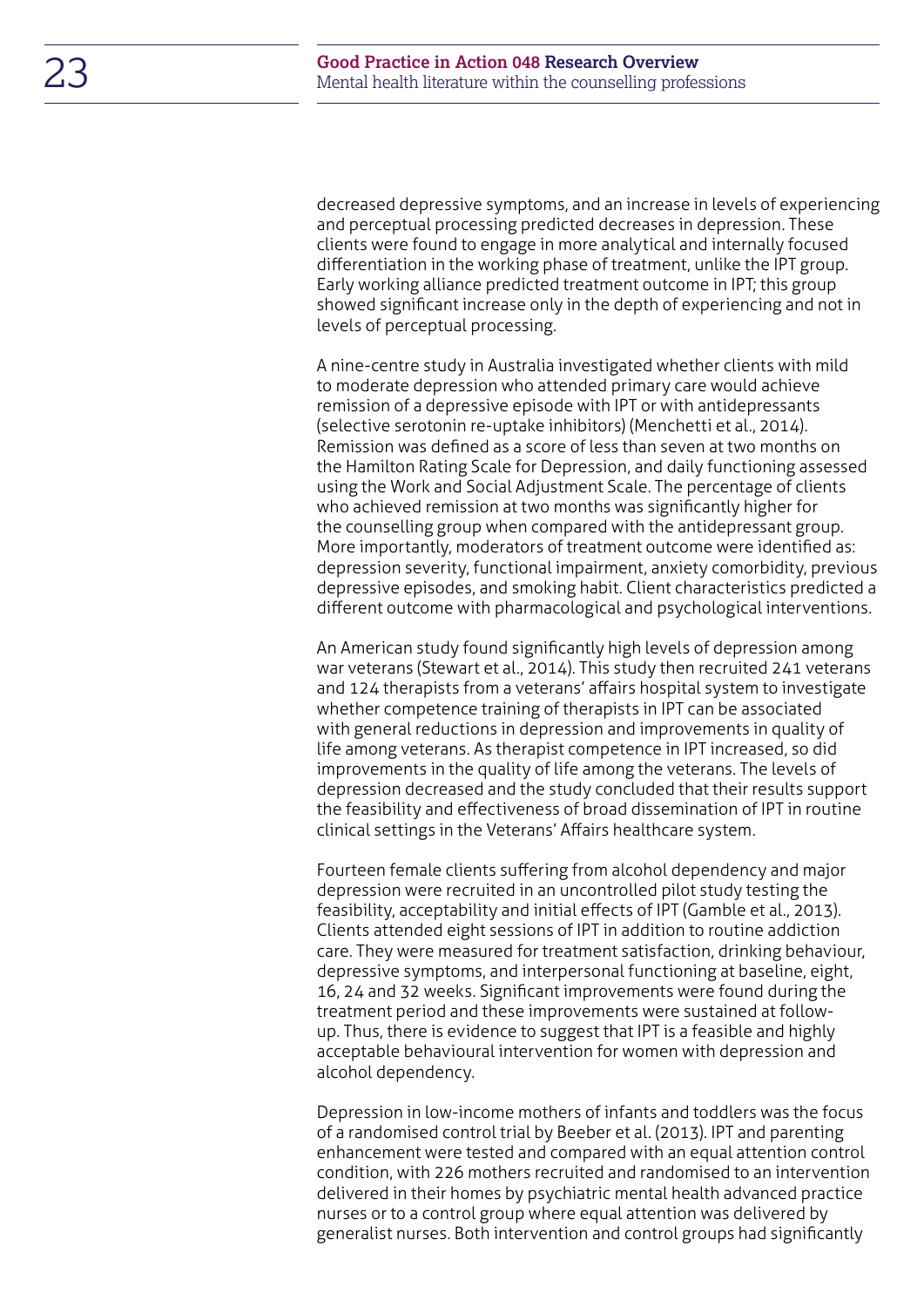reduced depression scores at 14, 22 and 26 weeks post-intervention measures. However, only the mothers in the intervention groups showed an increase in positive involvement with their child, as measured by closeness, positive effect, affection, and warm touch.

Toth et al. (2013) investigated the efficacy of IPT for depression among 128 ethnically diverse mothers who were economically disadvantaged (living at or below the poverty level) and dwelling in an urban community who don't seek treatment. The participants were randomised to either the IPT group or to the group who received community standard treatment. Their depressive symptoms were assessed before, after and eight months post-treatment. Depressive symptoms significantly decreased among the mothers in the IPT group when compared with the group receiving enhanced community standard treatment.

Miniati et al. (2014), conducted a systematic review to investigate the efficacy of IPT for postpartum depression. The use of IPT in post-partum depression was found to be effective as it showed improvement using commonly-used depression scales in women. When it is used alone or in combination with antidepressants, IPT may shorten the time to recovery and prolong the time spent in remission.

Claridge (2014) investigated through meta-analysis, the efficacy of IPT or relational psychotherapy studies as treatments for depression in pregnancy and postpartum.

The study showed that treatment had a medium, or large, positive effect on reduction of depressive symptoms. However, the treatment type, the severity of the depression and the method by which the depression was assessed moderated the effect sizes. Meta-regression analyses revealed that treatment effects were largest when IPT was delivered with IPT adherence fidelity checks (or when therapists were trained or retrained in IPT) and when there were more sessions. These findings, then, justify more research examination of IPT for pregnancy and postpartum depression.

#### **c) Relational Constructivist Psychotherapy:**

Pinheiro et al. (2014) recruited 320 women from maternity wards in Brazil. Using Beck's Depression Inventory Scale, 115 women who showed symptoms of depression were recruited. Sixty were eligible to join, and randomly assigned to either a CBT group or a Relational Constructivist Therapy group for seven sessions.

Beck's Depression Inventory Scale was used at three points: first within 30-60 days after childbirth, at the end of treatment and at 12-months' follow-up. The depression inventory scores were compared and while there was a significant reduction in postpartum depression symptoms, there was no difference in effectiveness between the two interventions.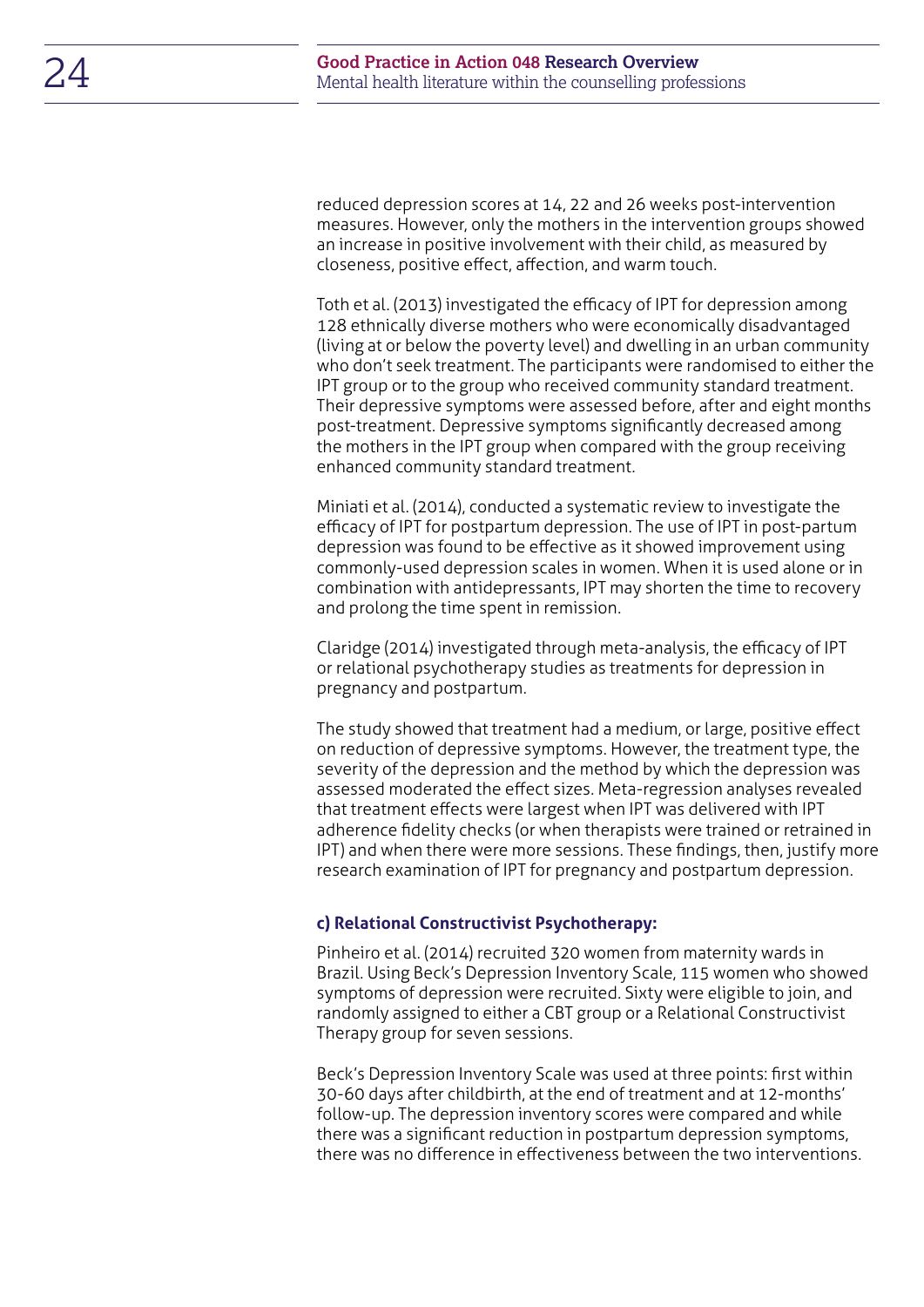#### **d) Short-term psychodynamic therapy:**

Abbass et al. (2012) published comments on a study by Barber et al., noting the study's failure to find an overall effect of psychodynamic therapy treatment relative to the patient receiving a concurrent placebo treatment. Barber et al. (2013) however had found that psychodynamic therapies yielded impressive pre-treatment versus post-treatment effect sizes in clients with major depression. However, as Abbass et al. point out the clients included within the study were often struggling with their basic life needs; they also assert that the medication and placebo may have become confused with the psychotherapy interventions they were also receiving.

#### **e) Body Psychotherapy (BPT):**

Rohricht et al. (2013) proposed that new and more effective treatments for depression are required. They conducted an exploratory randomised controlled trial of Body Psychotherapy for clients with chronic depression. Body Psychotherapy, which includes dance and movement, was delivered in small groups in 20 sessions over 10 weeks, but in addition to treatment as usual (psychotherapy and antidepressants). Assessment using the Hamilton Rating Scale for Depression showed that patients in the Body Psychotherapy group had significantly lower depressive symptom scores than those in the control group, suggesting that Body Psychotherapy may be an effective treatment for chronic depression.

#### **f) Group Cognitive Behavioural Therapy (CBT):**

According to a systematic review and meta-analysis conducted by Krishna et al. (2013), group CBT is effective for reducing depressive symptoms, but the benefit is not maintained at follow up; further group psychotherapy was not found to reduce the incidence of major depressive disorders. However, the authors point out that the methodological quality of studies found, and their reporting, may be sub-optimal for this population.

#### **g) Non-directive therapy:**

King et al. (2014) studied patients of a general practice who were diagnosed to be suffering from an International Classification of Diseases–10 (ICD-10) depressive episode or mixed anxiety and depression. Participants were randomly assigned into groups: 134 participants received CBT, while 126 received non-directive counselling based on a Carl R. Rogers' counselling handbook, 67 patients received the usual care from their GP. King et al. (2014) found that both types of counselling were superior to GP care in reducing depressive symptoms and there was no significant difference in effectiveness. They recommend that national clinical guidelines recommend non-directive counselling as equally effective as CBT.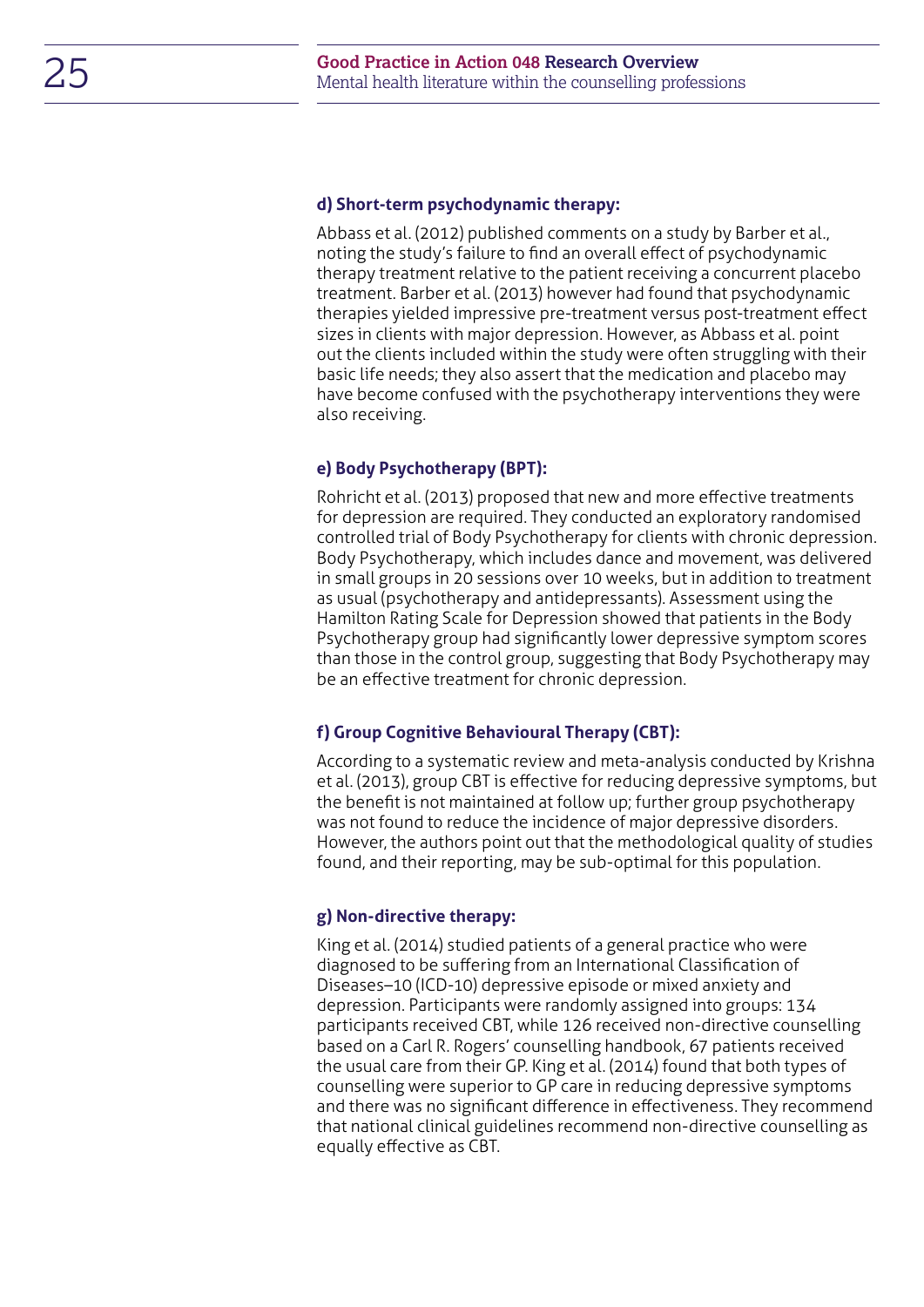#### **h) Cognitive Behavioural Analysis System of Psychotherapy (CBASP):**

Secondary care is specialist care and under the NHS, patients are referred to secondary care when treatments in primary care do not provide remission. Patients with depressive symptoms that do not reduce after the end of treatment in primary care are considered patients with chronic depression. According to Swan et al. (2014), patients with chronic depression are a difficult to treat group. Cognitive Behavioural Analysis System of Psychotherapy (CBASP) is proposed by Swan et al. (2014) as a novel, yet acceptable and effective treatment for chronic depression. This was an open study design with a moderate sample size of 115 referred patients and no control group.

Only 39% of the cohort showed no change after six months of CBASP. Quality of life, social functioning and interpersonal functioning improved. Thus, CBASP is proposed as an acceptable therapy for patients with chronic depression as it was associated with clinically significant change.

Arnow et al. (2013) focused on 395 adults who were chronically depressed and who were randomised to receive 16-20 sessions of CBASP or Brief Supportive Psychotherapy in addition to antidepressants. Depressive symptoms were assessed every two weeks. It was found that a positive early working alliance was associated with lower symptom ratings. Also, findings suggest that for those clients in the CBASP treatment group, the interaction between a positive treatment alliance and symptom ratings was more significant. While the results of the study support the role of the therapeutic alliance as a predictor of outcomes for chronic depression, therapeutic alliance as a predictor of outcome was more pronounced in CBASP, which is more directive than Brief Supportive Psychotherapy.

#### <span id="page-25-0"></span>**9.1.10 Co-morbidity of chronic illnesses as a variable in treatment response**

#### <span id="page-25-1"></span>**a) Depression and breast cancer**

Barrera and Spiegel (2014) asserted that mild to severe depression is the most frequent psychological symptom in patients with cancer. Treating depression symptoms mitigates emotional distress and improves quality of life, medication or treatment adherence and overall outcomes. On the other hand, untreated depression has been associated with impaired immune response and poorer survival. They also assert that psychotherapeutic interventions are effective in reducing depressive symptoms.

Gawrysiak et al. (2013) investigated the efficacy of short psychodynamic psychotherapy for a client with major depression and breast cancer who received eight sessions of pragmatic psychodynamic psychotherapy. Preto post-treatment assessment was performed weekly using functional magnetic resonance imaging (fMRI) in order to track the neurobiological indicators of depression attenuation. The fMRI was piloted in this study and it was proposed as an alternative means of evaluating treatment responsiveness. The results of the fMRI showed the client having significant reductions in depressive symptoms.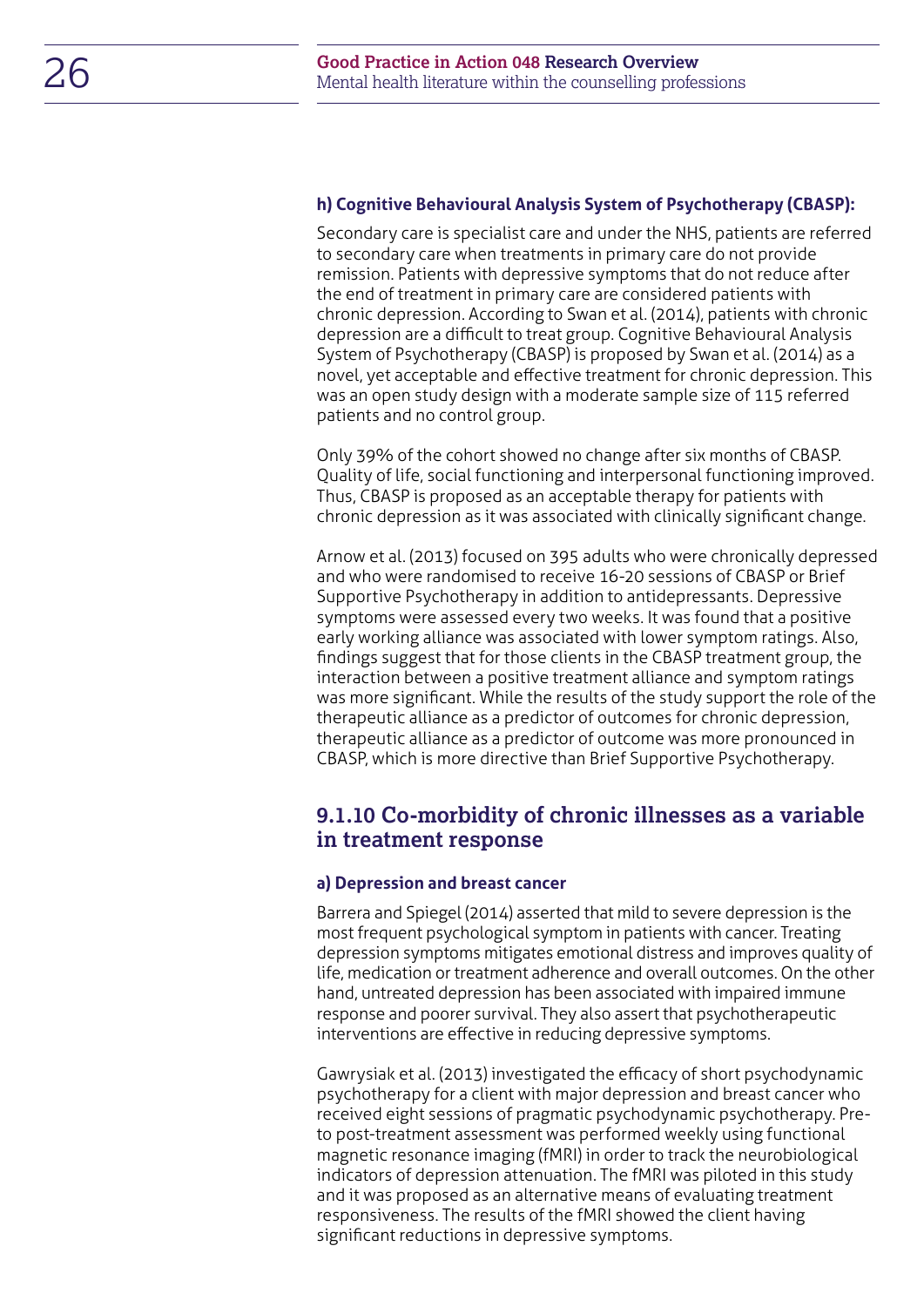#### <span id="page-26-0"></span>**b) Depression and pain**

Depression and pain often occur together; pain often disrupts sleep, brings fatigue, drains the internal and external resources to manage pain, as well as bringing depressive symptoms; and thus, impacting outcomes of treatment for depression (Hopton et al., 2014). Patients often communicate interest in non-pharmacological therapies for treating pain but there is limited evidence of their efficacy (MacPherson et al., 2013).

An RCT investigating the outcomes of acupuncture or counselling or usual pharmacological treatment was conducted by Hopton et al. (2014). In this RCT, 52 participants were selected purposively for a qualitative study regarding their experiences of depression with co-morbid pain, which were compared with their experiences of depression alone. Those who received counselling found that they gained a better understanding of themselves and their situation. Participants in both the acupuncture and counselling groups received support to focus on relevant lifestyle and behaviour changes. The researchers concluded that the therapeutic relationship and active engagement in recovery may play distinct roles in driving long-term change.

MacPherson et al. (2014) interviewed 19 therapists and 17 acupuncturists to gain insight into achieving long-term benefits for depression with co-morbid pain. The qualitative analysis found that both groups adapted individual approaches to their patients; they encouraged patients to gain insight into the root causes of their depression. They also found that learning to relax and sleep better makes patients more receptive to change. The therapists emphasised the importance of a therapeutic relationship. Acupuncturists used the approach of traditional Chinese medicine while the therapists used a humanistic, non-directive, patientcentred approach.

The question of the efficacy of brief psychodynamic psychotherapy in treating primary fibromyalgia with depression was central to this RCT. It evaluated an adapted form of individual short-term psychodynamic psychotherapy and compared it with primary care management treatment as usual (Scheidt et al., 2013). A total of 46 female clients were randomised to receive short-term psychodynamic psychotherapy for 25 weeks and treatment as usual for six months. Both treatments were effective in reducing the scores on the Fibromyalgia Impact Questionnaire, and it was concluded that when routine treatment for fibromyalgia is of a high standard (meaning it focuses on the improvement of health behaviour coupled with antidepressant and analgesic medication), this is equally as effective as short-term individual psychodynamic psychotherapy in improving symptoms of fibromyalgia.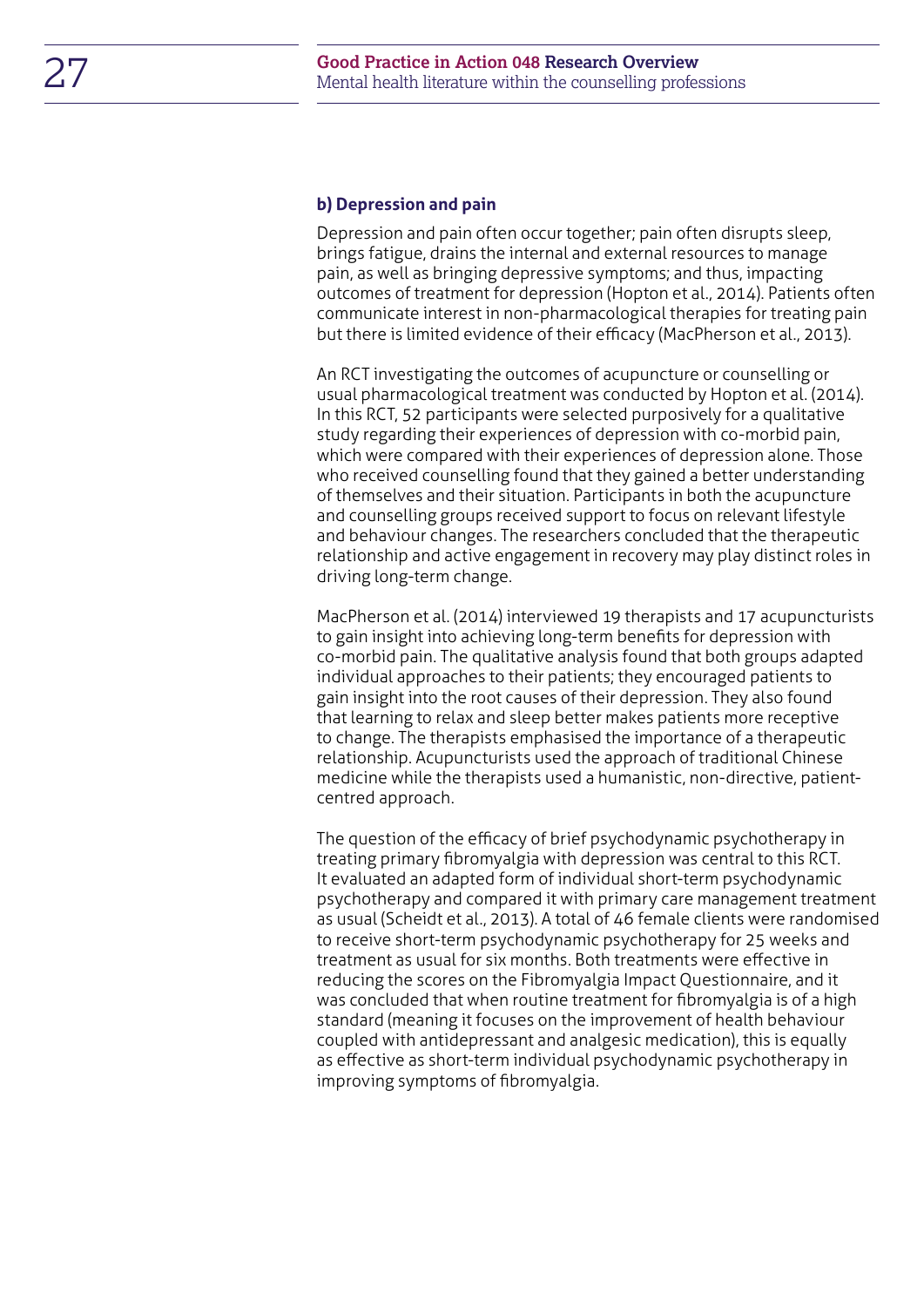#### **c) Depression and Parkinson's Disease**

Fifty percent of people with Parkinson's Disease also suffer from major depressive symptoms. There is very little research on psychosocial interventions for the treatment of depression in this population. Three people with Parkinson's Disease and major depressive disorder participated in this study with their caregivers. All participants received six to15 sessions of Interpersonal Psychotherapy focused on resolving the interpersonal problem of role transition. Two of the participants experienced improvement in depressive symptoms and the gains were maintained at the one-month follow-up. This suggests that Interpersonal Psychotherapy may be effective in this particular population but controlled trials are needed to further evaluate its efficacy (Rubino, 2014).

#### **d) Depression and diabetes**

Depression and diabetes are co-morbid problems and yet, there is very little research regarding Latino diabetics with depression, particularly, into which depression interventions would be acceptable to them. This study by Herrera (2014) sought to educate 32 Latino participants by presenting them with study aims and with three scripts, which were empirically supportive of CBT, Interpersonal Psychotherapy and Behavioural Activation. After the presentation, the participants were then asked to choose their preferred intervention. Both Interpersonal Psychotherapy and Behavioural Activation were preferred over CBT. Further studies were recommended to determine the role of culture and other variables in treatment choice.

#### **e) Depression and HIV**

Depression is co-morbid in HIV-positive patients on anti-retroviral drug treatment. Depression may compromise medication adherence which, in turn, may accelerate disease progression. The randomised controlled study by Petersen et al. (2014) recruited 76 HIV-positive patients with comorbid depression. Only 34 were eligible. They received a group-based counselling intervention based on Interpersonal Psychotherapy from therapists working with HIV clients. Assessments were made using the Patient Health Questionnaire (PHQ9), the Hopkins Symptom Checklist and Multidimensional Scale of Perceived Social Support, first at baseline and then at three-month follow-up. Depression scores showed improvement in the intervention group. The study recommended a larger trial be held to confirm the results.

The exclusion criteria of this overview specifically excludes studies from countries where it is not certain that the modalities of practice, through a public national health system and through private practice similar to that in the UK, exist. During the search for literature, a study from Uganda, which has experienced decades of civil conflict, has been published. Although it is still uncertain whether the practice modality in Uganda is similar to that which exists in the UK, the study findings tackled mental health issues that are also prevalent in the UK, hence, the study by Kaaya et al. (2013) is included.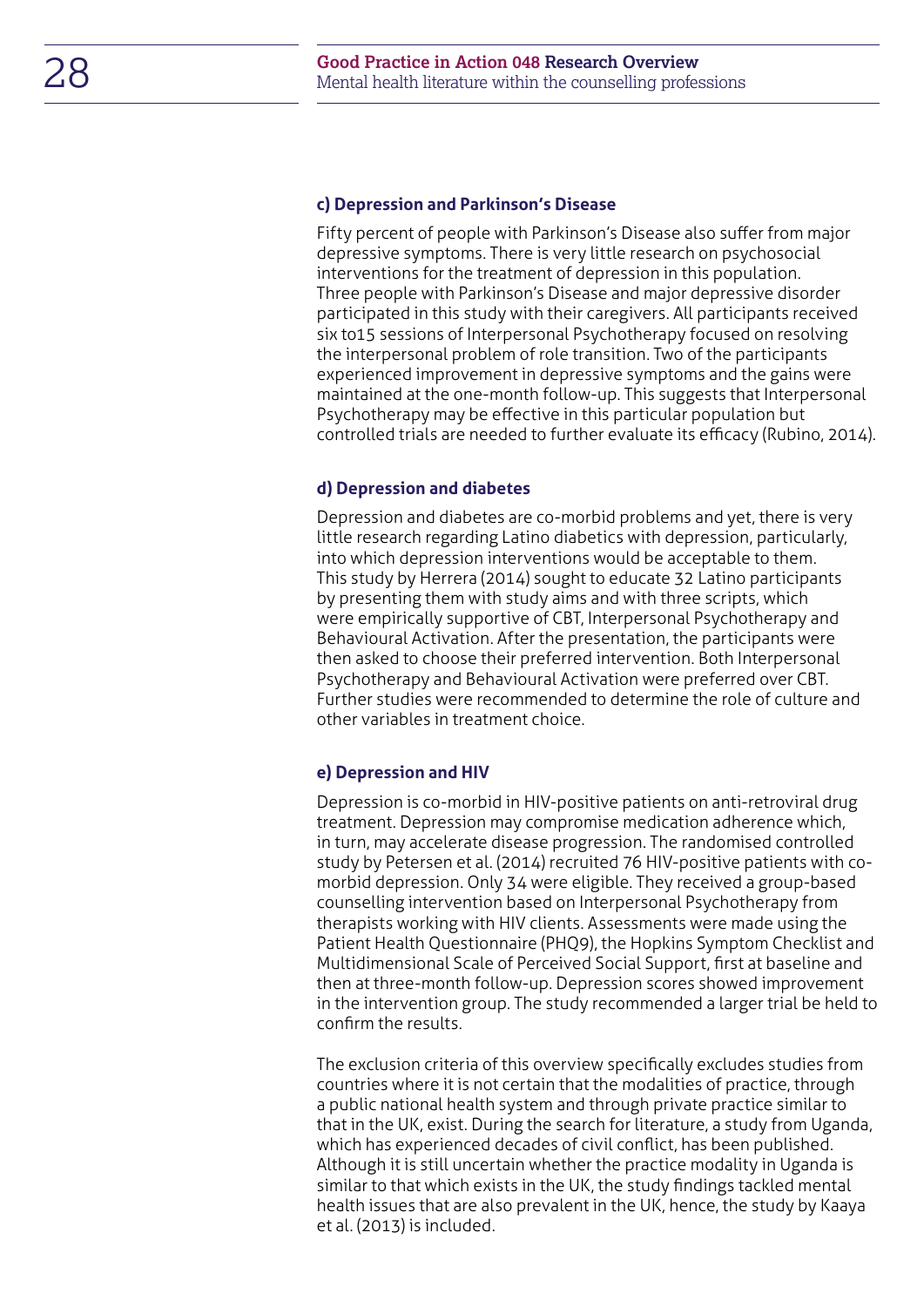This study by Kaaya et al. (2013) investigated the effectiveness of group counselling to reduce depressive symptoms and increase prenatal disclosure rates of HIV status. It was a randomised controlled trial among HIV-positive pregnant women and the six-week psychosocial intervention using a problem-solving approach, which was facilitated by a nurse midwife. The participants were split into two groups: one to receive the psychosocial group counselling and the other to receive standard treatment. While there is no significant difference in disclosure rates between the women across the two groups, depressive symptoms were significantly reduced among the participants in the psychosocial group; moreover, the women in this group reported an increased sense of satisfaction with the response from family and friends when they did disclose their HIV-positive status. According to Kaaya et al. (2013), the results were due to the reduced burden of depression, which helped clients better manage the reactions of their partners to their disclosure.

#### **f) Subclinical psychotic and bipolar spectrum features**

Wigman et al. (2014) asserted that subthreshold psychotic and bipolar experiences are common in any major depressive disorder. Their study investigated the impact of these subclinical features in assessing the effectiveness of a combination of psychotherapy (CBT or IPT) and pharmacotherapy. They found that these subclinical features and experiences predicted more depression over time, and also predicted non-remission and relapse and thus, they conclude that these negatively impact the course and outcome of psychotherapy.

#### **g) Depression and vision impairment**

The link between sight loss and depression is well documented. There are, however, few dedicated therapeutic services for people who are visually impaired (Thurston, 2010) and little evidence of whether counselling or psychotherapy improve psychosocial wellbeing (Nyman, Gosney and Victor, 2009). There is, however, a significant UK-wide randomised controlled trial currently underway evaluating the effect of depression treatment in people with visual impairments based on data from low vision services across the UK (Margrain, 2012 et al.).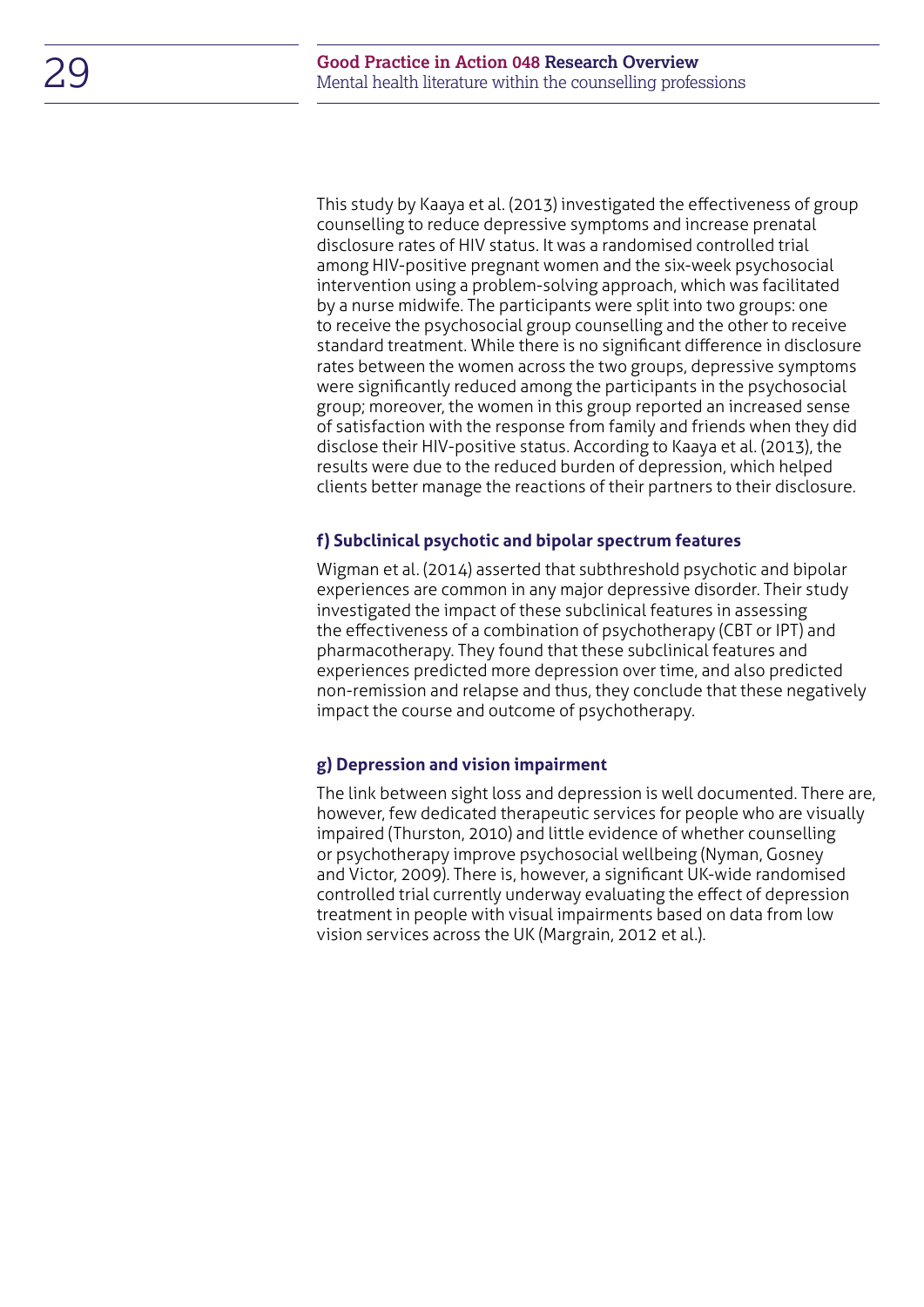### <span id="page-29-0"></span>**9.2 Anxiety (including PTSD, Phobias, OCD)**

Anxiety disorders are common mental health problems but these are often expensive to treat. Rosenblatt asserted that treatment of panic disorders is most effective when psychotherapy is combined with medication than when treatment is with psychotherapy alone. This study investigated whether CBT or Brief Dynamic Psychotherapy combined with medication is effective in treating people affected by panic disorders. The study showed that:

- people with obsessive compulsive disorders (OCDs) were responsive to a combination of pharmacotherapy and psychotherapy
- in the context of primary care however, only 60% of patients with a recorded anxiety disorder diagnosis were offered treatment
- under-recognition and under-treatment of anxiety disorders were highlighted as a significant problem, especially when medication is substituted for psychotherapy.

The cost of untreated anxiety disorders is shown to be greater than the cost of effective treatment according to Rosenblatt (2010). Psychotherapy in adult patients with anxiety disorders has been shown to be effective and is associated with a relatively low attrition rate (Smits and Hofmann, 2009).

Gold (2011) considers that anxiety disorders reflect problems in attachment: insecure attachment experiences lead to difficulties and fears about exploring the world. Cheung (2013) asserted that functional neuroimaging findings can have implications and uses in psychotherapy. Neuroimaging, the author considers, can show emotional dysregulation, insecure attachment, the reward-approach system and traumatic memory in patients with anxiety disorders.

Neuroimaging methods help identify neural changes in brain networks associated with emotional regulation after psychotherapy in depression and anxiety (Messina et al., 2013). Thus, neuroimaging can be one of the therapeutic strategies, which may be used to adequately address the neural dysfunctions associated with anxiety disorders.

Life time anxiety disorders may exist alongside other mental health problems such as bipolar disorder. Patients with both bipolar disorder and anxiety disorder experience longer duration of illness, greater severity of symptoms and poorer response to treatment. Thus, Deckersbach (2014) hypothesised that existing conditions may moderate outcomes of psychotherapy treatment.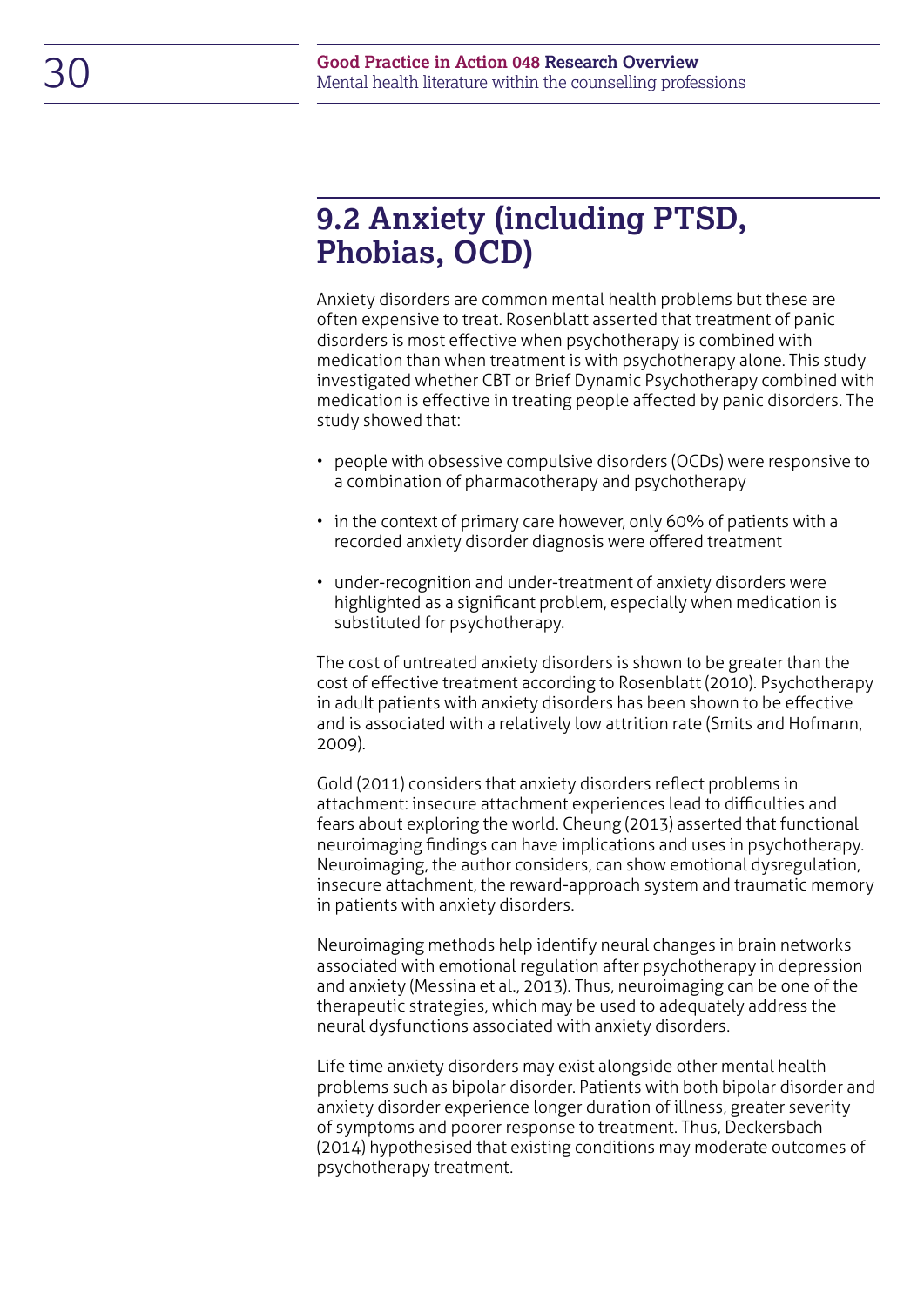#### <span id="page-30-0"></span>**9.2.1 Computer-based therapy and counselling related services**

Anxiety disorders are highly prevalent and the burden of illness associated with anxiety disorders is significant. But the need for intervention is higher than the capacity of specialised mental health service providers. The development of computer-based therapy and counselling-related service programmes for anxiety disorders may be one strategy (Heilman, 2010). Cuijpers (2009) asserted that computer-aided therapy or counsellingrelated services is as effective as face-to-face therapy but requires less of the therapist's time. It enables speedy access to care and may be delivered using digital devices. The study cautions that the findings of the study were not specific to any type of anxiety disorder or tested against any comparison group. It may be integrated into routine counselling practice.

#### <span id="page-30-1"></span>**9.2.2 Interpersonal Psychotherapy (IPT) as possible treatment option**

CBT has dominated research and treatment for people with anxiety disorders. IPT, however, has been shown to be effective in treating depression and anxiety disorders and is proposed by Markowitz et al. (2014) as also effective in working with people affected by social anxiety disorder, panic disorder, and post-traumatic stress disorder. One problem is that controlled trials of IPT for anxiety disorders are generally small, underpowered and often, methodically compromised. The study by Markowitz et al. (2014) suggests that while IPT may be effective for anxiety disorders, it has not shown advantages over other therapies.

IPT aims to change the interpersonal behavioural patterns that play a role in the maintenance of social anxiety disorders; while Cognitive Therapy (CT) seeks to modify the dysfunctional beliefs, thought patterns and processing of social anxiety disorders. Stangier et al. (2011) compared the efficacy of CT and IPT with a waiting-list control group in an RCT involving 106 patients diagnosed with social anxiety disorders who were given 16 sessions of either CT or IPT or assigned to the waiting phase. Both CT and IPT led to considerable improvements in anxiety symptoms, which were maintained until one year post-treatment but CT was more efficacious than IPT in reducing social phobia symptoms.

#### <span id="page-30-2"></span>**9.2.3 Under-utilisation of relevant treatment techniques**

Hipol and Deacon (2013) suggested that despite the well-established effectiveness of exposure-based CBT in the treatment of anxiety disorders, adoption of CBT into clinical practice has been slow. A sample of 51 licensed therapists were recruited and asked to complete a survey assessing their use of various psychotherapeutic techniques with clients diagnosed with OCD, PTSD, panic disorders and social phobias. Nearly all the therapists reported using CBT and techniques such as cognitive restructuring, arousal-reduction strategies and mindfulness. The authors consider that therapist-assisted exposure was underutilised.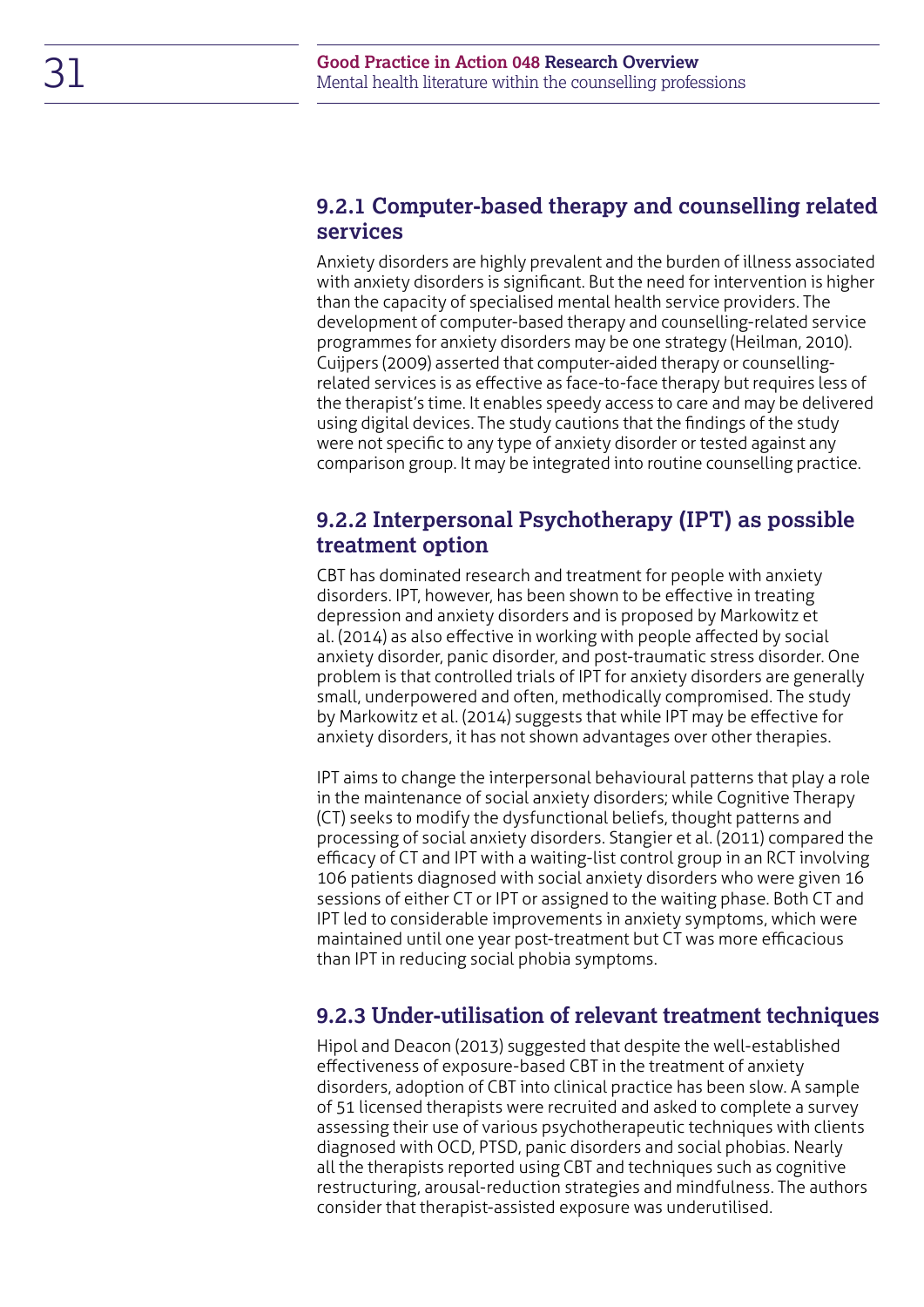#### <span id="page-31-0"></span>**9.2.4 Access to psychotherapy for primary care patients**

While anxiety disorders are common mental health problems that can be diagnosed and treated in primary care, it has been shown that patients are frequently treated with pharmacotherapy and not with psychotherapy interventions. Roberge et al. (2014) showed that only half of the 740 respondents with panic disorders, generalised anxiety disorders and social anxiety disorders in the study had received a form of psychotherapy. Factors that predicted receipt of psychotherapy in primary care included:

- being female
- being less than 60 years of age
- having a university level education
- having supplementary medical insurance
- and having a panic or anxiety disorder at the same time as a depressive episode.

This study concludes that access to psychotherapy for patients with anxiety disorders in primary care may need to be improved to reduce disparities and boost good patient outcomes.

### <span id="page-31-1"></span>**9.3 Mixed Depression and Anxiety**

Mott et al. (2014) reported that the use of psychotherapy for patients with depression, anxiety and PTSD under the Veterans' Health Administration showed heavy expansion. The proportion of patients receiving psychotherapy within 12 months after initial diagnoses increased; the amount of psychotherapy sessions received also increased. But in apparent contradiction, the study also found that newly diagnosed patients received no psychotherapy or only a low-intensity amount of psychotherapy. This puts into question the reach and timeliness of the provision of psychotherapy.

#### <span id="page-31-2"></span>**9.3.1 Group therapy**

Field et al. (2013) randomly assigned 44 pregnant women to a peer support group or to an IPT psychotherapy group at 22 weeks of their pregnancy. Those in the peer support group participated in 20-minute weekly group sessions for 12 weeks. Those in the IPT group met one hour every week for 12 weeks. At the end of the study period, both groups had lower summary depression and lower anxiety scores.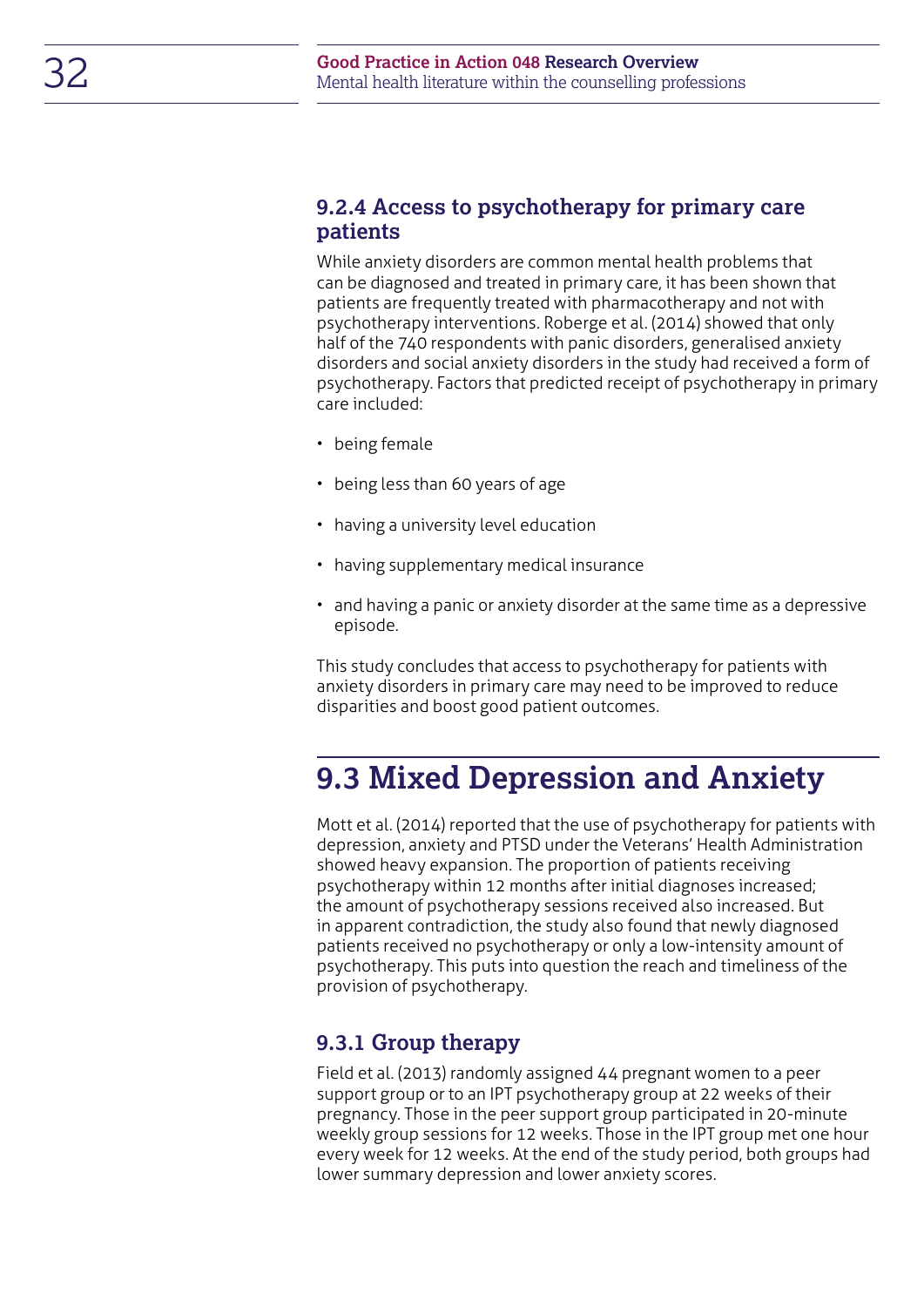Cortisol levels for both groups decreased on the last day of the sessions but the decrease was more significant in the peer support group. These findings suggest that peer support groups could be a cost-effective form of treatment for prenatal depression and anxiety.

#### <span id="page-32-0"></span>**9.3.2 Mindfulness**

Mindfulness encourages people to give deliberate and non-judgmental attention to the present moment and it is a practice adapted from ancient Buddhism. It is also a central component of many therapeutic approaches and has been viewed as a remedy for both mental and physical health problems. Many professionals view mindfulness as a possible alternative or complementary approach to CBT in treating anxiety and depression. Lang (2013) comments however that despite its popularity and the prevalence of mindfulness techniques being incorporated into established therapeutic practice approaches, there is insufficient evidence for its effectiveness and for the mechanisms by which it works.

#### <span id="page-32-1"></span>**9.3.3 Pharmacology versus psychotherapy**

Pharmacotherapy has been relied upon in the management of depression and anxiety but therapy has been gaining popularity and approval from public healthcare professionals. Prajapati (2014) conducted a literature review to determine if there is an evidence-base comparing psychotherapy and pharmacotherapy for depression and anxiety disorders. The literature review found that there is a current evidencebase that suggests that both pharmacotherapy and psychotherapy are effective treatments but further direct comparative studies are necessary.

One area where the debate between which is more effective in anxiety and depression is the enduring efficacy of the treatment effect during follow-up. Fluckiger et al. (2014) comparatively examined evidencebased psychotherapies and treatment as usual (TAU) to determine how long the treatment effects last; they found that psychotherapies have a small superiority in acute depression and anxiety disorders at follow-up assessment.

#### <span id="page-32-2"></span>**9.3.4 Patient perceptions on the helpfulness of medication and counselling**

As part of a study which aimed to explore the relationship between race and participant perceptions of the helpfulness of counselling and psychotropic medication, 195 adult patients were screened for both depression and anxiety from archival data; and their perceptions (pretreatment) of the helpfulness of either medication and/or counselling were recorded using a demographics questionnaire. As the researchers suspected, race did not significantly affect participants' reported beliefs about the helpfulness of medication or therapy, however clinically significant, but contrary to the expectation of the researchers, levels of depression and anxiety also did not affect the participants' reported beliefs about whether they considered medication or therapy was helpful (Hricisak, 2014).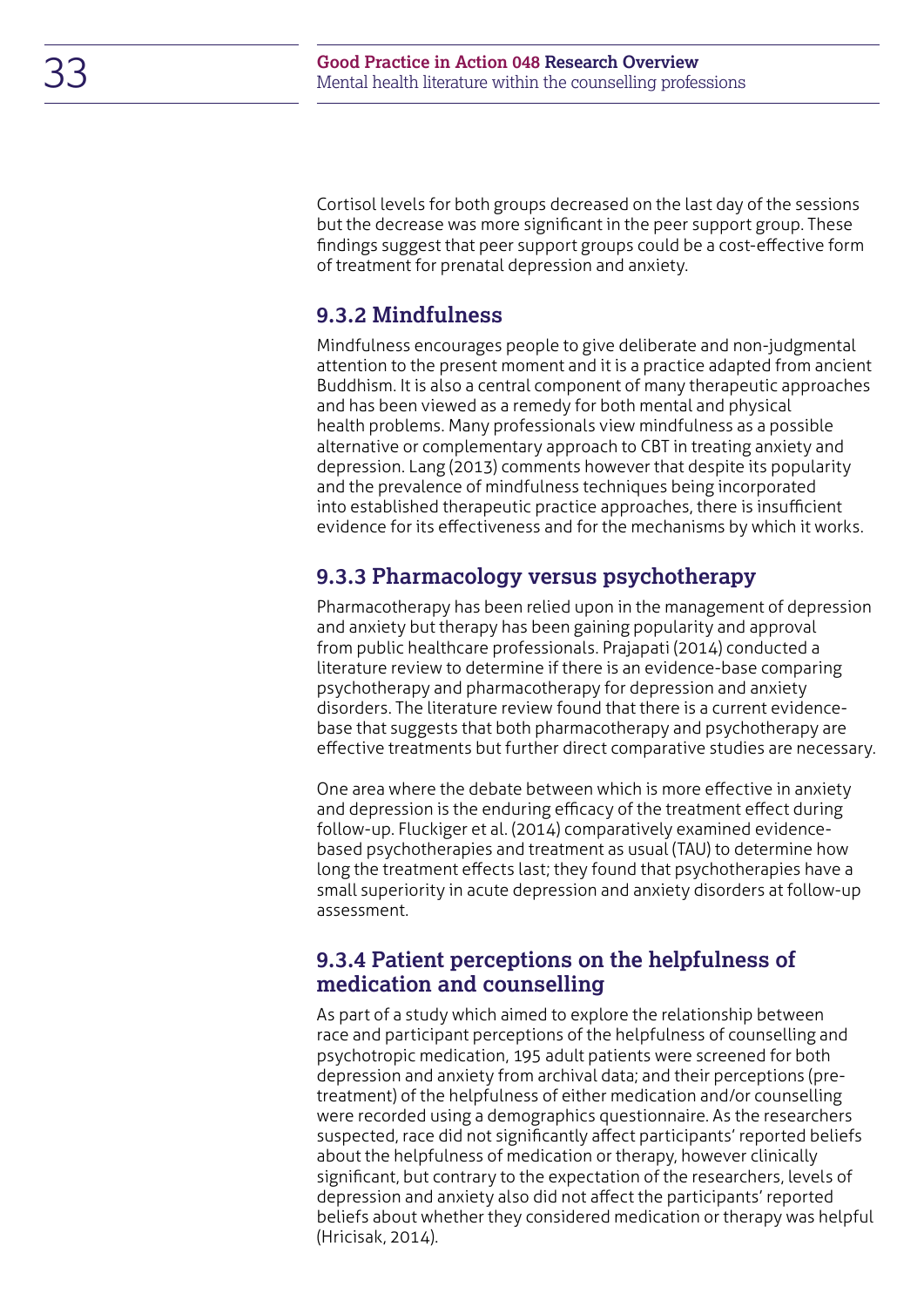Joyce et al., (2009) point out that college students often have problems which are connected to their academic studies, relationships with others and they often report depression and anxiety.

Two hundred and eighteen undergraduate students were examined to determine their preferences to bring about a process of change in these four kinds of problems.

The findings showed that processes of change were seen as more important for problems connected to depression, anxiety and relationships and that these may make college students more receptive to offers of psychotherapy and counselling than offers of pharmacotherapy.

### <span id="page-33-0"></span>**9.4 Eating disorders**

An observational study by Compare et al. (2013) tested the effect on psychopathology and quality of life of Emotionally Focused Therapy, Dietary Counselling and Combined Treatment in 189 obese adults with Binge Eating Disorder. Assessments before and at the end-of-treatment, and six-month follow-up determined:

- health-related quality of life
- attitudes toward eating, binge eating
- body uneasiness.

Results show that:

- body weight decreased significantly in all three groups
- clients who received dietary counselling alone had a higher dropout rate and there was no significant decrease in binge eating, body uneasiness, or hunger
- those in the Combined Treatment and EFT groups saw significantly decreased scores on binge eating, body uneasiness, and hunger.

More importantly, at six-month's follow-up, 71% in the Combined Therapy group and 46% in the EFT group had a below-threshold score on the binge eating scale. The authors asserted that these results support the utility of combining EFT and dietary counselling in the treatment of clients with obesity and binge eating disorder.

Poulsen et al. (2014) conducted an RCT of psychoanalytic psychotherapy or CBT for 70 clients with bulimia nervosa who had received at least two years of weekly psychoanalytic psychotherapy or 20 sessions of CBT over five months. The Eating Disorder Examination Interview was administered at baseline, after five months and after two years, with both treatments resulting in improvement. At five months: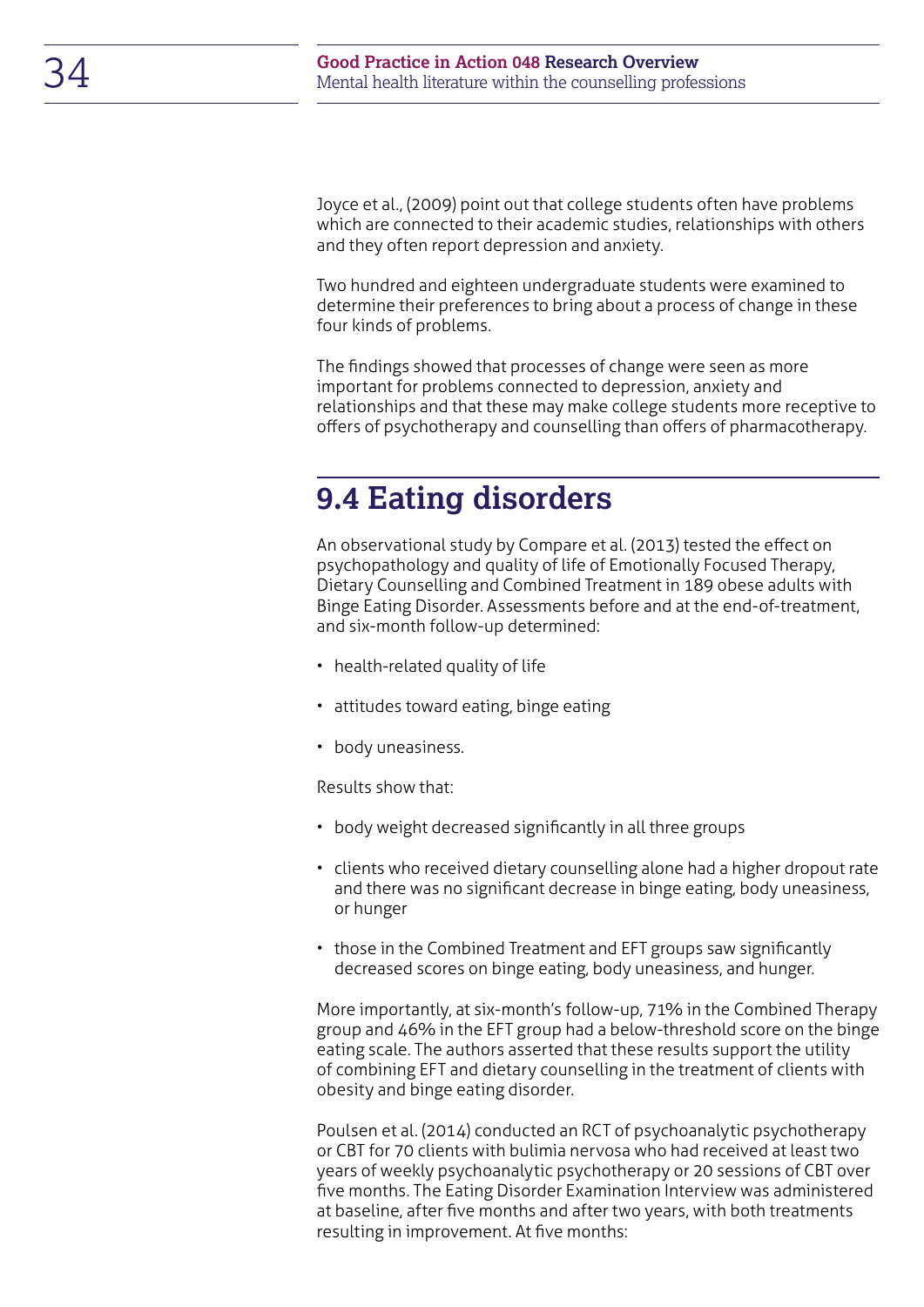- 42% of CBT clients, and
- 6% of the psychoanalytic psychotherapy group stopped binge eating and purging.

At the two-year follow-up review:

- 44% of the CBT groups had stopped binge eating, and
- 15% of the psychoanalytic psychotherapy group had stopped binge eating and purging.

Despite the higher number of sessions and the duration of the treatment, CBT was found to be more effective in relieving the symptoms of binging and purging.

### <span id="page-34-0"></span>**9.5 Personality disorders**

Mauck and Moore (2014) reported a single case study of an adult male with a major depressive disorder and intermittent explosive disorder. Treatment consisted of long-term psychodynamic psychotherapy with an emphasis on emotional expression and autonomy. The therapy lasted for 13 months and the client completed daily measures related to his presenting complaint, to his levels of distress, and his episodes of rage. Results indicated improvement in overall distress and rage episodes. However, the client also completed a measure of general psychological function at each month of treatment, which indicated no reliable change. The results were inconclusive.

Rizq (2012) used Interpretative Phenomenological Analysis of the experiences of five primary care therapists who worked with clients who had Borderline Personality Disorders. The primary care therapists experienced feelings of failure and inadequacy as NHS guidelines direct that Borderline Personality Disorders be treated in secondary care and not primary care. The primary care therapists also expressed feelings of ethical responsibility as they adapted the traditional short-term model of counselling to ensure that their clients received ongoing support while they accessed secondary care.

A study by Meneghel et al. (2009) comprised 134 participants who were admitted into hospital for attempted suicide. The study found that patients with personality disorders may have lower suicide intention prior to a suicide attempt but, after the suicide attempt, they maintain higher levels of suicide intention. This partly explains why this four-year study at a hospital found that those who attempted suicide repeatedly were those who were diagnosed with personality disorders.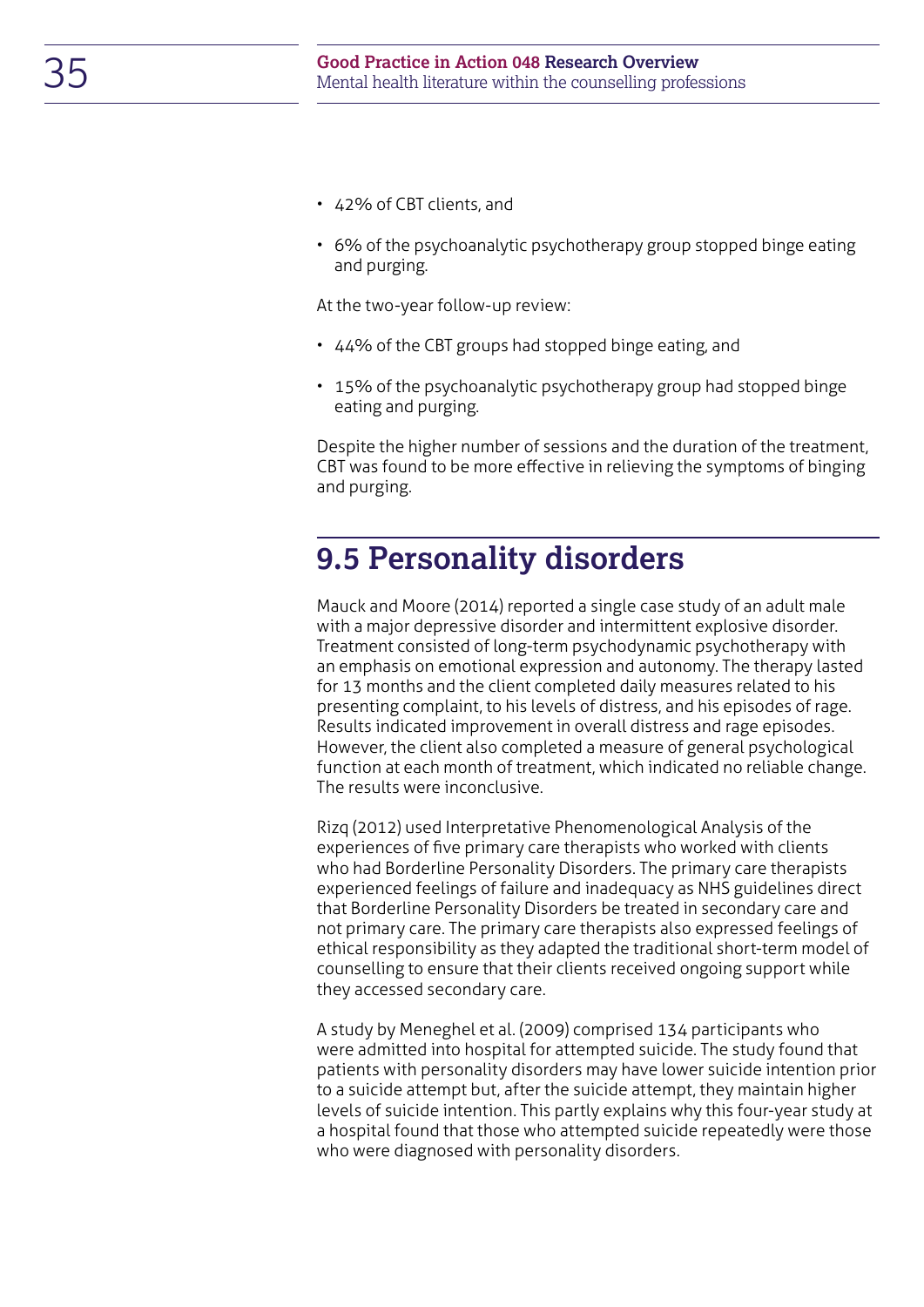Gilbert and Gordon (2013) conducted a single-case study of a young woman with avoidant personality disorder, depression, worry, lack of motivation, feelings of inadequacy and non-assertive behaviours in her romantic relationship and professional career. Interpersonal Psychotherapy for depression was used along with assertiveness skills training. Self-reports on levels of self-confidence were tracked daily. Thereafter, a personality and symptom assessment measure was administered.

Results showed that the client experienced improvement in symptoms in self-confidence, somatic complaints, stress, worry, anxiety and depression, suggesting that Interpersonal Psychotherapy techniques may be useful in the treatment of avoidant personality disorder.

### <span id="page-35-0"></span>**9.6 Psychosis (including schizophrenia)**

Rohricht et al. (2011) conducted an open trial of Group Body Therapy in addition to the usual treatment for 18 out of 39 eligible clients who were suffering from chronic schizophrenia and had high symptom levels and low psychosocial functioning. The study was based on evidence suggesting that arts or non-verbal therapies may be effective in treating negative symptoms of schizophrenia. The authors also sought to examine the therapeutic processes and clinical outcomes of Body Therapy on symptoms, subjective quality of life, social functioning, and emotional processing. Negative symptoms and general psychopathology significantly reduced during treatment, but positive symptoms and other outcomes did not change. The results of this study by Rohricht et al. (2011) further support the results from an earlier RCT for Body Therapy for clients with chronic schizophrenia.

### <span id="page-35-1"></span>**9.7 Suicide**

The findings of a study by Kapusta et al. (2009) suggest that decreasing suicide rates correlate with increasing antidepressant sales and increasing numbers of therapists practising in an area.

#### <span id="page-35-2"></span>**9.7.1 Suicide risk assessment**

Popadiuk (2013) asserted that therapists who work in the field of career development, human resources or personnel departments need to be made aware of the strong connections between employment and suicide. Events that bring about changes in socioeconomic status, disruption in employment, sudden unemployment, occupational stress, difficulties at work and interpersonal conflicts at work may predict anxiety, depression, isolation or substance misuse, which are all significant risk factors associated with suicide ideation. Walker and Peterson (2012) also suggested that even career therapists in university settings can identify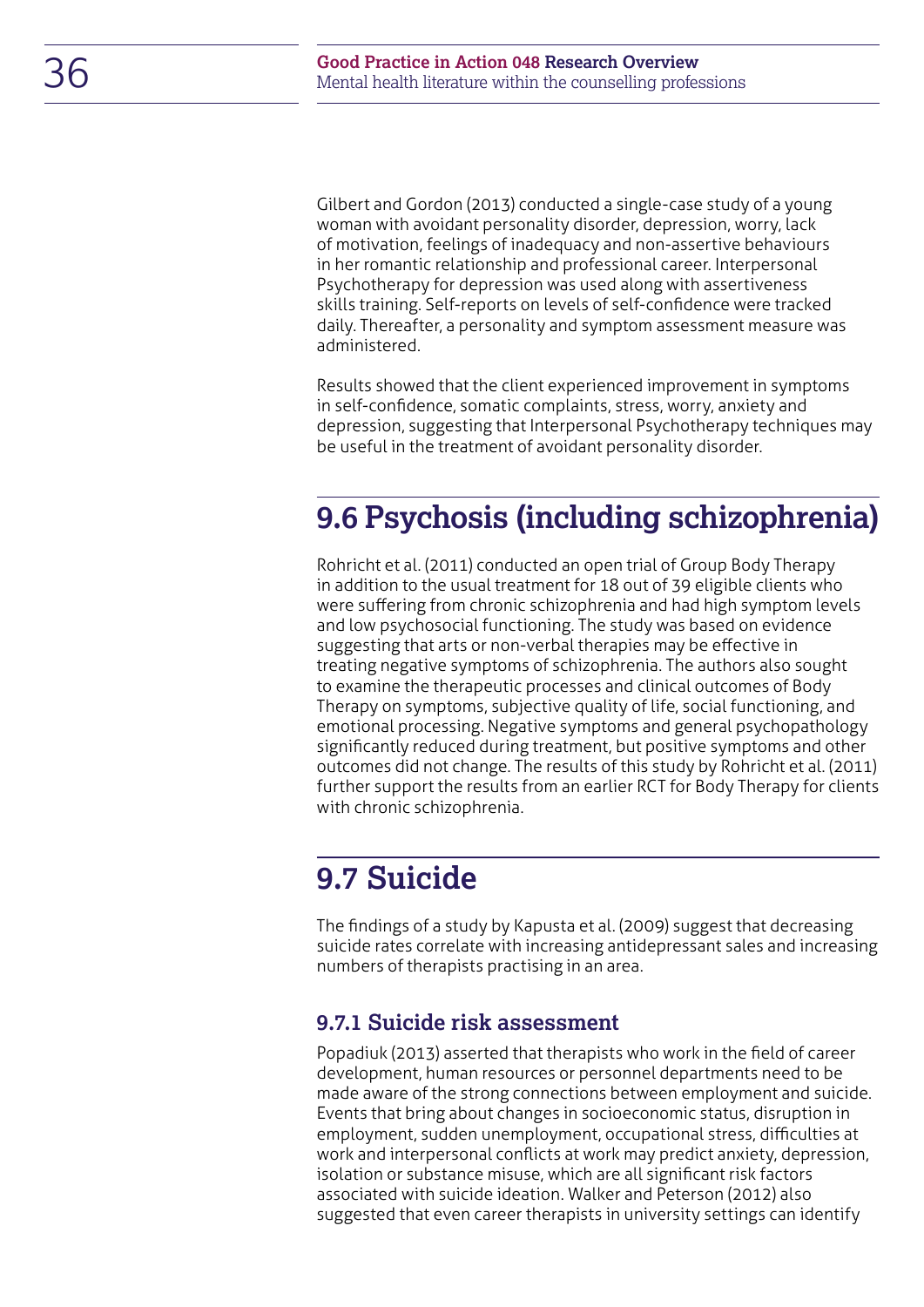individuals who may be experiencing emotional distress from life and career stressors. Particularly, dysfunctional career thoughts and career indecision may be related to depression symptoms.

Whisenhunt et al. (2014) collected qualitative data via an online survey with open-ended questions to determine the perceptions of 31 professional therapists in the US who work with those who self-injure, regarding the relationship between suicide and self-injury. Self-injury was seen as any volitional act of hurting oneself that is not socially sanctioned and that does not involve or include a suicidal intent. Self-injury they conclude increases the risk of suicide, however, not all individuals who engage in self-injury attempt suicide. The participants' responses showed that there is a lack of consensus as to the exact causal relationship between self-injury and suicide.

Karver et al. (2010) studied 34 helpline therapists to determine whether they were accurate in predicting risk for suicide-related behaviour. The study found that the helpline therapists had an 80% accuracy in identifying and judging the risk of suicide-related behaviour in youths who called the helpline. The study also recommends that the training procedures of helpline therapists may be used to train other clinicians.

Knudsen et al. (2012) reported a case study of a 57-year-old man with paraplegia who was admitted into hospital due to sepsis. During admission procedures, he told nursing staff that he would rather die. This triggered an assessment of the man's risk for suicide. They found that he had no symptoms for depression, mania, delirium or cognitive dysfunction but an evaluation of his history and mental status revealed that he had significant dysfunctional reliance on narcissistic personality traits. Therapy gave the man space to elaborate on the details of his life. Empathic listening was used by the staff and this appealed to his suffering that enabled a rapid building of trust. Suicide ideation may be a symptom or a manifestation of frustration and rage related to intractable pain and loss of independence.

#### <span id="page-36-0"></span>**9.7.2 Reducing suicide risk**

The systematic review and meta-analysis of studies by Cuijpers et al. (2013) sought to determine whether psychological treatments for depression can actually reduce suicidal ideation or suicide risk. They focused on 13 studies, which examined the effects of psychotherapy for depression on suicidal ideation and risk and hopelessness, as hopelessness was strongly associated with suicidal behaviour in depression. The researchers found evidence of publication bias. The study concluded by saying that although psychotherapy for depression may have small positive effects on suicidality, the data suggest that psychotherapy for depression cannot be sufficient treatment.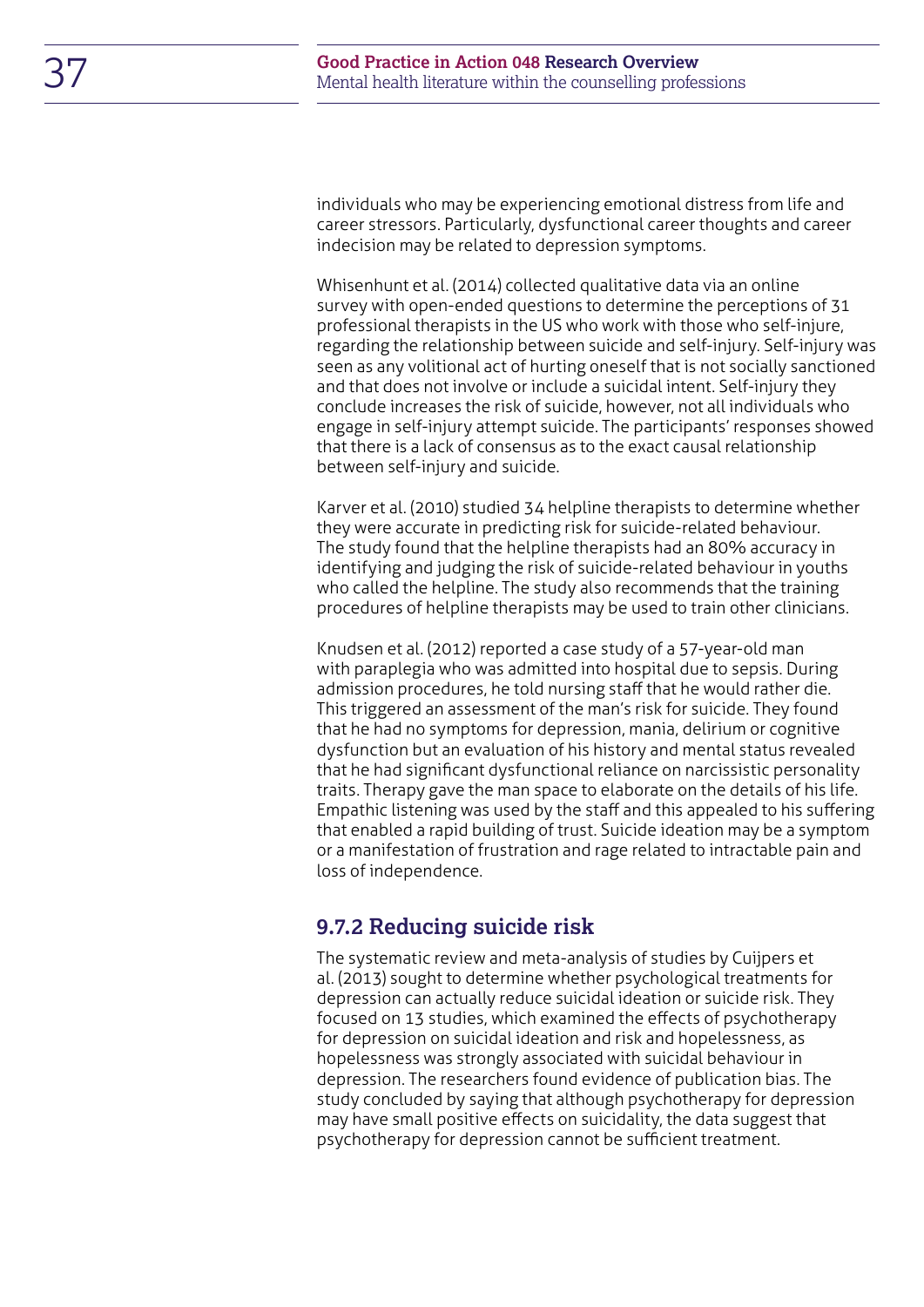A systematic review of literature by Fountoulakis et al. (2009) sought to investigate the efficacy of psychosocial interventions in reducing the risk for attempting suicide among patients with bipolar disorder. It has been found that 25-50% of patients with bipolar attempt suicide at least once in their lives. The findings indicated that therapy which focuses on interpersonal, cognitive and behavioural techniques may be effective in controlling mood shifts, medication compliance, and maintaining morale. The search for literature yielded 17 relevant studies published between 1990-2008 giving definite data on the role of psychotherapy in suicide prevention in bipolar disorder. The systematic review concluded that evidence on how effective psychosocial interventions are in reducing the risk of suicide ideation in bipolar disorder is still emerging.

A systematic review and meta-analyses of literature sought to determine the types of psychosocial interventions that may lower the risk of suicide. The systematic review investigated the effectiveness of dialectical behaviour therapy, CBT and problem-solving therapy. The study concluded that clients at risk of suicide should have access to psychological interventions within the cognitive-behavioural spectrum (Winter, 2013).

The theory of hope and dispositional optimism have been linked to reduced levels of suicide ideation and interpersonal suicide risk. The study by Davidson and Wingate (2013) sought to address the research gap and determine if there are relationships between hope, optimism and suicide risk. Hierarchical regression analyses showed that while hope and optimism predicted lower levels of burdensomeness and thwarted belongingness, they are not significant predictors of suicide ideation in a clinical sample of 107 African American college students.

#### <span id="page-37-0"></span>**9.7.3 Suicide risk among young adults**

A study by Reis (2010) found that of the college students who carry out suicide, about 20% were clients at university counselling centres. This study found that two factors: depression and attitudes toward help-seeking contributed to the high risk of suicide and participation in counselling. Depression predicts participation in therapy and the level of suicide risk. Thus, those with greater levels of depression would participate in counselling; and college students with positive attitudes toward help-seeking would predict participation in counselling. This explains why about 20% of college suicides were among those who were already participating in counselling.

The study by Mackrill and Hesse (2012) sought to determine if the suicidal behaviour of alcoholic parents can be associated with suicidal behaviour in their offspring. Three hundred and forty-four young adult children of alcoholics who were about to enter a counselling centre in Denmark were surveyed about the threatened, attempted or completed suicide behaviour of their parents. The study found that: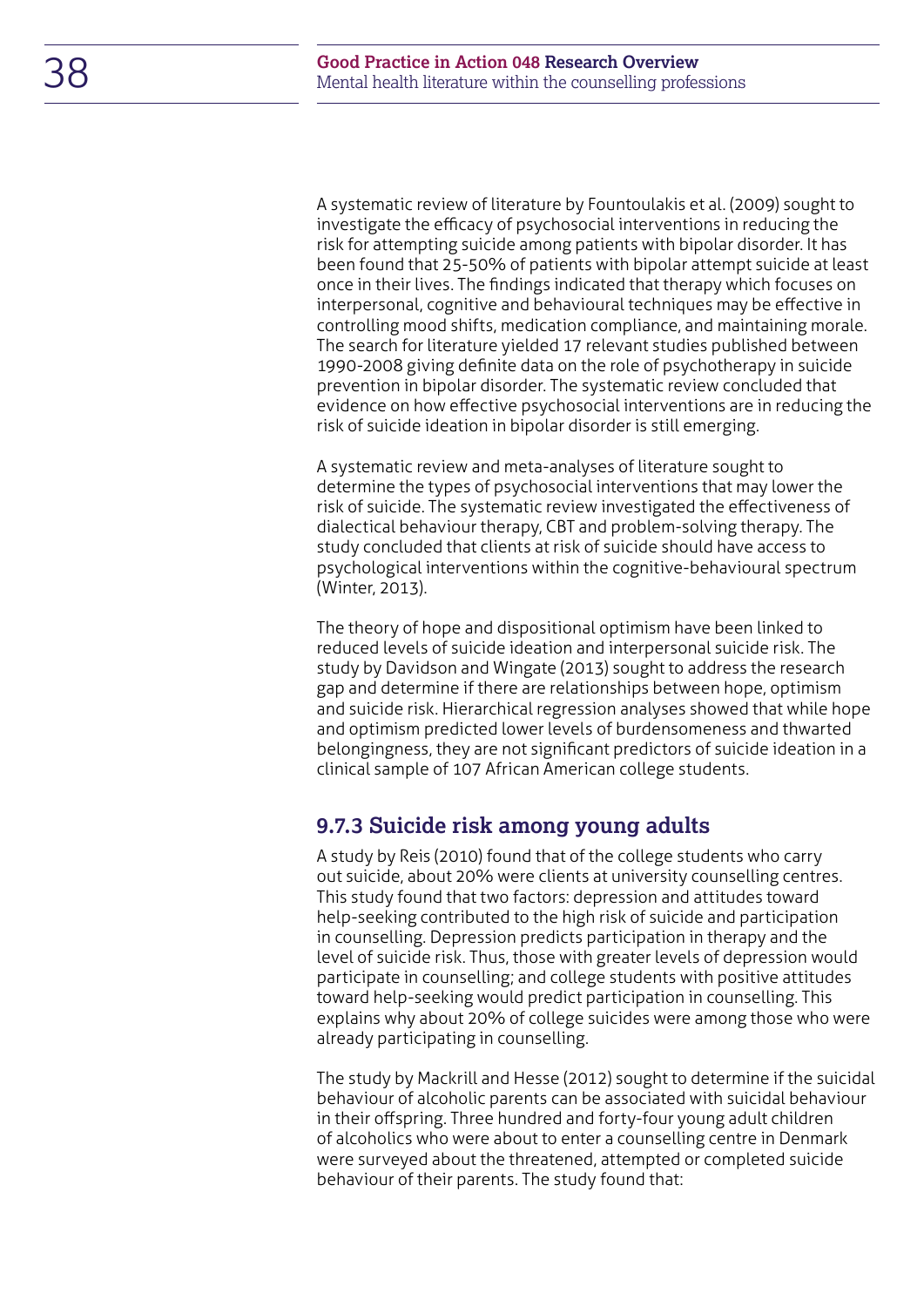- the suicidal behaviour of the parents was strongly associated with their drinking behaviour
- 46% of the sample had parents who had threatened, attempted or completed suicide
- 13% of the sample had threatened to carry out suicide
- 15% had attempted suicide themselves
- 54% of the sample attempted suicide without threatening to carry out suicide.

The authors conclude therefore that parental suicidal behaviour is strongly associated with suicidal behaviour in their offspring. The study therefore recommended that family suicidal behaviour be addressed among clients whose alcoholic parents threatened, attempted or carried out suicide.

The study by Schicker (2012) asserted that 12% of the 34,000 Americans who carry out suicide each year were young adults belonging to the age group 15-24 years. Factors they considered to contribute to suicide risk for college-aged individuals included:

- depression
- hopelessness
- alcohol and drug use
- relationship problems
- sexual identity issues
- academic concerns and pressures
- social media and the internet
- suicidal history.

This qualitative study used case studies, auto-ethnography and analysis of online survey responses of 64 college campus therapists and what they thought were effective components of their suicide prevention programmes. The study found that among the colleges represented, there was a wide variance in the method of measuring efficacy of their suicide prevention programmes.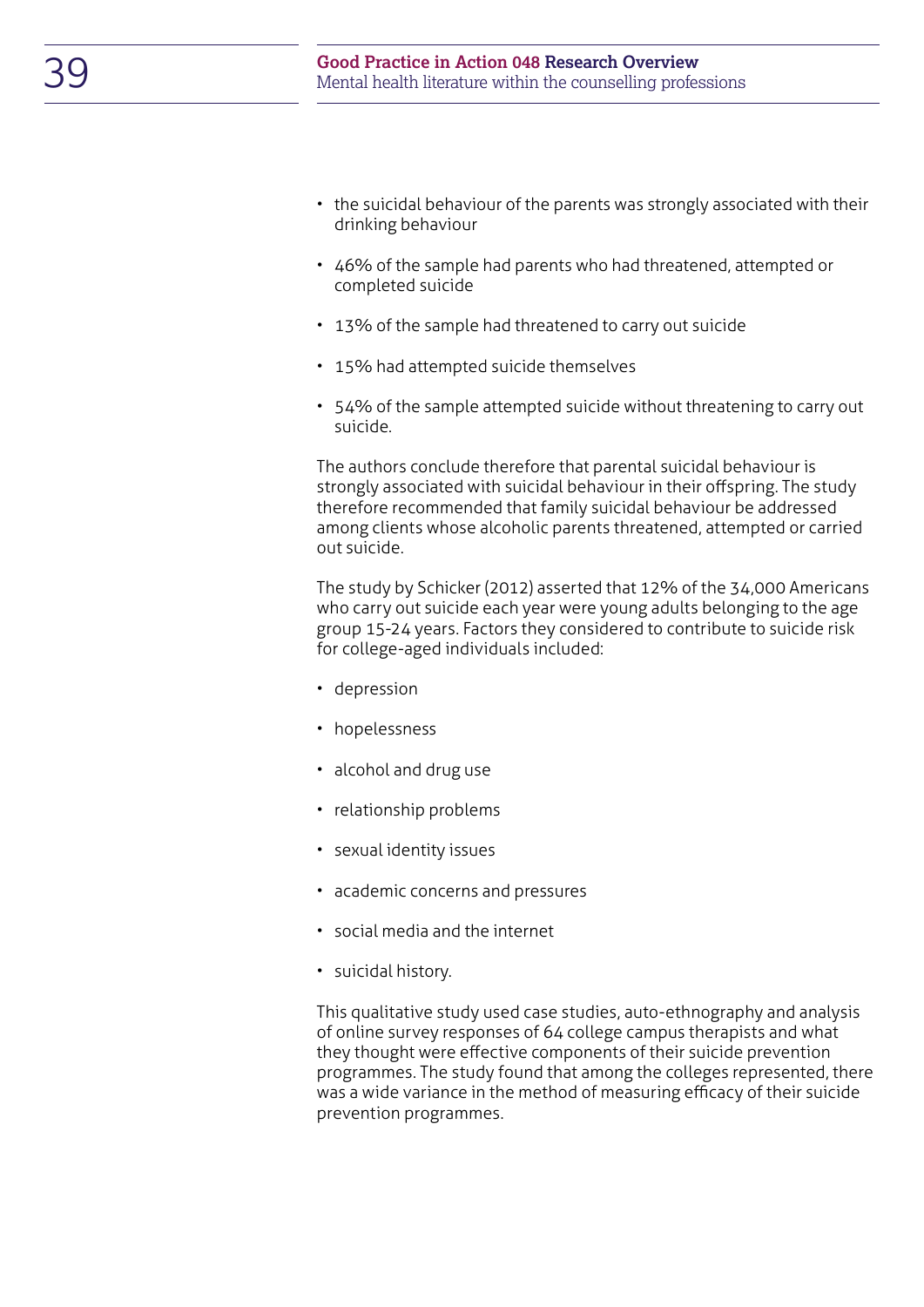#### <span id="page-39-0"></span>**9.7.4 Suicide ideation in the elderly**

A study by Heisel et al. (2009) tested a 16-week course of IPT for older outpatients who had an elevated risk of suicide. Twelve adults, 60 years or over in age were referred from inpatient and outpatient medicine and mental health services for their current suicide and death ideation as well as self-injurious behaviour. They underwent psychotherapy at a therapist's office at a teaching hospital. They were assessed at baseline, pre-treatment, mid-treatment, post-treatment and at three months' follow-up. Findings support the feasibility, effectiveness and safety of IPT for older adults. Evidence indicates a substantial reduction in suicide and death ideation as well as depressive symptoms. The study recommended controlled trials to further evaluate these findings.

A similar case study of the effectiveness of using the interpersonal theory of suicide to inform IPT on one suicidal older adult was conducted by Van Orden et al. (2012).

Suicide among older adults is at elevated rates when compared with younger adults but there is little evidence of managing and treating suicide risk. The interpersonal theory of suicide proposes that 'thwarted belongingness' and 'perceived burdensomeness' may cause suicidal thoughts among older adults. They recommend therefore that therapists need to focus on four interpersonal stressors that may be present in the client's life such as:

- grief
- role transitions
- interpersonal disputes and interpersonal sensitivity, or
- skills deficits to resolve suicide ideation and prevent recurrence of suicidal crises.

#### <span id="page-39-1"></span>**9.7.5 Response to suicide and surviving suicide**

Oulanova (2014) defines a suicide survivor as an individual bereaved through suicide i.e. this does not refer to a person who attempted suicide unsuccessfully. A suicide survivor could be bereaved by the loss of a relative, close personal associate, loved one or friend through suicide. The study found that some suicide survivors become peer therapists and do voluntary work. Fifteen such suicide survivors, working as volunteers for at least two years at a counselling centre, participated in this qualitative phenomenological study. The objective of the study was to provide a detailed description of the participants' journey from the experience of suicide of a loved one to the decision to become a peer therapist. The study shows that the suicide survivors view peer counselling as a transformative process whereby they achieve personal growth and acquire new skills. When through their volunteer work, they reach out to other suicide survivors, they counter the loneliness and isolation brought about by suicide bereavement. They also believe that their volunteer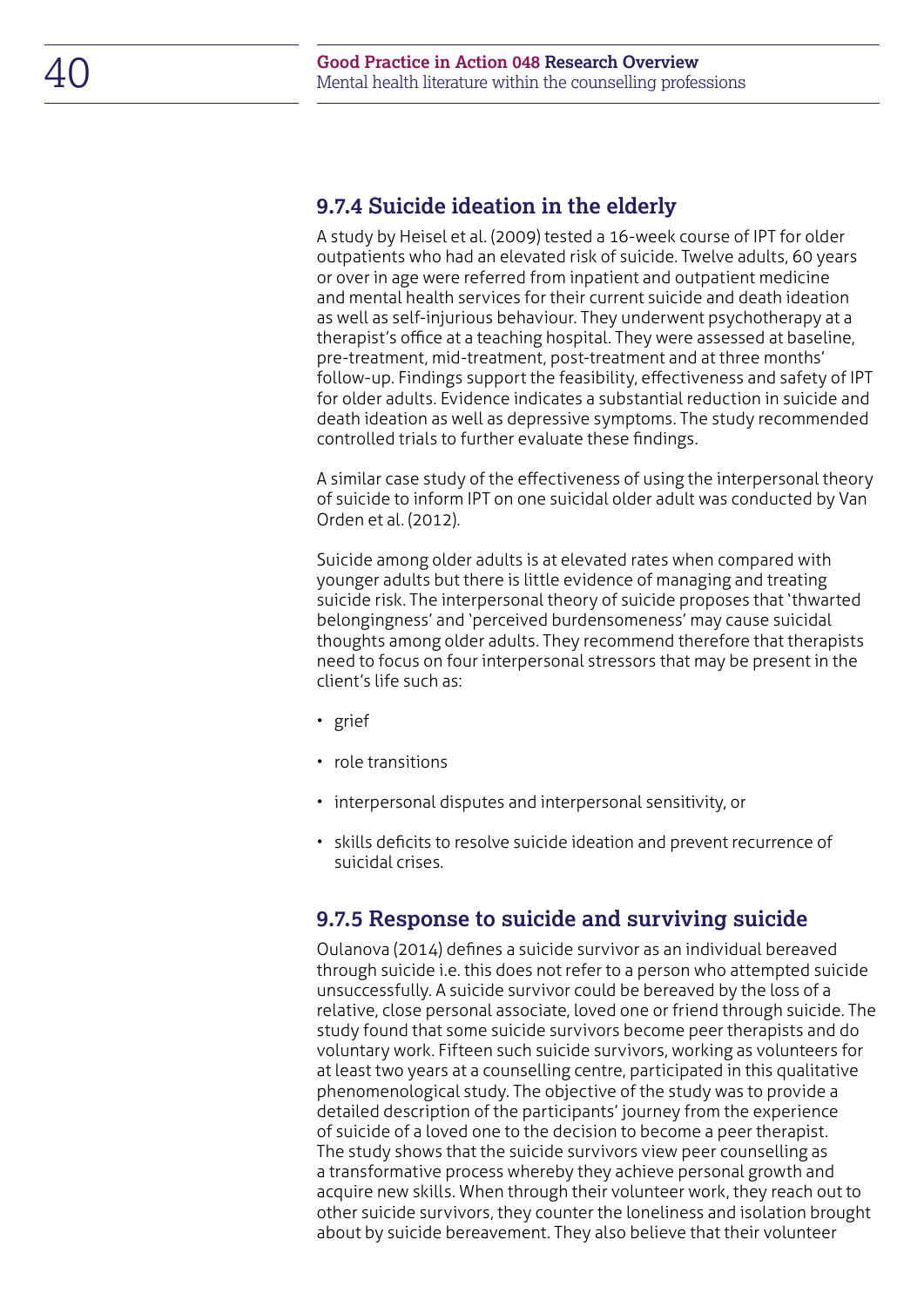work helps end the silence around suicide and especially offering other survivors a safe place to share their stories.

A study by Anderson (2010) explored the reactions of 75 graduating student therapists and therapists-in-training at master's level to reading a vignette about client suicide. They were then asked to complete the Jones' Clinical Suicide Survivor Survey-Adapted. There were no differences in the perceptions of either group of students as to how they would react to a client suicide. Research evidence suggests that credentialed therapists experience anger, stress, grief, sadness, shock, anxiety, guilt and doubt about their competence over a client's suicide. Therapists often change the way they practise after experiencing a client suicide. This study found that, consistent with evidence from literature, student-therapists and trainee therapists are unaware of the extent of the personal and professional reactions they may experience when a client carries out suicide. The study recommended the development of training programmes to address this issue.

Readers may also be interested in reading Good Practice in Action 042 Fact Sheet: *Working with suicidal clients in the context of the counselling professions*. This can be downloaded at: [https://www.bacp.co.uk/events](https://www.bacp.co.uk/events-and-resources/ethics-and-standards/good-practice-in-action)[and-resources/ethics-and-standards/good-practice-in-action](https://www.bacp.co.uk/events-and-resources/ethics-and-standards/good-practice-in-action)

## <span id="page-40-0"></span>**10 Legal aspects of therapeutic work with people who have mental health conditions**

Working therapeutically with people affected by mental health conditions is often fraught with ethical concerns and dilemmas that may have legal implications. Indeed, often, therapeutic practice raises questions that bear upon legal rights and duties.

Please see Good Practice in Action Legal Resource 029: *Mental Health Law within the counselling professions in England and Wales* for more information.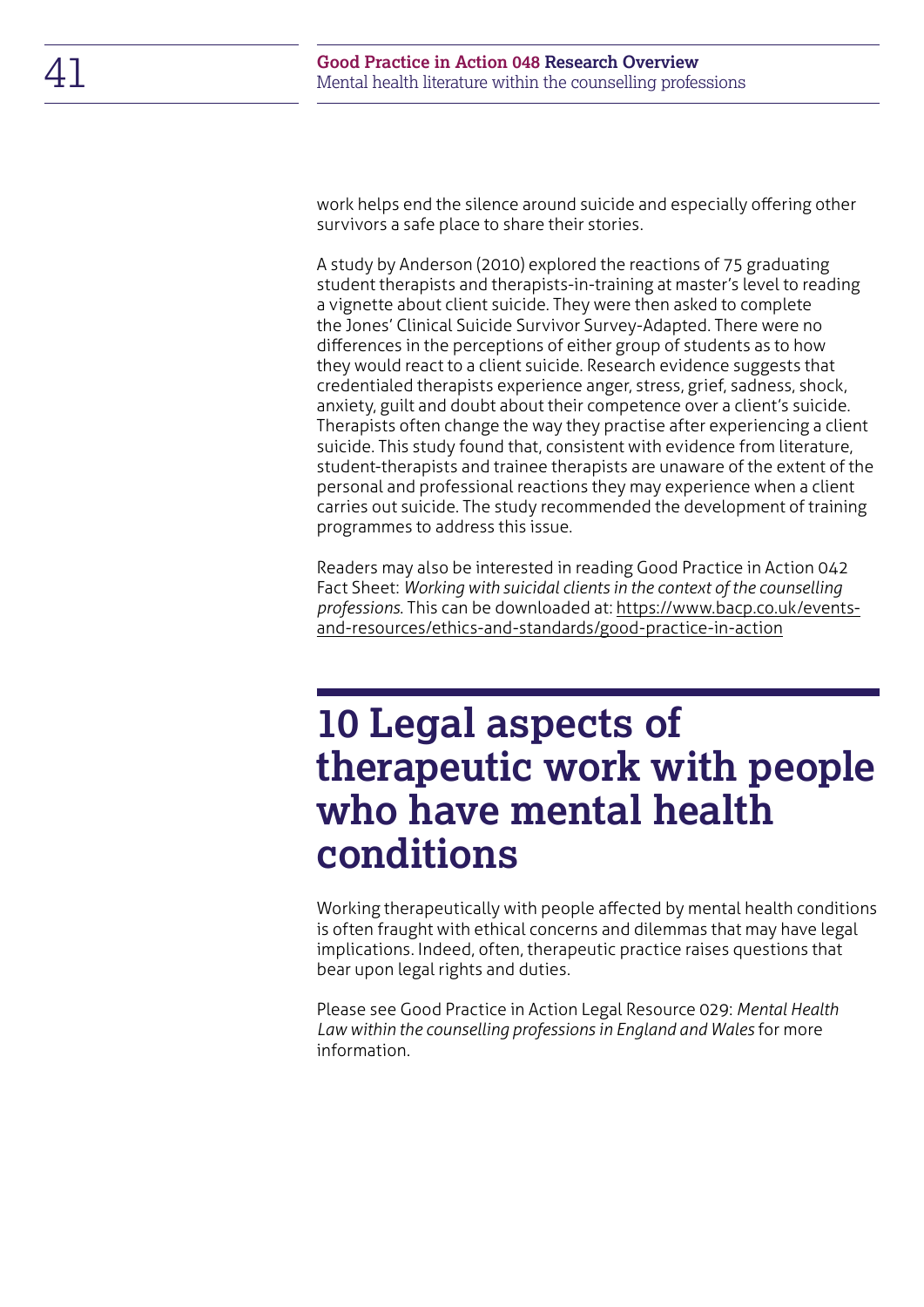## <span id="page-41-0"></span>**11 Implications of research evidence on research and practice**

This overview was undertaken to disseminate information to practitioners regarding new developments in the field of the counselling professions: new modalities of practice, new approaches and techniques, and new assimilations of different established models of treatment. The overview was also undertaken to identify new definitions, new concepts and new insights into the relationship between mental health, mental capacity and mental disorder. In this regard, the overview has achieved its aim.

It has highlighted the developments in internet-based psychotherapy, its acceptability and efficacy. It has illuminated the ongoing debate between pharmacotherapy and psychotherapy and how their combination may improve client outcomes.

Interpersonal Psychotherapy is emerging as an equally effective psychotherapeutic technique that may be an alternative to CBT. Mindfulness, Body Psychotherapy, acupuncture and group therapies are also emerging as techniques, which may be assimilated into Interpersonal Psychotherapy and CBT. The importance of the therapeutic alliance and therapeutic engagement is emphasised as a variable factor that impacts treatment response, treatment adherence, and ultimately, treatment efficacy.

## <span id="page-41-1"></span>**12 Conclusion**

This overview has shed light on ongoing problems such as the underrecognition of symptoms, under-utilisation of established treatments, inequitable access to effective treatment, and the inadequacy of mental health services to address the prevalence of mental health problems in the community.

It has also shown how lack of resources and information are barriers to seeking help and receiving treatment; for instance, the elderly may not be receiving much-needed psychotherapy treatment.

Overall, the overview was conceptualised to provide a thematic presentation of developments in the field of the counselling professions in order to help practitioners identify potential problems, and to showcase good practice that will ensure better client outcomes.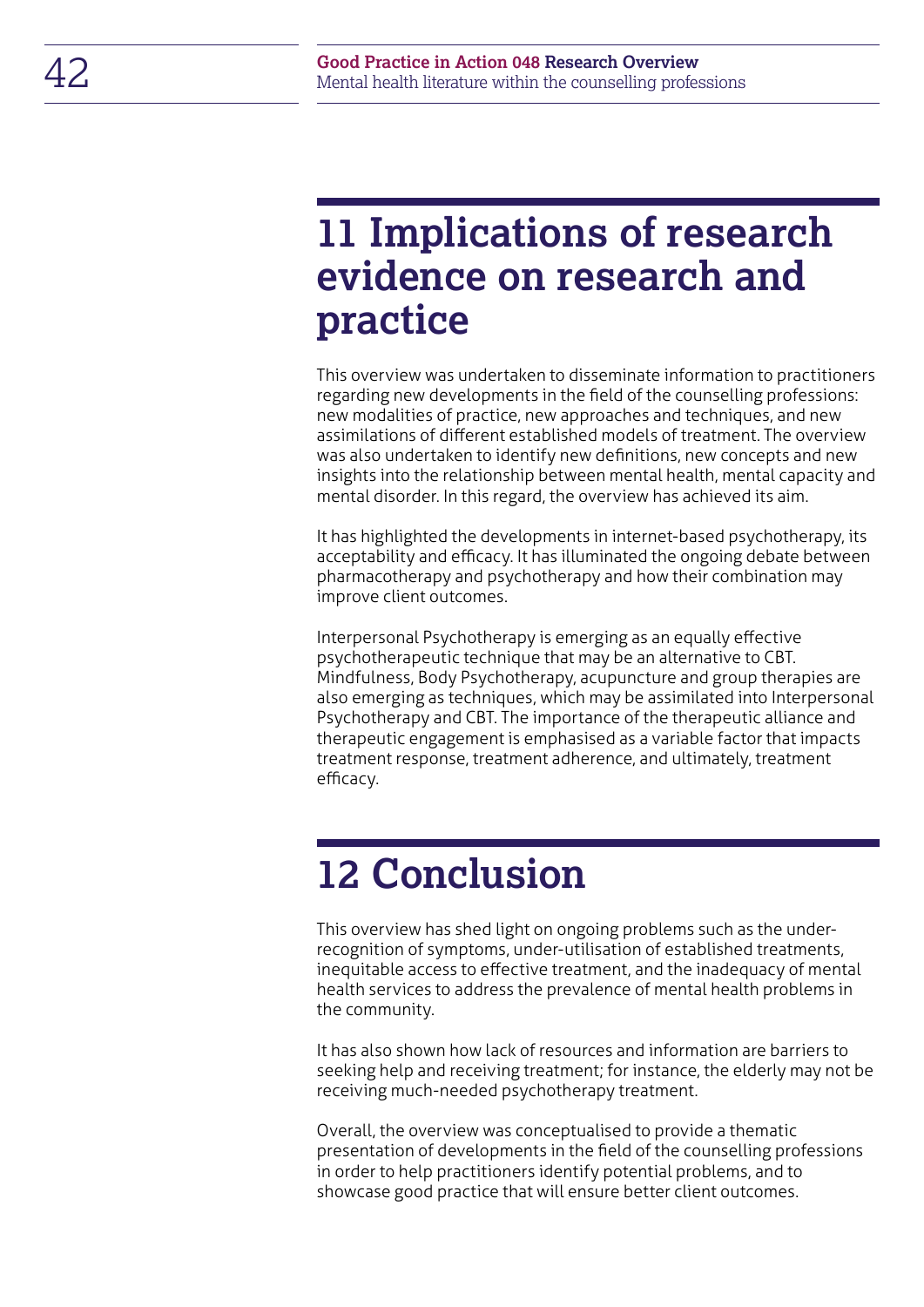## <span id="page-42-0"></span>**Author details**

Dr Nicola Davies, BSc (Hons); MSc Comm.; PhD; DipC; MBACP; MBPsS

Nicola Davies is a psychologist, person-centred therapist, and freelance writer. She has extensive experience in conducting systematic reviews for the Department of Health and other government organisations. She has also written extensively in both academic journals and off-the-shelf magazines.

## <span id="page-42-1"></span>**References**

Abbass, A.A., Shedler, J. and Town, J.M. (2012). *Evidence for short-term psychodynamic psychotherapy for depression*. Journal of Clinical Psychiatry 73(5): 718.

Altenstein, D., Krieger, R. and Grosse Holtforth, M. (2013). *Interpersonal microprocesses predict cognitive-emotional processing and the therapeutic alliance in psychotherapy for depression.* Journal of Counseling Psychology 60(3): 445-452.

Anderson, R. (2010). *Perceptions of counselor education students regarding their reactions to client suicide.* Dissertation Abstracts International Section A: Humanities and Social Sciences 71(1-A): 95.

Arnow, B.A., Steidmann, D., Blasey, C., Manber, R., Constantino, M.J., Klein, D.N., Markowitz, J.C., Rothbaum, B.O., Thase, M.E., Fisher, A.J. and Kocsis, J.H. (2013). *The relationship between the therapeutic alliance and treatment outcome in two distinct psychotherapies for chronic depression.* Journal of Consulting and Clinical Psychology 81(4): 627-638.

BACP (2018) *Ethical Framework for the Counselling Professions.* Lutterworth: BACP.

Barber, J.P., Barnett, M.J., Gallopp, R., Rynn, M.A., and Tichels, K. (2013). *Short-term dynamic psychotherapy versus pharmacotherapy for major depressive disorder: A randomized, placebo-controlled trial.* Journal of Clinical Psychiatry 73 (1):66-73.

Barrera, I. and Spiegel, D. (2014). *Review of psychotherapeutic interventions on depression in cancer patients and their impact on disease progression.* International Review of Psychiatry: 26(1): 31-43.

Beeber, L.S., Schwarts, T.A., Holditch-Davis, D., Canuso, R., Lewis, V. and Hall, H.W. (2013). *Parenting enhancement, interpersonal psychotherapy to reduce depression in low-income mothers of infants and toddlers: A randomized trial.* Nursing Research 62(2): 82-90.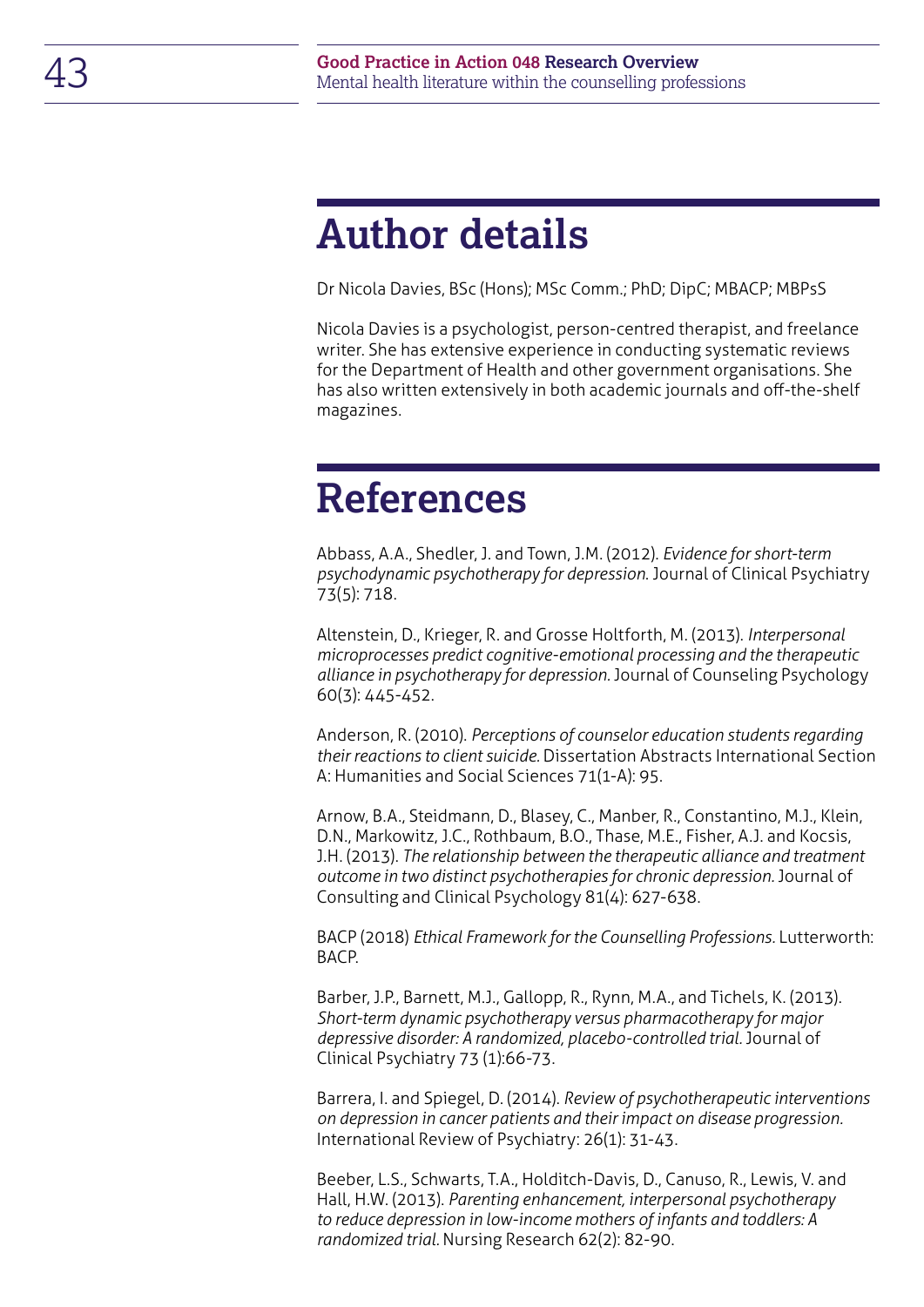Bernecker, S.L., Constantino, M.J., Pazzaglia, A.M., Ravitz, P. and McBride, C. (2014). *Patient interpersonal and cognitive changes and their relation to outcome in interpersonal psychotherapy for depression.* Journal of Clinical Psychology 70(6): 518-527.

Bond, T. (2015). *Standards and Ethics for Counselling in Action 4th Edition*. London: SAGE.

BACP (2014) *Managinging confidentiality within the counselling professions*. (Content Eds T. Bond, B. Mitchels) Lutterworth: BACP.

Braun, S.R., Gregor, R. and Tran, U.S. (2013). *Comparing bona fide psychotherapies of depression in adults with two meta-analytical approaches.*  Plos One 8(6).

Cheung, P. (2013). *The psychotherapeutic implications of functional neuroimaging studies of anxiety disorders.* Australasian Psychiatry 21(5): 461-465.

Claridge, A.M. (2014). *Efficacy of systemically oriented psychotherapies in the treatment of perinatal depression: A meta-analysis.* Archives of Women's Mental Health 17(1): 3-15.

Cloosterman, N.H., Laan, A.J. and Val Alphen, B.P.J. (2013). Characteristics of psychotherapeutic integration for depression in older adults: A Delphi study. Clinical Gerontologist: The Journal of Aging and Mental Health 36(5): 395-410.

Cody, R.A. and Drysdale, K. (2013). *The effects of psychotherapy on reducing depression in residential aged care: A meta-analytic review. Clinical Gerontologist:* Journal of Aging and Mental Health 36(1): 46-69.

Compare, A., Calugi, S., Giulio, M., Shonin, E., Grossi, E., Molinari, E. and Dalle Grave, R. (2013). *Emotionally focused group therapy and dietary counseling in binge eating disorder. Effect on eating disorder psychopathology and quality of life.* Appetite 71: 361-368.

Constantino, M.J., Adams, M.L., Pazzagila, A.M., Bernecker, S.L., Ravitz, P. and McBride, C. (2013). *Baseline patient characteristics as predictors of remission in interpersonal psychotherapy for depression.* Psychotherapy Research 23(2): 190-200.

Craighead, W. and Dunlop, B.W. (2014). *Combination psychotherapy and antidepressant medication treatment for depression: For whom, when, and how.* Annual Review of Psychology 65: 267-300.

Cuijpers, P., Marks, I.M, van Straten, A., Cavanagh, K., Gega, L. and Andersson, G. (2009). *Computer-aided psychotherapy for anxiety disorders: A meta-analytic review.* Cognitive Behaviour Therapy 38(2): 66-82.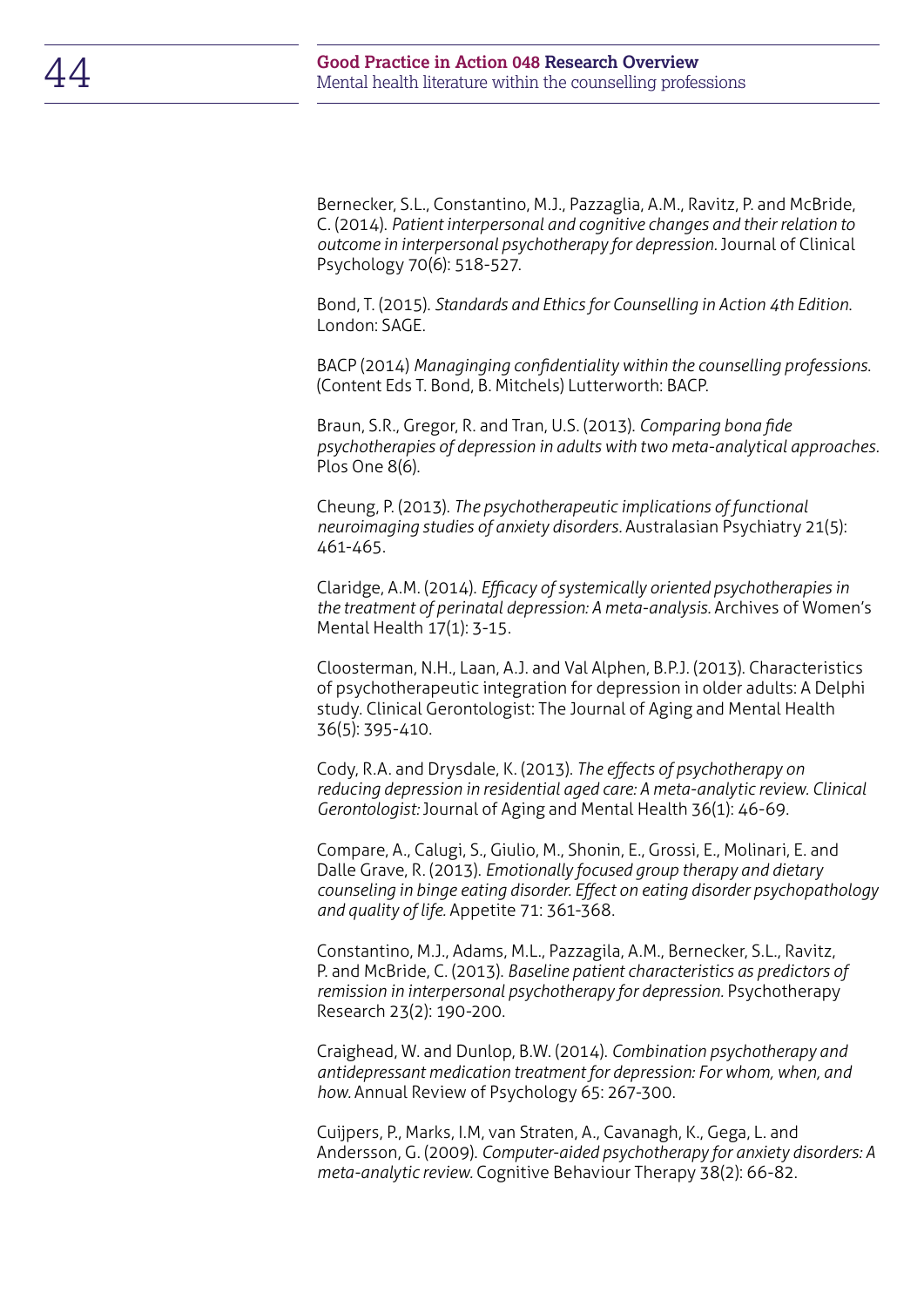Cuijpers, P., Huibers, M., Ebert, D.D., Koole, S.L and Andersson, G. (2013). *How much psychotherapy is needed to treat depression? A meta-regression analysis.* Journal of Affective Disorders 149(1-3): 1-13.

Cuijpers, P. (2014a). *Combined pharmacotherapy and psychotherapy in the treatment of mild to moderate major depression.* JAMA Psychiatry 71(7): 747- 748.

Cuijpers, P., Turner, E.H., Mohr, D.C., Hoffman, S.L., Andersson, G. and Berking, M. (2014b). *Comparison of psychotherapies for adult depression to pill placebo control groups: A meta-analysis.* Psychological Medicine 44(4): 685-695.

Dakin, E.K. and Arean, P. (2013). *Patient perspectives on the benefits of psychotherapy for late-life depression.* The American Journal of Geriatric Psychiatry 21(2): 155-163.

da Rosa Silva, M., Prado, L.C. and Piccinini, C.A. (2013). *Parent-infant psychotherapy and postpartum depression: The father's participation.* Paideia 23(55): 207-215.

Davidson, C.L. and Wingate, L.R. (2013). *The glass half-full or a hopeful outlook: Which explains more variance in interpersonal suicide risk in a psychotherapy clinic sample?* The Journal of Positive Psychology 8(3): 263- 272.

Deckersbach, T., Peters, A.T., Sylvia, L., Urdahl, A., Magalhaes, P.V.S., Otto, M.V., Frank, E., Miklowitz, D.J., Berck, M., Kinrys, G. and Nierenberg, A. (2014). *Do comorbid anxiety disorders moderate the effects of psychotherapy for bipolar disorder? Results from STEP-BD.* The American Journal of Psychiatry 171(2): 178-186.

Dekker, J., Van, H.L., Hendriksen, M., Koelen, J., Shoevers, R.A., Kool, S., van Aalst, G. and Peen, J. (2013). *What is the best sequential treatment strategy in the treatment of depression? Adding pharmacotherapy to psychotherapy or vice versa?* Psychotherapy and Psychosomatics 82(2): 89-98.

Department of Health (2005) *Mental Capacity Act 2005: Deprivation of Liberty Safeguards – Code of Practice to supplement the main Mental Capacity Act 2005 Code of Practice.* 2008. http://webarchive.nationalarchives.gov. uk/20130107105354 [https://www.gov.uk/government/publications/](https://www.gov.uk/government/publications/mental-capacity-act-code-of-practice) [mental-capacity-act-code-of-practice](https://www.gov.uk/government/publications/mental-capacity-act-code-of-practice) [Accessed 10 January 2016]

Department of Health (2009). *Mental Health Act 2007 – Overview*. Available from: [http://webarchive.nationalarchives.gov.uk/+/www.dh.gov.uk/en/](http://webarchive.nationalarchives.gov.uk/+/www.dh.gov.uk/en/Healthcare/Mentalhealth/DH_078743) [Healthcare/Mentalhealth/DH\\_078743](http://webarchive.nationalarchives.gov.uk/+/www.dh.gov.uk/en/Healthcare/Mentalhealth/DH_078743) [Accessed 10 January 2016]

Dinger, U., Klipsch, O., Kohling, J., Ehrenthal, J.C., Nikendei, C. and Herzog, W. (2014). *Day-clinic and inpatient psychotherapy for depression (DIP-D): A*  randomized controlled pilot study in routine clinical care. Psychotherapy and Psychosomatics 83(3): 194-195.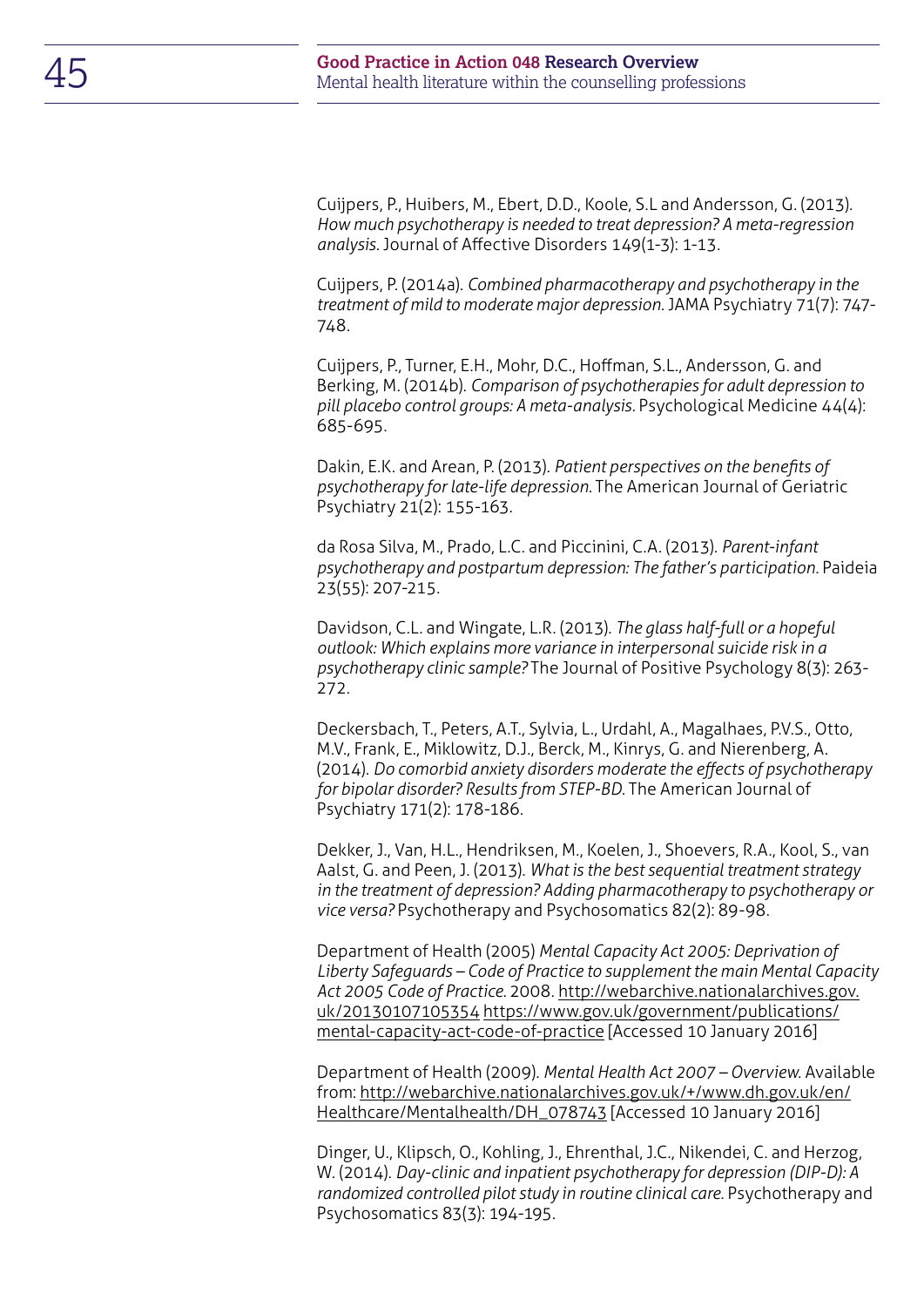Donker, T., Batterham, P.J., Warmerdan, L., Bennett, K., Bennett, A. and Cuijpers, P. (2013). *Predictors and moderators of response to internetdelivered interpersonal psychotherapy and cognitive behavior therapy for depression.* Journal of Affective Disorders 151(1): 343-351.

Field, T., Diego, M., Delgado, J. and Medina, L. (2013). *Peer support and interpersonal psychotherapy groups experienced decreased prenatal depression, anxiety and cortisol.* Early Human Development 89(9): 621-624.

Fluckiger, C., Del Re, A.C., Munder, T., Heer, S. and Wampold, B.E. (2014). *Enduring effects of evidence-based psychotherapies in acute depression and anxiety disorders versus treatment as usual at follow-up - A longitudinal metaanalysis.* Clinical Psychology Review 34(5): 367-375.

Fountoulakis, K.N., Gonda, X., Siamouli, M. and Rihmer, Z. (2009). *Psychotherapeutic intervention and suicide risk reduction in bipolar disorder: A review of the evidence.* Journal of Affective Disorders 113(1-2): 21-29

Gamble, S.A., Talbot, N.L., Cashman-Brown, S.M., He, H., Poleshuck, E.L. and Conner, K.R. (2013). *A pilot study of interpersonal psychotherapy for alcoholdependent women with co-occurring major depression.* Substance Abuse 34(3): 233-241.

Gaudiano, B.A., Hughes, J.A. and Miller, I.W. (2013). *Patients' treatment expectancies in clinical trials of antidepressants versus psychotherapy for depression: A study using hypothetical vignettes.* Comprehensive Psychiatry 54(1): 28-33.

Gawrysiak, M.J., Swan, S.A., Nicholas, C.R.N., Rogers, B.P., Dougherty, J.H. and Hopko, D.R. (2013). *Pragmatic psychodynamic psychotherapy for a patient with depression and breast cancer: Functional MRI evaluation of treatment effects.* American Journal of Psychotherapy 67(3): 237-256.

Gershon, E.S. and Alliey-Rodriguez, N. (2013). *New ethical issues for genetic counseling in common mental disorders.* The American Journal of Psychiatry 170(9):968-976.

Gilbert, S.E. and Gordon, K.C. (2013). *Interpersonal psychotherapy informed treatment for avoidant personality disorder with subsequent depression.*  Clinical Case Studies 12(2): 111-127.

Gold, J. (2011). *An attachment based integrative psychotherapy for anxiety disorders.* Journal of Psychotherapy Integration 21(4): 382-399.

Hall, S., Goddard, C., Opio, D. and Higginson, I.R. (2012). *Feasibility, acceptability and potential effectiveness of Dignity Therapy for older people in care homes: A phase II randomized controlled trial of a brief palliative care psychotherapy.* Palliative Medicine 26(5): 703-712.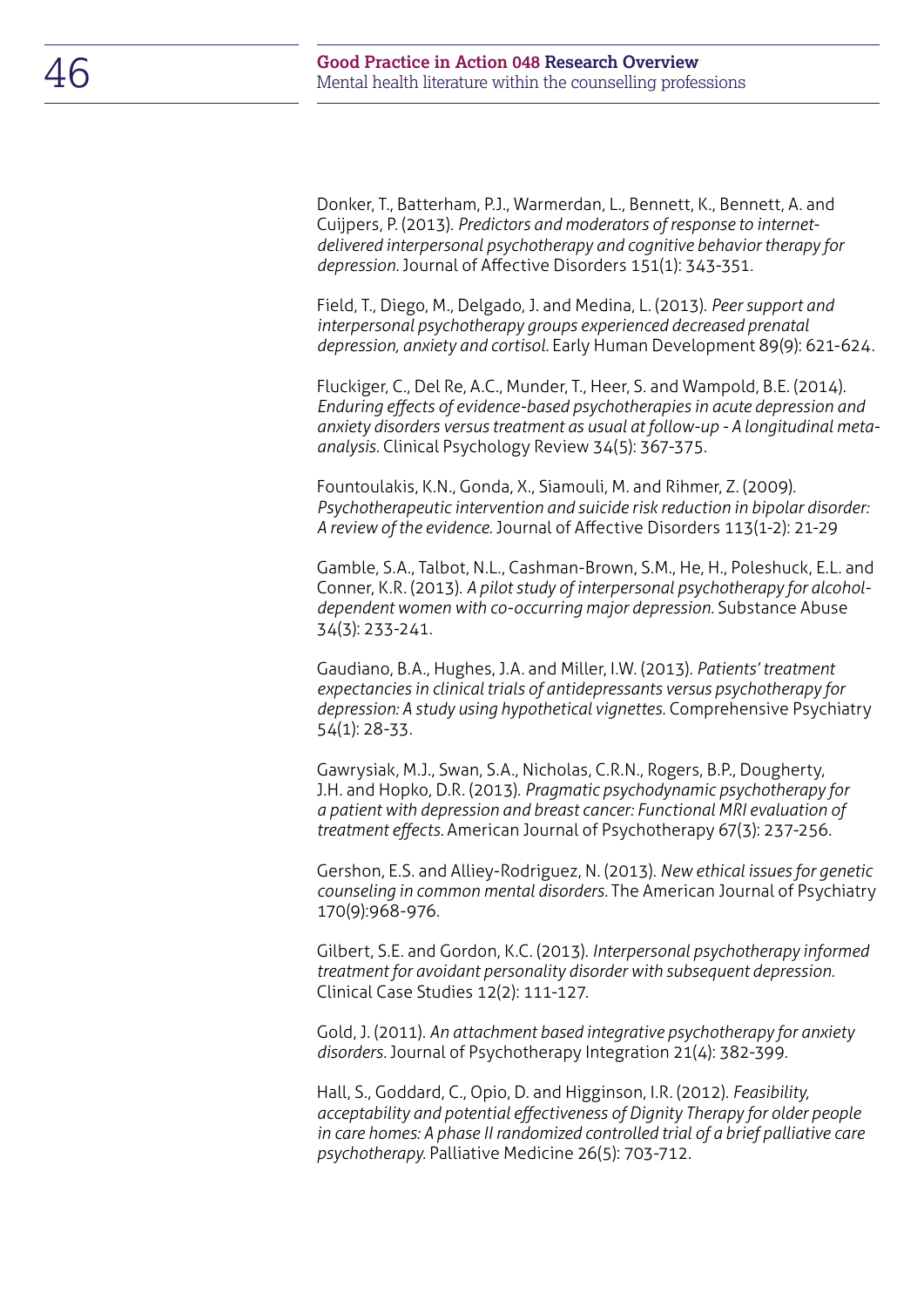Hall, S., Goddard, C., Speck, P. and Higginson, I.R. (2013). *'It makes me feel that I'm still relevant': A qualitative study of the views of nursing home residents on dignity therapy and taking part in a phase II randomised controlled trial of a palliative care psychotherapy.* Palliative Medicine 27(4): 358-366.

Heilman, R.M., Kallay, E. and Miclea, M. (2010). *The role of computer-based psychotherapy in the treatment of anxiety disorders.* Cognition, Brain, Behavior: An Interdisciplinary Journal 14(3): 209-230.

Heisel, M.J., Duberstein, P.R., Talbot, N.L., King, D.A. and Tu, X.M. (2009). *Adapting interpersonal psychotherapy for older adults at risk for suicide: Preliminary findings.* Professional Psychology: Research and Practice 40(2): 156-164.

Hendriksen, M., Peen, J., Van, R., Barber, J.P. and Dekker, J. (2014). *Is the alliance always a predictor of change in psychotherapy for depression?* Psychotherapy Research 24(2): 160-170.

Herrera, M.J. (2014). *Depression and diabetes comorbidity: Psychotherapy treatment preferences among a predominantly Mexican sample of primary care patients with diabetes. Dissertation Abstracts International:* Section B: The Sciences and Engineering 74(12-B(E)): [No Pagination Specified].

Hipol, L.J. and Deacon, B.J. (2013). *Dissemination of evidence-based practices for anxiety disorders in Wyoming: A survey of practicing psychotherapists.* Behavior Modification 37(2): 170-188.

HM Government (2017) The Government's response to the Five Year Forward View for Mental Health. Available at: [https://www.gov.uk/](https://www.gov.uk/government/uploads/system/uploads/attachment_data/file/582120/FYFV_mental_health__government_response.pdf) [government/uploads/system/uploads/attachment\\_data/file/582120/](https://www.gov.uk/government/uploads/system/uploads/attachment_data/file/582120/FYFV_mental_health__government_response.pdf) [FYFV\\_mental\\_health\\_\\_government\\_response.pdf](https://www.gov.uk/government/uploads/system/uploads/attachment_data/file/582120/FYFV_mental_health__government_response.pdf) (accessed 17 November 2017).

Hopton, A., Eldred, J. and McPherson, H. (2014). *Patients' experiences of acupuncture and counselling for depression and comorbid pain: a qualitative study nested within a randomised controlled trial.* BMJ Open 4(6).

Hricisak, L. (2014). *Perceptions of helpfulness of counseling and medication: A community sample of individuals with depression and anxiety.* Dissertation Abstracts International: Section B: The Sciences and Engineering 75(5- B(E)): [No Pagination Specified].

Ince, B.U., Riper, H., van t'Hof, E. and Cuijpers, P. (2014). *The effects of psychotherapy on depression among racial-ethnic minority groups: A metaregression analysis.* Psychiatric Services 65(5): 612-617.

Jackson, S.L. (2013). *Change processes in emotion-focused and interpersonal psychotherapies for depression: A comparative study.* Dissertation Abstracts International: Section B: The Sciences and Engineering 74(1-B(E)): [No Pagination Specified].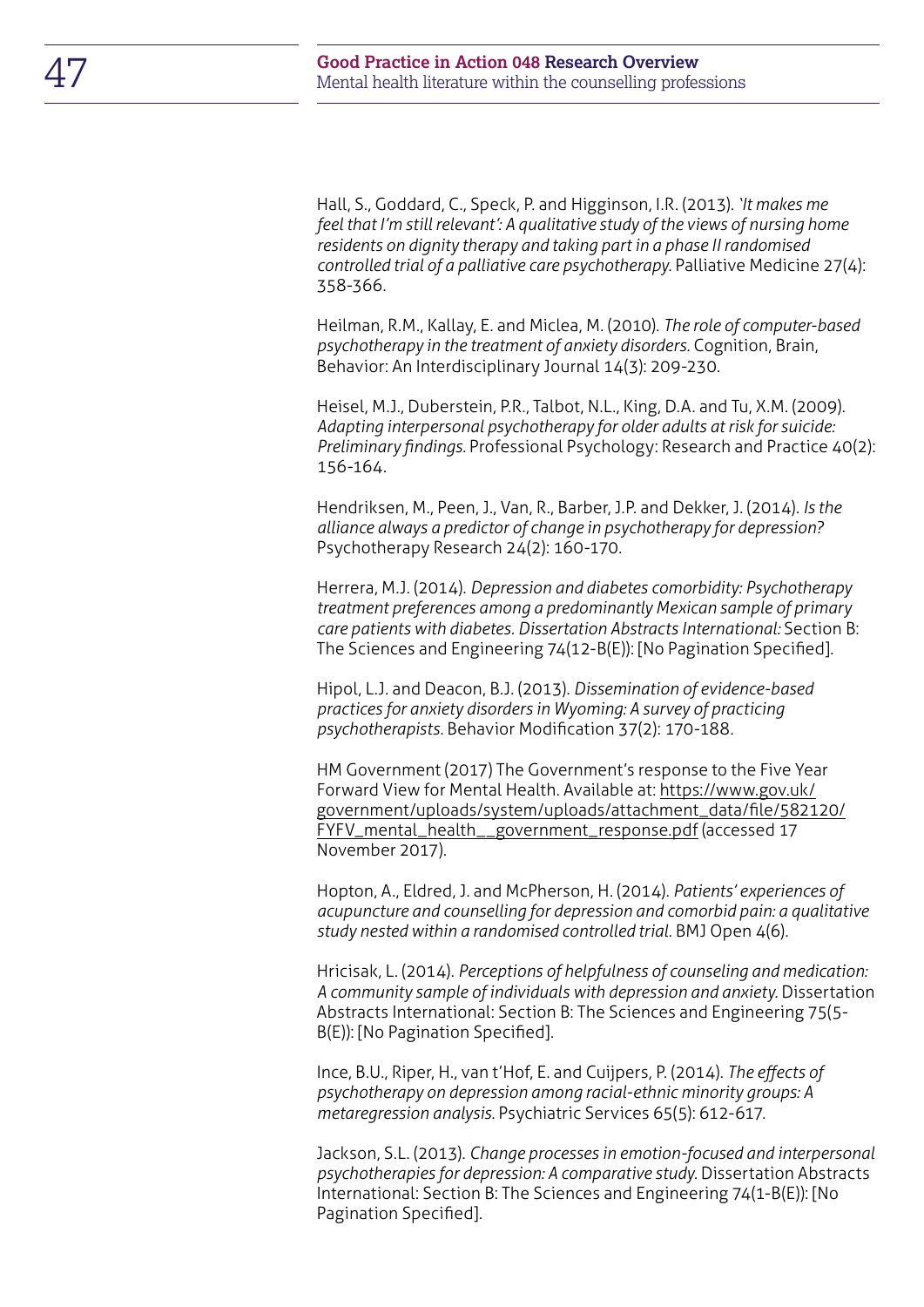Johnstone, J.M., Carter, J.P., Luty, S.E., Mulder, R.T., Frampton, C.M. and Joyce, P. (2013). *Maternal care and paternal protection influence response to psychotherapy treatment for adult depression.* Journal of Affective Disorders 149(1-3): 221-229.

Joyce, A.W., Ross, M.J., Vanderwal, J.S. and Austin, C.C. (2009). *College students' preferences for psychotherapy across depression, anxiety, relationship, and academic problems.* Journal of College Student Psychotherapy 23(3): 212-226.

Kaaya, S.F., Blander, J., Antelman, G., Cyprian, F., Emmons, K.M., Matsumoto, K., Chopyak, E., Levine, M. and Smith Fawzi, M.C. (2013). *Randomized controlled trial evaluating the effect of an interactive group counseling intervention for HIV-positive women on prenatal depression and disclosure of HIV status.* AIDS Care 25(7): 854-862.

Kapusta, N., Niederkrotenthaler, T., Etzersdorfer, D., Voracek, M., Dervic, K., Jandl- Jager, E. and Sonneck, G. (2009). *Influence of psychotherapist density and antidepressant sales on suicide rates.* Acta Psychiatrica Scandinavica 119(3): 236-242.

Karver, M.S., Tarquini, S.J. and Caporino, N. (2010). *The judgment of future suicide-related behavior: Helpline counselors' accuracy and agreement.* Crisis: The Journal of Crisis Intervention and Suicide Prevention 31(5): 272-280.

Kendra, M.S., Mohr, J.J. and Pollard, J. (2014). *The stigma of having psychological problems: Relations with engagement, working alliance, and depression in psychotherapy.* Psychotherapy 51(4): 563-573.

King, M., Marston, L. and Bower, P. (2014). *Comparison of non-directive counselling and cognitive behaviour therapy for patients presenting in general practice with an ICD-10 depressive episode: a randomized control trial.*  Psychological Medicine 44(9): 1835-1844.

Knudsen, P.R., Scher, L.M., Bourgeois, J.A. (2012). *Narcissistic traits and suicide: A case of supportive psychotherapy on a psychosomatic medicine service.* Psychosomatics: Journal of Consultation and Liaison Psychiatry 53(4): 397-399.

Krieger, T., Meyer, B., Sude, K., Urech, A., Maercker, A. and Berger, T. (2014). *Evaluating an e-mental health program ('deprexis') as adjunctive treatment tool in psychotherapy for depression: design of a pragmatic randomized controlled trial.* Biomed Central Psychiatry 14. [No pagination specified].

Krishna, M., Honagody, A., Rajendra, R., Sundarachar, R., Lane, S. and Lepping, P. (2013). *A systematic review and meta-analysis of group psychotherapy for subclinical depression in older adults.* International Journal of Geriatric Psychiatry 28(9): 881-888.

Laidlaw, K. (2013). *A deficit in psychotherapeutic care for older people with depression and anxiety.* Gerontology 59(6): 549-556.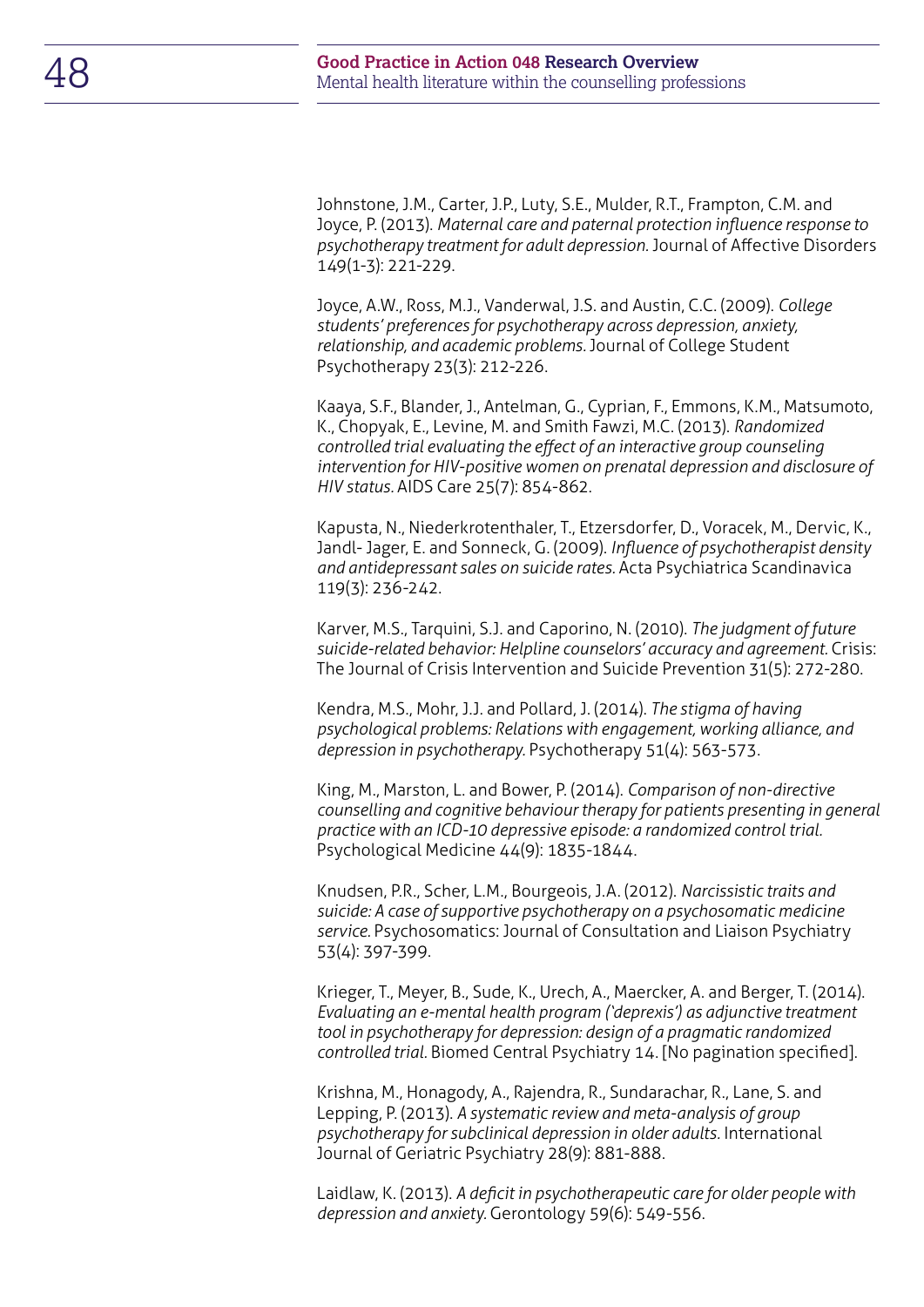Lang, A.J. (2013). *What mindfulness brings to psychotherapy for anxiety and depression.* Depression and Anxiety 30(5): 409-412.

Lopez-del-Hoyo, Y., Olivan, B., Luciano, J.V., Mayoral, F., Roca, M., Gili, M., Andres, E., Serrano-Blanco, A., Collazo, R., Araya, R., Banos, R., Botella, C., Magallon, R. and Garcia-Campayo, J. (2013). *Low intensity vs. selfguided Internet-delivered psychotherapy for major depression: a multicenter, controlled, randomized study.* Biomedcentral Psychiatry 13. [No pagination specified].

MacDonald, K., MacDonald, T.M., Brune, M., Lamb, K., Wilson, M.P. and Golshan, S. (2013). *Oxytocin and psychotherapy: A pilot study of its physiological, behavioral and subjective effects in males with depression.*  Psychoneuroendocrinology 38(12): 2831-2843.

Mackin, R., Tosun, D., Mueller, S.G., Lee, J.Y., Insel, P., Schuff, N., Truran-Sacrey, D., Arean, P., Nelson, J.C. and Weiner, M.W. (2013). *Patterns of reduced cortical thickness in late-life depression and relationship to psychotherapeutic response.* The American Journal of Geriatric Psychiatry 21(8): 794-802.

Mackrill, T. and Hesse, M. (2012). *Suicide behavior in parents with alcohol abuse problems and suicide behavior in their Offspring - Adult offspring and counsellor perspectives.* Nordic Journal of Psychiatry 66(5): 343-348.

MacPherson, H., Richmond, S.M., Brealey, S., Gabe, R., Hopton, A., Keding, A., Lansdown, H., Perren, S., Sculpher, M., Spackman, E., Torgerson, D. and Watt, I. (2013). *Acupuncture and Counselling for Depression in Primary Care: A Randomised Controlled Trial.* Plos Medicine 10(9). [No pagination specified].

MacPherson, H., Newbronner, L., Chamberlain, R., Richmond, S.J., Lansdown, H., Perren, S., Hopton, A. and Spilsbury, K. (2014). *Practitioner Perspectives on Strategies to Promote Longer-Term Benefits of Acupuncture or Counselling for Depression: A Qualitative Study.* Plos One 9(9). [No pagination specified].

Margrain, T.H., Nollet, C., Shearn, J., Stanford, M., Tudor Edwards, R., Ryan, B., Bunce, C., Casten, R., Hegel, M.T. and Smith, D.J. (2012). *The Depression in Visual Impairment Trial (DEPVIT), trial design and protocol.* BMC Psychiatry, 12 (57). [No pagination stated].

Markowitz, J.C., Lipsitz, J. and Milrod, B.L. (2014). *Critical review of outcome research on interpersonal psychotherapy for anxiety disorders.* Depression and Anxiety 31(4): 316-325.

Mauck, S.E. and Moore, T.M. (2014). *Psychodynamic psychotherapy for double depression and intermittent explosive disorder: A case study with timeseries analysis.* Clinical Case Studies 13(6): 501-513.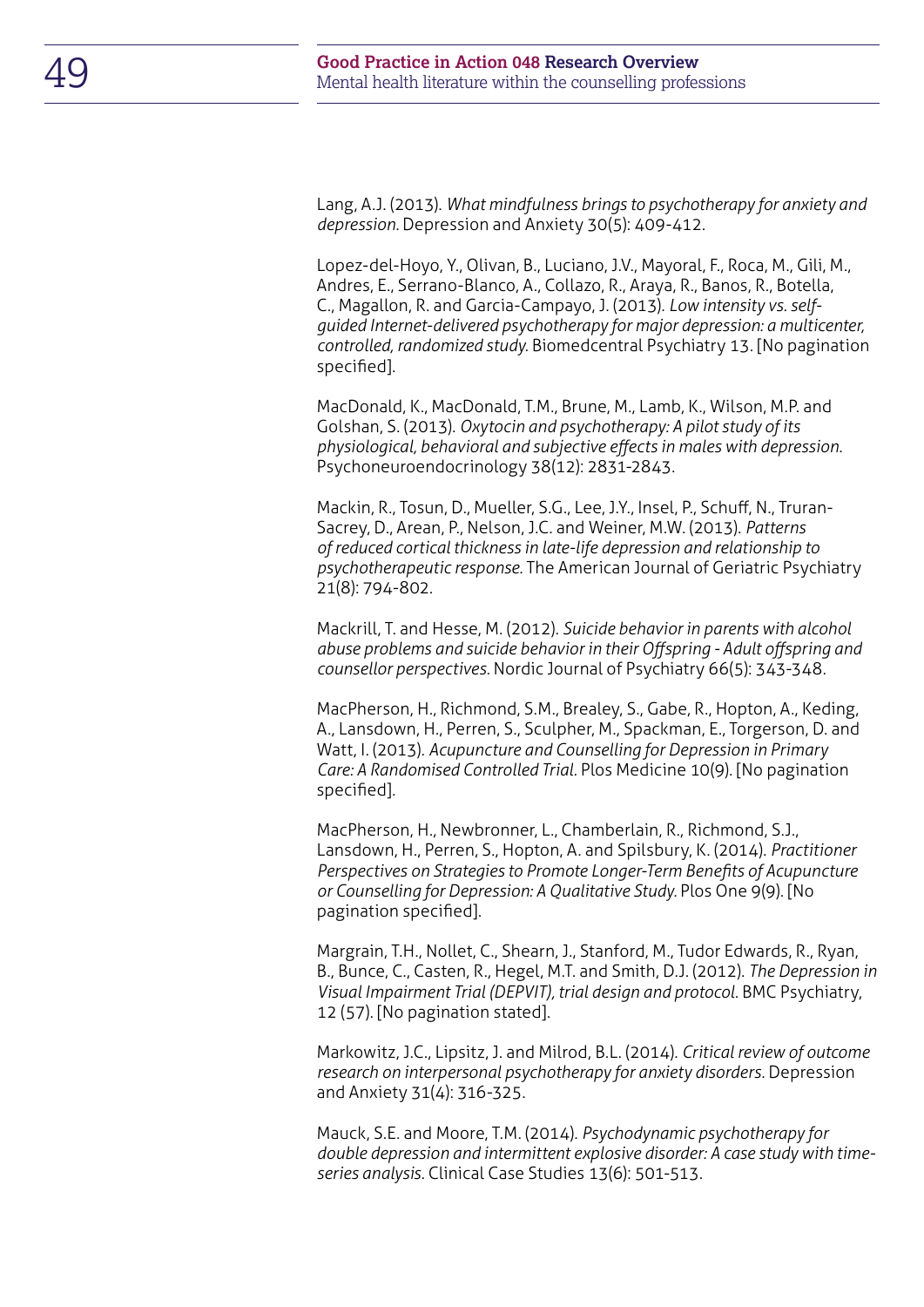McGovern, A.R., Kiosses, D.N., Raue, P.J., Wilkins, V.M. and Alexopoulos, G.S. (2014). *Psychotherapies for late-life depression.* Psychiatric Annals 44(3): 147-152.

Menchetti, M., Rucci, P., Bortolotti, B., Bombi, A., Scocco, P., Kraemer, H.C. and Berardi, D. (2014). *Moderators of remission with interpersonal counselling or drug treatment in primary care patients with depression: Randomised controlled trial.* The British Journal of Psychiatry 204(2): 144- 150.

Meneghel, G., Gori, A., Frasson, A., Corinto, B., Cavarzeran, F. and Pavan, L. (2009). *Four-years general hospital counseling for suicide attempters: The Padua experience.* Clinical Neuropsychiatry: Journal of Treatment Evaluation 6(5): 197-201.

Messina, I., Sambini, M., Palmieri, A. and Viviani, R. (2013). Neural correlates of psychotherapy in anxiety and d*epression: A meta-analysis.* Plos One 8(9). [No pagination specified].

Mental Health England (2008). *The Mental Health Regulations, 2008,* No. 1206, Statutory Instruments. Available from: [http://www.legislation.gov.](http://www.legislation.gov.uk/uksi/2008/1206/pdfs/uksi_20081206_en.pdf) [uk/uksi/2008/1206/pdfs/uksi\\_20081206\\_en.pdf](http://www.legislation.gov.uk/uksi/2008/1206/pdfs/uksi_20081206_en.pdf) [Accessed 01 December 2015].

Miniati, M., Callari, A., Calugi, S., Rucci, P., Savino, M., Mauri, M. and Dell'Osso, L. (2014). *Interpersonal psychotherapy for postpartum depression: A systematic review.* Archives of Women's Mental Health 17(4): 257-268.

BACP (2015). Good Practice in Action 029 Legal Resource: *Mental Health Law within the counselling professions in England and Wales.* (Content Ed Mitchels, B.) Lutterworth: BACP.

Mott, J.M., Hundt, N.E., Sansgiry, S., Mignogna, J. and Cully, J.A. (2014). *Changes in psychotherapy utilization among veterans with depression, anxiety, and PTSD.* Psychiatric Services 65(1): 106-112.

National Health Service, England (2016). *Five Year Forward View For Mental Health*. [https://www.england.nhs.uk/wp-content/uploads/2016/02/](https://www.england.nhs.uk/wp-content/uploads/2016/02/Mental-Health-Taskforce-FYFV-final.pdf) [Mental-Health-Taskforce-FYFV-final.pdf](https://www.england.nhs.uk/wp-content/uploads/2016/02/Mental-Health-Taskforce-FYFV-final.pdf) [Accessed 17 November 2017]

National Health Service (2014). *Achieving Better Access to Mental Health Services by 2020, Department of Health, NHS England, 2014*. Available from: [https://www.gov.uk/government/publications/mental-health-services](https://www.gov.uk/government/publications/mental-health-services-achieving-better-access-by-2020)[achieving-better-access-by-2020](https://www.gov.uk/government/publications/mental-health-services-achieving-better-access-by-2020) [Accessed 11 January 2016]

Norman, R.E., Byambaa, M., De, R., Butchart, A., Scott, J. and Vos, T. (2012) *The long-term health consequences of child physical abuse, emotional abuse and neglect: a systematic review and meta analysis.* Plos Medcine [http://](http://dx.doi.org/10.1371/journal.pmed.1001349) [dx.doi.org/10.1371/journal.pmed.1001349](http://dx.doi.org/10.1371/journal.pmed.1001349) [accessed July 2016].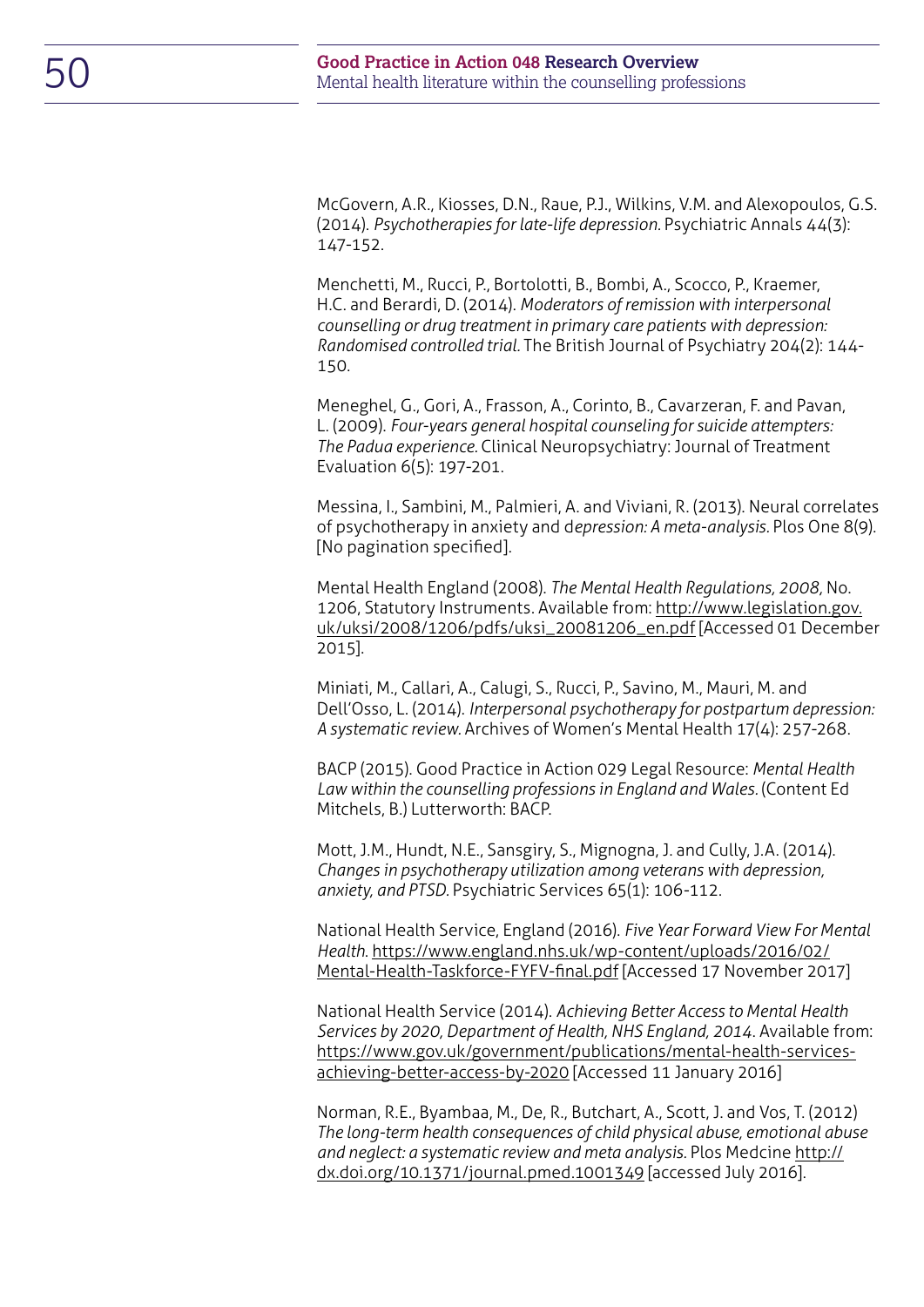Nyman, S.R., Gosney, M.A. and Victor, C.R. (2009) *Psychosocial impact of visual impairment in working-age adults.* British Journal of Ophthalmology bjo.2009.164814v1. [No pagination specified].

Osenbach, J.E., O'Brien, K.M., Mishkind, M. and Smolenski, D.J. (2013). *Synchronous telehealth technologies in psychotherapy for depression: A metaanalysis.* Depression and Anxiety 30(11): 1058-1067.

Oulanova, O. (2014). *The healing journey: What are the lived experiences of suicide survivors who become peer counsellors?* Dissertation Abstracts International: Section B: The Sciences and Engineering 74(8-B(E)): [No pagination specified].

Petersen, I., Hancock, J.H., Bhana, A. and Govender, K. (2014). *A group-based counselling intervention for depression comorbid with HIV/AIDS using a task shifting approach in South Africa: A randomized controlled pilot study.* Journal of Affective Disorders 158: 78-84.

Pilgrim, D. (2014) *Key concepts in mental health 3rd edition*. London: Sage.

Pinheiro, R.T., Botella, L., de Avila Quevedo, L., Piinheiro, K.A.T., Jansen, K., Osorio, C.M., Herrera, O., da Silva Magalhaes, P.O.V., Farias, A.D. and da Silva, R.A. (2014). *Maintenance of the effects of cognitive behavioral and relational constructivist psychotherapies in the treatment of women with postpartum depression: A randomized clinical trial.* Journal of Constructivist Psychology 27(1): 59-68.

Popadiuk, N.E. (2013). *Career counsellors and suicide risk assessment.* British Journal of Guidance & Counselling 41(4): 363-374.

Poulsen, S., Lunn, S., Daniel, S.I.F., Folke, S., Mathiesen, B.B., Katznelson, H. and Fairburn, C.G. (2014). *A Randomized Controlled Trial of Psychoanalytic Psychotherapy or Cognitive-Behavioral Therapy for Bulimia Nervosa.*  American Journal of Psychiatry 171(1): 109-116.

Prajapati, A.R. (2014). *Pharmacology vs. psychotherapy in the management of depression and anxiety disorders.* International Journal of Psychotherapy 18(2): 50-61.

Quinones, A.R., Thielke, S.M., Beaver, K.A., Trivedi, R.B., Williams, E.C. and Fan, V.S. (2014). *Racial and ethnic differences in receipt of antidepressants and psychotherapy by veterans with chronic depression.* Psychiatric Services 65(2): 193-200.

Reins, J.A., Ebert, D.D., Lehr, D., Riper, H., Cuijpers, P. and Berking, M. (2013). *Internet-based treatment of major depression for clients on a waiting list for inpatient psychotherapy: Protocol for a multi-centre randomised controlled trial.* Biomedcentral Psychiatry 13: 318.

Reis, C.H. (2010). *An investigation of suicide risk and counseling participation among college students.* Dissertation Abstracts International: Section B: The Sciences and Engineering 71(3-B): 2059.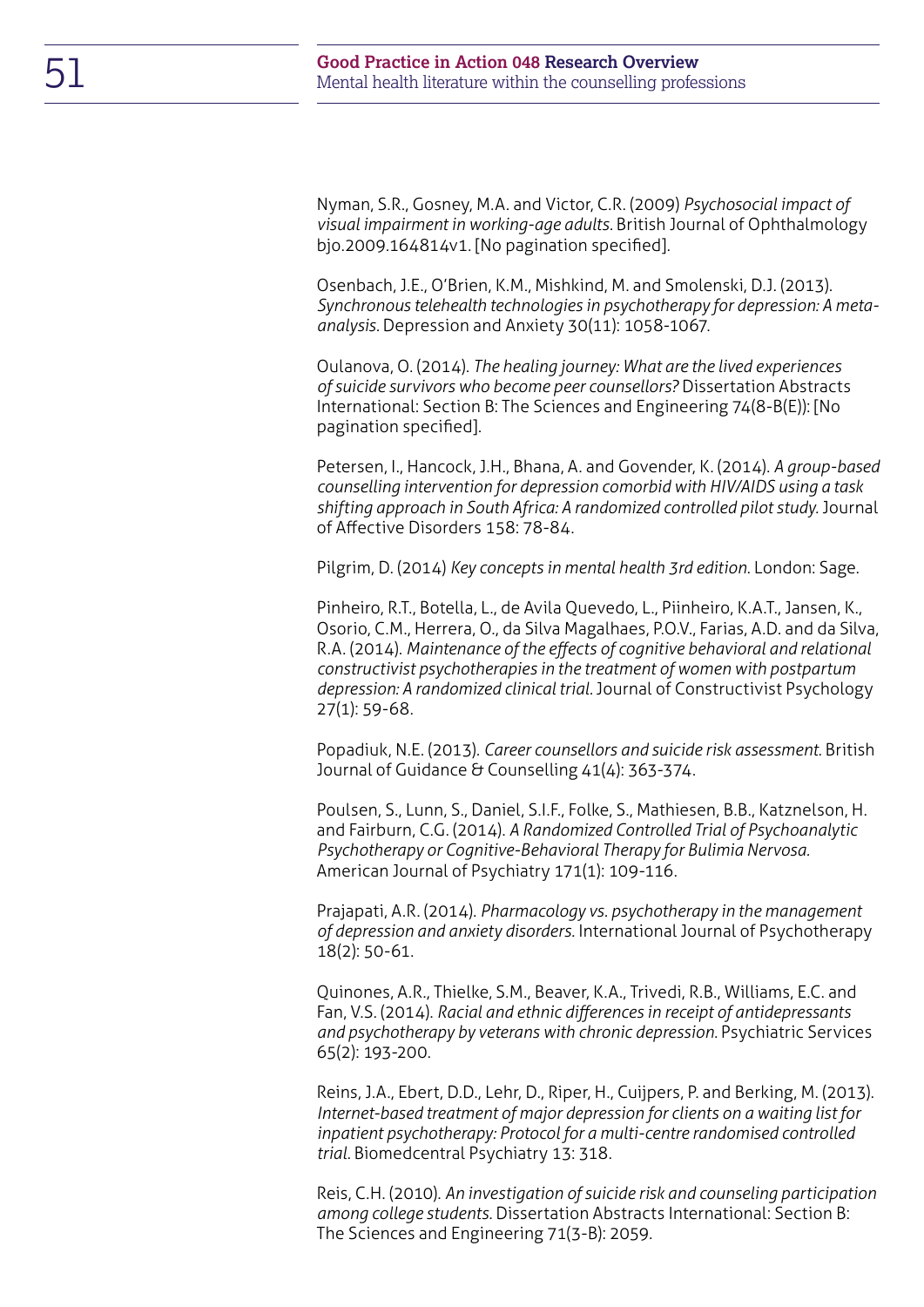Renner, F., Cuijpers, P. and Huibers, M. (2014). T*he effect of psychotherapy for depression on improvements in social functioning: A meta-analysis.*  Psychological Medicine 44(14): 2913-2926.

Rizq, R. (2012). *'There's always this sense of failure': An interpretative phenomenological analysis of primary care counsellors' experiences of working with the borderline client.* Journal of Social Work Practice 26(1): 31- 54.

Roberge, P., Fournier, L., Menear, M., and Duhoux, A. (2014). *Access to psychotherapy for primary care patients with anxiety disorders.* Canadian Psychology/Psychologie canadienne 55(2): 60-67.

Rohricht, F., Papadopoulos, N., Holden, S., Clarke, T. and Priebe, S. (2011). *Therapeutic processes and clinical outcomes of body psychotherapy in chronic schizophrenia - An open clinical trial.* Arts in Psychotherapy 38(3): 196-203.

Rohricht, F., Papadopoulos, N. and Priebe, S. (2013). *An exploratory randomized controlled trial of body psychotherapy for patients with chronic depression.* Journal of Affective Disorders 151(1): 85-91.

Rosenblatt, A. (2010). *Psychotherapy in the treatment of anxiety disorders.*  Lazar, Susan G. [Ed] The Committee on Psychotherapy: 103-134.

Rubino, J.T. (2014). *Interpersonal psychotherapy for depression in Parkinson's disease.* Dissertation Abstracts International: Section B: The Sciences and Engineering 74(8-B(E)): [No Pagination Specified].

Scheidt, C.E., Waller, E., Endorf, K., Schmidt, S., Konig, R., Zeeck, A., Joos, A. and Lacour, M. (2013). *Is brief psychodynamic psychotherapy in primary fibromyalgia syndrome with concurrent depression an effective treatment? A randomized controlled trial.* General Hospital Psychiatry 35(2): 160-167.

Schicker, M.A. (2012). *Counselor perception of effective components of suicide prevention programs in four-year colleges and universities.*  Dissertation Abstracts International Section A: Humanities and Social Sciences 73(1-A): 74.

Shankman, S.A., Campbell, M.L., Klein, D.N., Leon, A.C., Arnow, B.A., Manber, R., Keller, M.B., Markowitz, J.C., Rothbaum, B.O., Thase, M.E. and Kocsis, J.H. (2013). *Dysfunctional attitudes as a moderator of pharmacotherapy and psychotherapy for chronic depression.* Journal of Psychiatric Research 47(1): 113-121.

Sheldon, C. (2014). *Telephone assessment, support, and counseling for depression in primary care medical clinics.* Cognitive and Behavioral Practice 21(3): 282-295.

Smits, J. and Hofmann, S. (2009). A *meta-analytic review of the effects of psychotherapy control conditions for anxiety disorders.* Psychological Medicine 39(2): 229-239.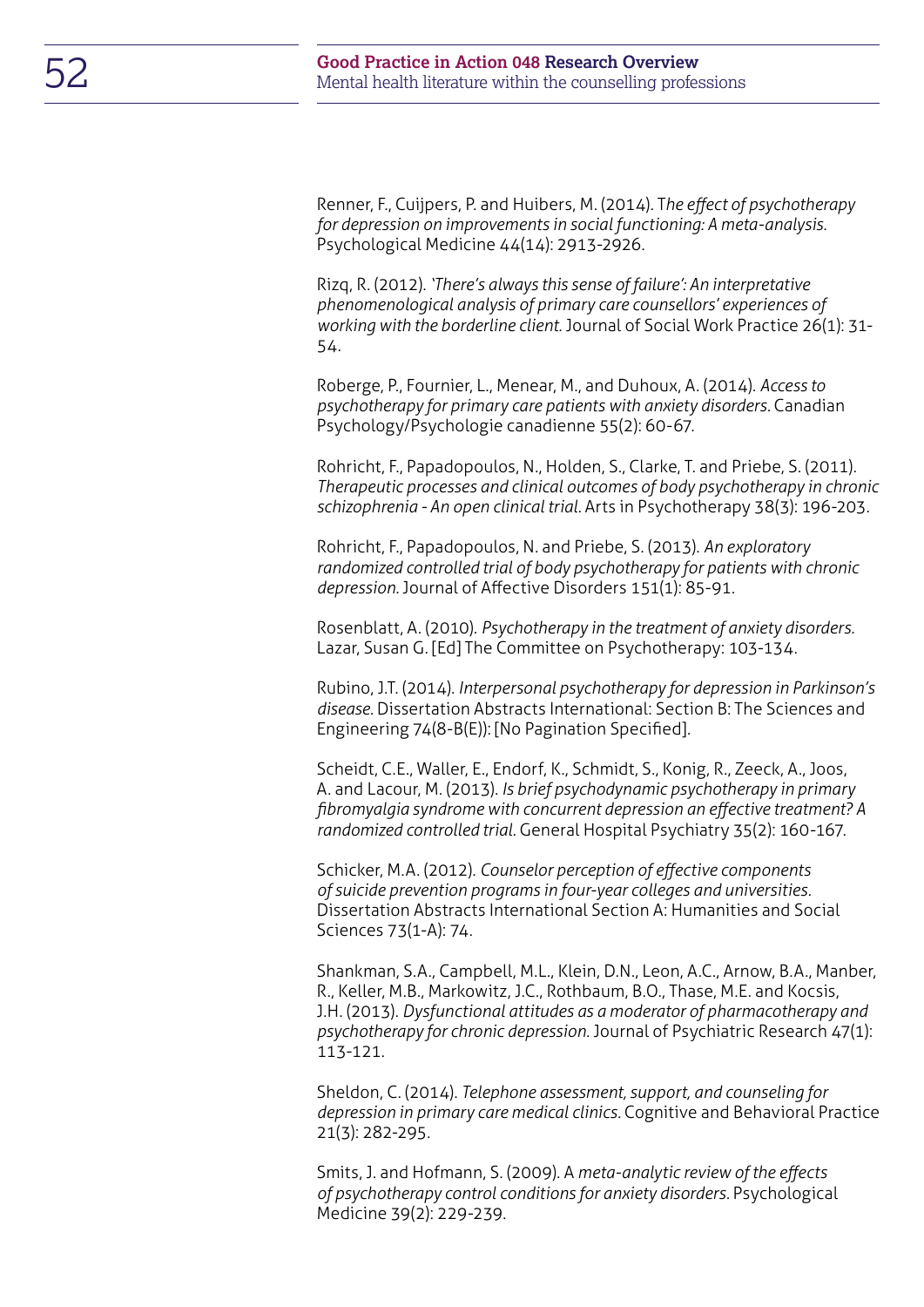Stahl, S.M. (2012). *Psychotherapy as an epigenetic drug: psychiatric therapeutics target symptoms linked to malfunctioning brain circuits with psychotherapy as well as with drugs.* Journal of Clinical Pharmacy and Therapeutics 37(3): 249-253.

Stangier, U., Schramm, E., Heidenreich, T., Berger, M. and Clark, D.M. (2011). *Cognitive Therapy vs interpersonal psychotherapy in social anxiety disorder a randomized controlled trial.* Archives of General Psychiatry 68(7): 692-700.

Stewart, M.O., Raffa, S.P., Steele, J.L., Miller, S.A., Clougherty, K.F., Hinrichsen, G.A., Karlin, B.E. (2014). *National dissemination of interpersonal psychotherapy for depression in veterans: Therapist and patient-level outcomes.* Journal of Consulting and Clinical Psychology 82(6): 1201-1206.

Swan, J.S., Macvicar, R., Christmas, D., Mathews, K. (2014). *Cognitive Behavioural Analysis System of Psychotherapy (CBASP) for chronic depression: Clinical characteristics and six month clinical outcomes in an open case series.*  Journal of Affective Disorders 152 (154): 268-276.

Thurston, M. (2010) *An inquiry into the emotional impact of sight loss and the counselling experiences and needs of blind and partially sighted people.*  Counselling and Psychotherapy Research: 10(1). [No pagination specified].

Toth, S.L., Rogosh, F.A., Oshri, A., Gravener-Davis, J., Sturm, R. and Morgan-Lopez, A.A. (2013). *The efficacy of interpersonal psychotherapy for depression among economically disadvantaged mothers.* Development and Psychopathology 25(4): 1065-1078.

Van Orden, K.A., Talbot, N. and King, D. (2012). *Using the interpersonal theory of suicide to inform interpersonal psychotherapy with a suicidal older adult.* Clinical Case Studies 11(5): 333-347.

United Nations Organisation (2008). *Convention on the Rights of Persons with Disabilities and Optional Protocol.* Available from: [http://www.un.org/](http://www.un.org/disabilities/documents/convention/convoptprot-e.pdf) [disabilities/documents/convention/convoptprot-e.pdf](http://www.un.org/disabilities/documents/convention/convoptprot-e.pdf) [Accessed 10 January 2016].

Vigod, S.N. and Taylor, V.H. (2013). *The psychodynamic psychotherapist's guide to the interaction among sex, genes, and environmental adversity in the etiology of depression for women.* Psychodynamic Psychiatry 41(4): 541- 552.

Walker, J.V. and III Peterson, G.W. (2012). *Career thoughts, indecision, and depression: Implications for mental health assessment in career counseling.* Journal of Career Assessment 20(4): 497-506.

Whisenhunt, J.L., Chang, C.Y., Brack, G.L., Orr, J., Adams L.G., Paige, M.R., McDonald, C., Peeper, L. and O'Hara, C. (2014). *Professional counselors' conceptualizations of the relationship between suicide and self-injury.* Journal of Mental Health Counseling 36(3): 263-282.